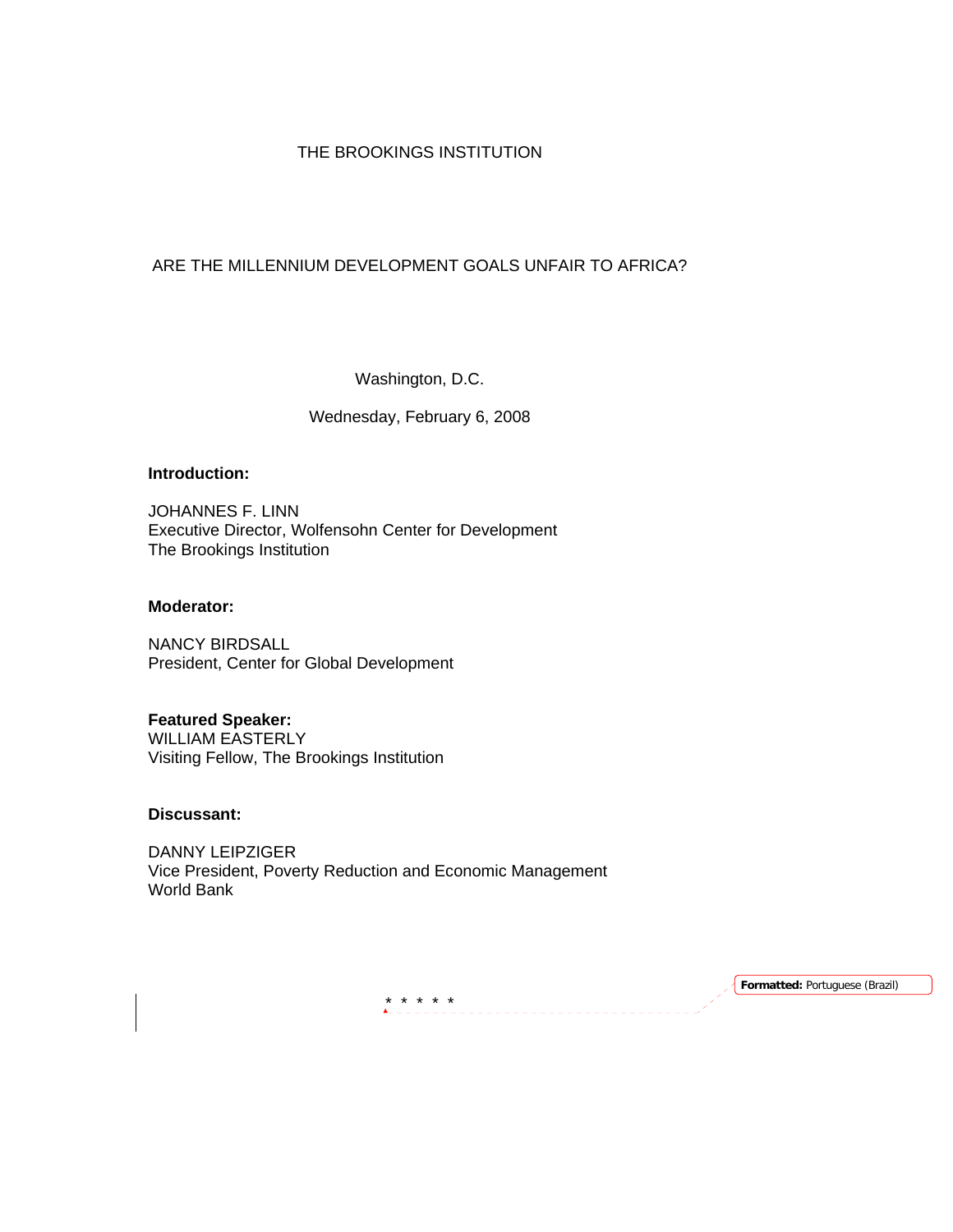### P R O C E E D I N G S

 DR. LINN: Good afternoon, everybody. My name is Johannes Linn, and I'm a Senior Scholar and the Executive Director of the Wolfensohn Center at Brookings.

 I should just flag there are spare seats sort of interspersed, for example, over there and now some seats in the front. So if some of you want to come forward, please. It's going to be otherwise a long stand.

 So, it's a great pleasure to welcome on behalf of Brookings and the Global Program at Brookings, to welcome Bill Easterly in particular for his presentation today and then the discussion of his latest working paper "How the Millennium Development Goals Are Unfair to Africa". I hope every one of you has picked up a copy outside. If not, I guess there will be copies on the way out.

 We're especially grateful in the Global Program for Nancy Birdsall and the Center for Global Development for their co-sponsorship of today's discussion and briefing, and indeed Nancy Birdsall, whom I'm sure you all know, will be moderating the session itself. So, welcome, Nancy. Thank you very much for partnering with us and leading the discussion.

 I'm also very, very pleased and indeed honored to have Danny Leipziger from the World Bank. He's Vice President for Poverty Reduction and Economic Management at the World Bank. He will be the discussant after Bill makes his introduction.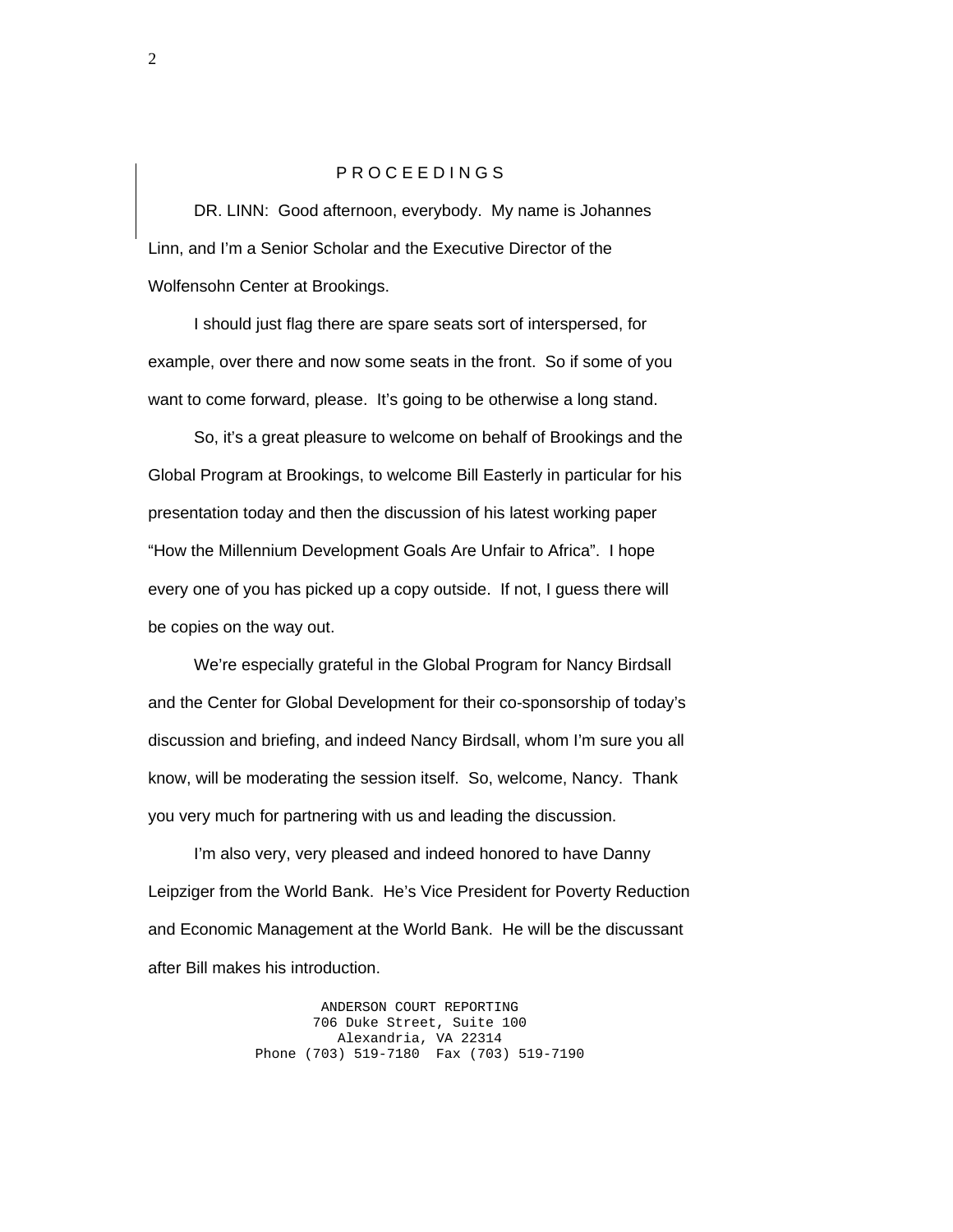I should add all three of my panelists are very close friends and colleagues from former joint collaboration in various guises.

 Let me introduce to you, Bill Easterly, whom I'm sure you all know. That's why you're here, because you know who he is. I, personally, know him from quite a long time ago. He just reminded me that I interviewed him for the young professional program at the World Bank probably about 45 years ago, maybe not quite, but quite a long time ago, and I guess I must have recommended him because he then became a young professional at the World Bank, made his way through various incarnations there. He was actually on the team of the World Development Report in 1988 on Fiscal Policy and Development which I had the privilege to lead. He was a wonderful team member.

 We then sort of lost touch over the years as he moved one way and I kept moving, I guess, other ways, but we linked up again here at Brookings, and it was my really great and unexpected pleasure to see him, practically my neighbor on the sixth floor here in Brookings, starting last fall when he joined us as a Visiting Fellow in the Global Economy and Development Program. He is focusing his current work on success stories in development, and we really look forward to the results of that work while he's with us here.

 For those of you who don't know what he's doing otherwise, let me just mention that his permanent home is at New York University where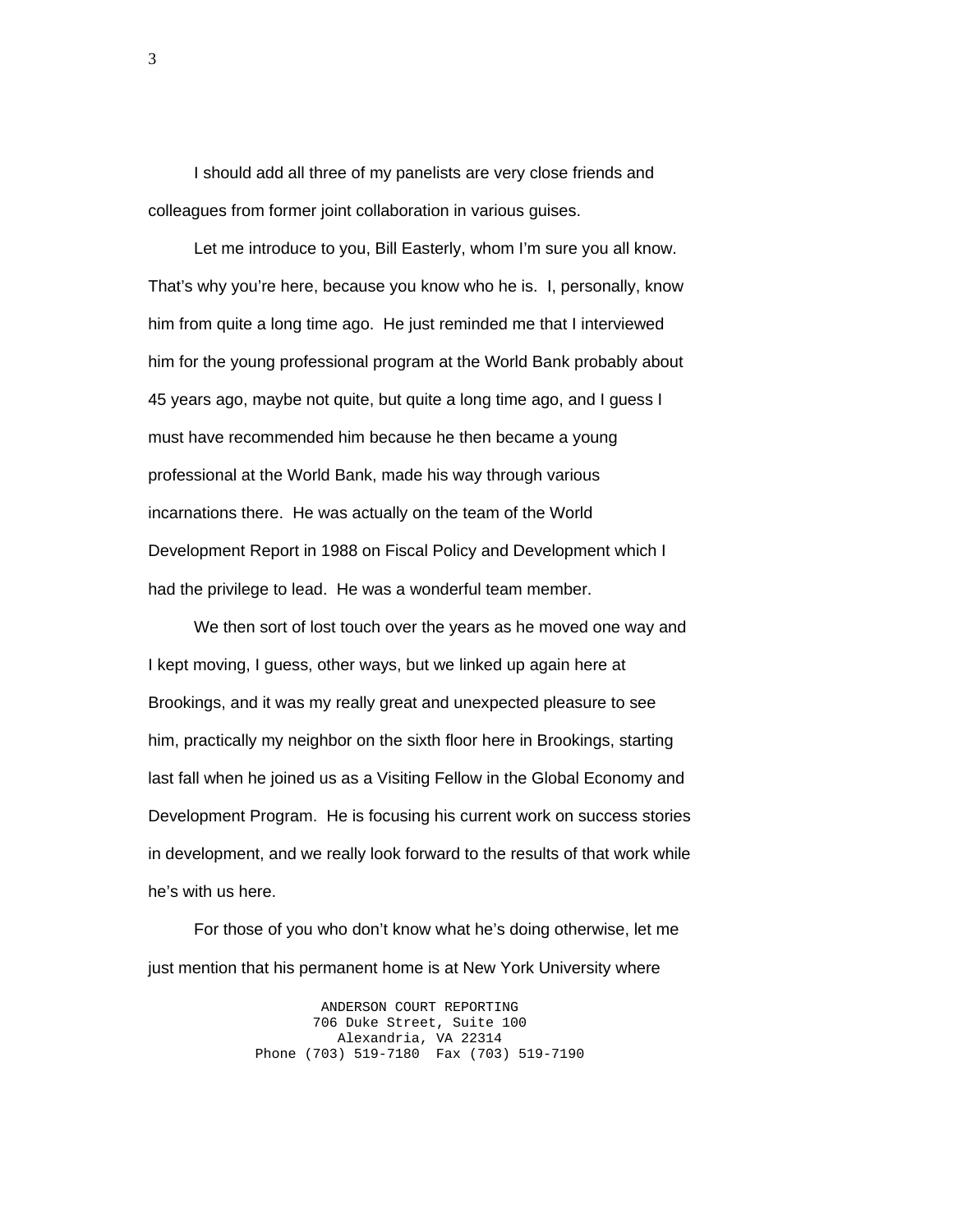he's a Professor of Economics jointly with Africa House and he serves as the Co-Director of NYU's Development Research Institute. Of course, he's the author of two very well known books: *The White Man's Burden*  and *The Illusive Quest for Growth*.

 So, with that as introduction, let me just say we're very happy to have somebody here who is always provocative, always thoughtprovoking and thought-inducing on particular his views on aid effectiveness. Today, he focuses specifically on the question of whether or not the MDGs actually in the way they're currently formulated and perhaps pursued and implemented, whether they're actually helpful or harmful to the broader cause of African development.

 So, I look very much forward, as I'm sure we all do, Bill, to your presentation which then will be followed by Danny's discussion comments and, of course, Nancy will keep us going.

Thank you very much and let's welcome Bill.

(Applause)

 DR. EASTERLY: Thank you very much, Johannes, and thanks to all of you for turning out. I'm really glad you're here.

 I'm kind of afraid there might have been some kind of false advertising because the title sounds kind of successful, but in order to make the case that's stated in the title, I have to go through one of the most boring papers I've ever written. I'm really going to have to go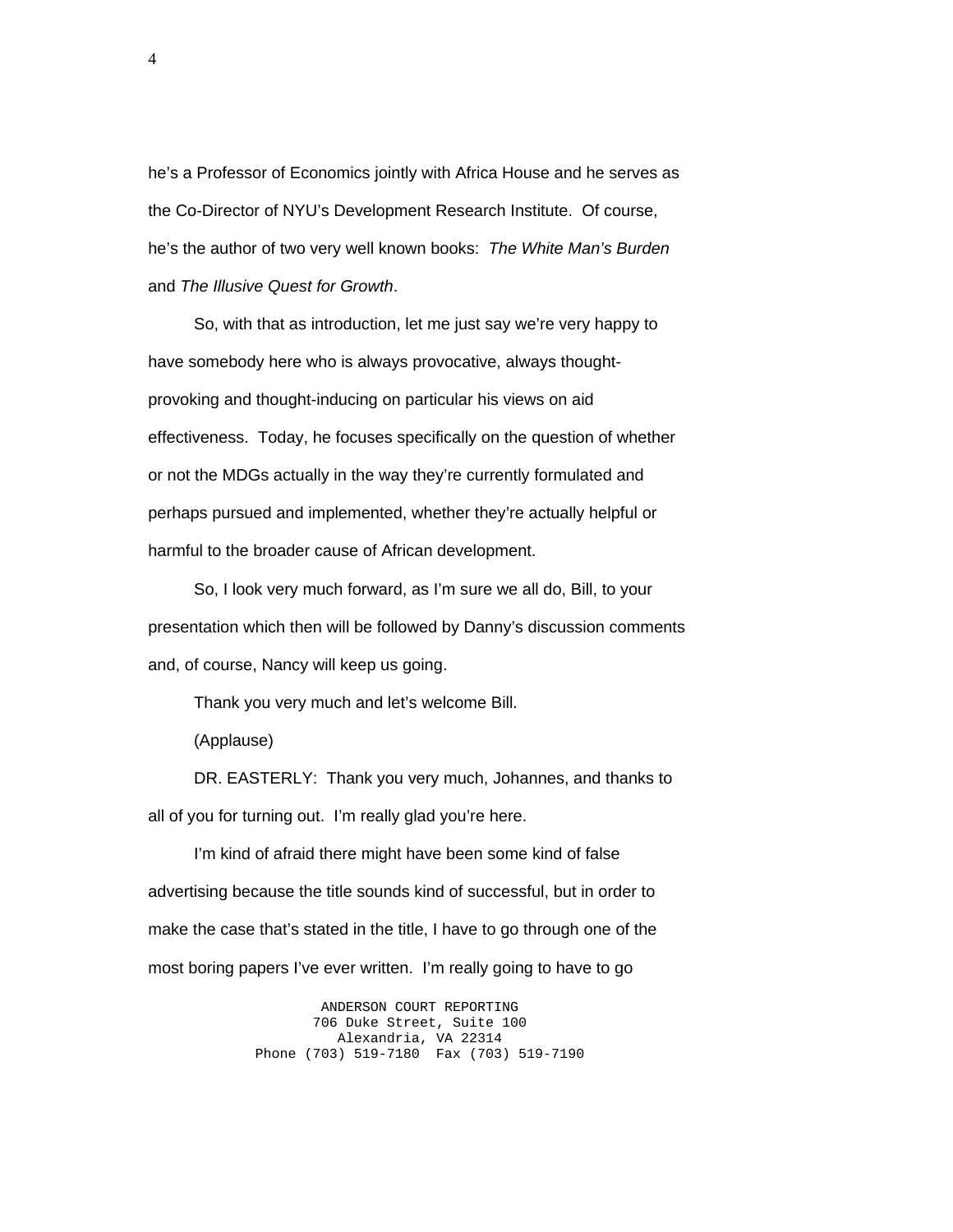through some boring stuff to get to the more exciting punchline. So I hope you bear with me.

 The thing that kind of motivated the paper is this kind of universal declaration that Africa is unique in that it's going to miss all of the Millennium Development Goals, all seven Millennium Development Goals. To make the case that I'm not attacking a straw man here or anything, I thought I needed kind of abundant documentation. So, here's no less than eight different quotes that all say exactly the same thing: Africa is the only region that is going to miss all of the Millennium Development Goals.

 It was said by the U.N. World Summit declaration in 2005, the Blair Commission for Africa in 2005. The World Bank and IMF Global Monitoring Reports say this every year.

 The U.N. Millennium Project which was headed by that Columbia University Professor, Jeffrey Sachs, who I have a contractual obligation to make fun of in every talk. He said, "Sub-Saharan Africa is off track to meet every Millennium Development Goal."

 Now, moving to 2007, I got some more quotes. The U.N. on Africa and the Millennium Development Goals said, "Sub-Saharan Africa is not on track to achieve any of the goals."

 The Blair Commission had an afterlife in that they appointed a panel of very prominent people head by Kofi Annan to something called the Africa Progress Panel, and they issued another statement in 2007 that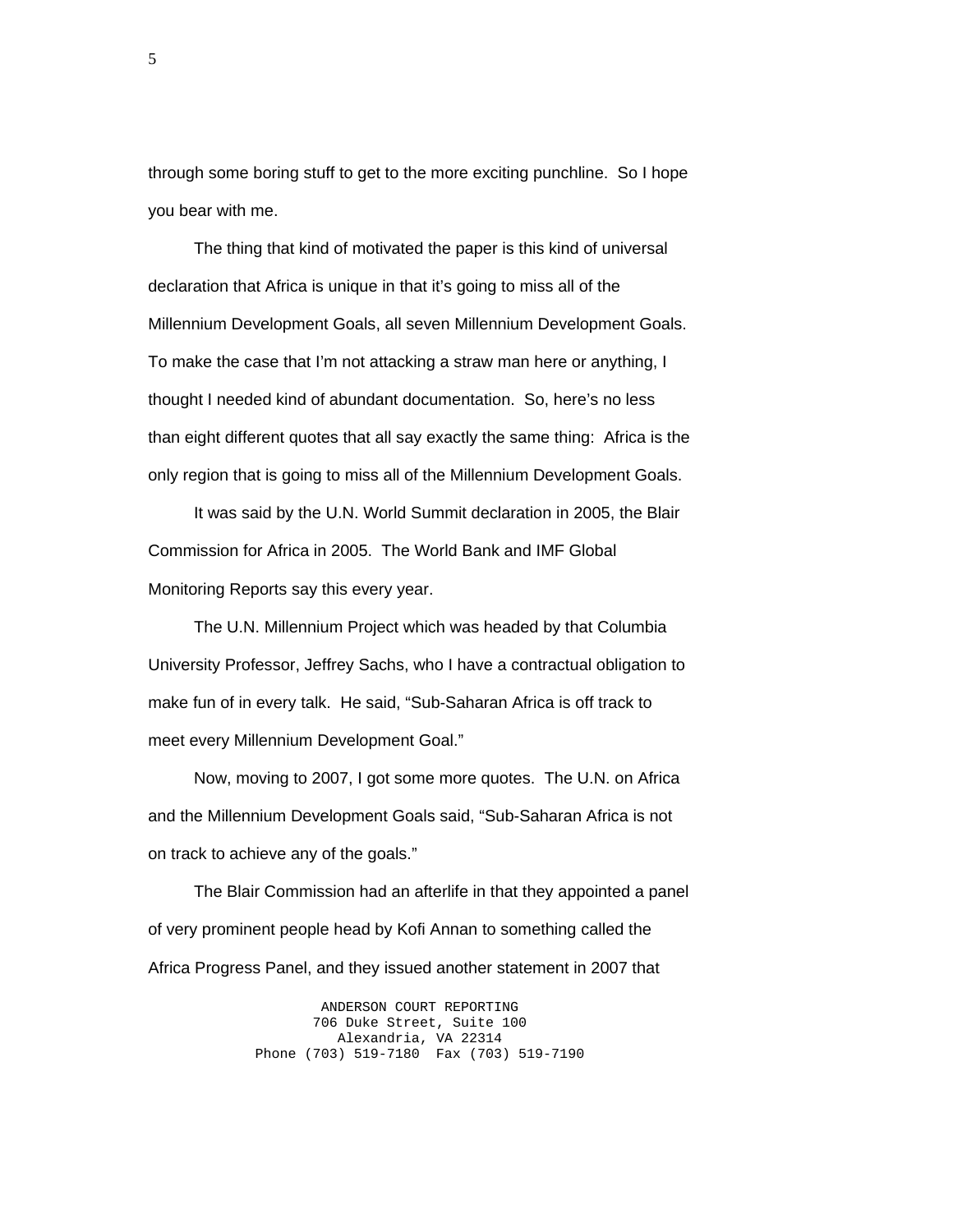Africa is still going to miss all the Millennium Development Goals.

 Then the U.N. also put together an Africa steering group including even more prominent individuals including the U.N. Secretary-General, the President of the European Commission, the IMF Managing Director, the World Bank President, and they all agree that Africa as a whole is not on track to meet the Millennium Development Goals.

 Then in Davos that was just held recently, the World Economic Forum, we had other well known economists like Queen Rania, Bono and Bill Gates declare a development emergency because Africa is not on track to meet any of the Millennium Development Goals.

 So is there anyone in the audience who has left any doubt that there is a very common perception that Africa is going to miss all of the Millennium Development Goals? Have I made that case at least? Okay?

All right, let's move on.

 And so, I can show this also visually. This is a very nice graph that is on the World Bank Millennium Development Goals web site, and it shows in each case the divergence. Africa is the blue line, and the path that Africa would have needed to take to meet the goals is the red line. In every case, Africa is off track, although there's one little curious exception that I'm going to come back to later. I'll just kind of give you an advanced hint of it now.

If you look at goal five and goal six, although both of these goals

ANDERSON COURT REPORTING 706 Duke Street, Suite 100 Alexandria, VA 22314 Phone (703) 519-7180 Fax (703) 519-7190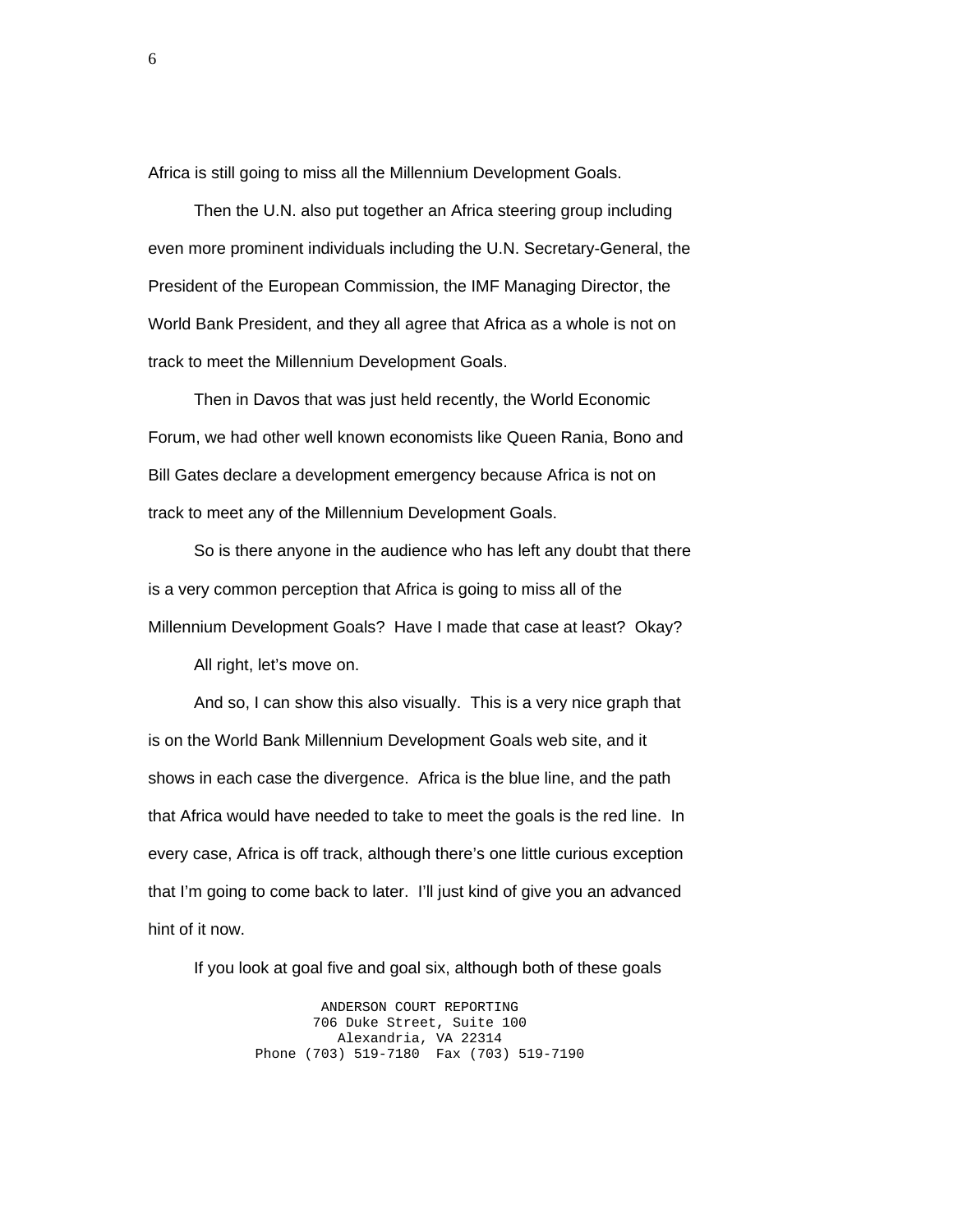were about changes in maternal mortality and changes in HIV prevalence, they don't actually show any data on trends here. What they show is that Africa has higher maternal mortality and Africa has higher HIV prevalence. I'm going to come back to that point. That's going to be a very curious little feature of this part of the statement that Africa is off track to meet the Millennium Development Goals.

 Here's where I have to get into the boring point. So, if people start nodding off next to you, just kind of give them a big elbow to keep them awake here.

 The basic point the paper makes is that setting any target, any development target for an exercise like the Millennium Development Goals is not as easy as it sounds. There are a lot of choices that you have to make and that were actually made in choosing which would be the targets for the Millennium Development Goals, and there are three specific choices that I saw being made in the Millennium Development Goals.

 One is you could either use the usual indicator such as percent of the population with clean water or you could choose to use, as they actually did choose in the Millennium Development Goals design, to use the reverse indicator, the percent without clean water. That actually makes a difference in how you evaluate Africa's performance. That's one of the things that makes a difference.

Second of all, you could either choose a level target or a changes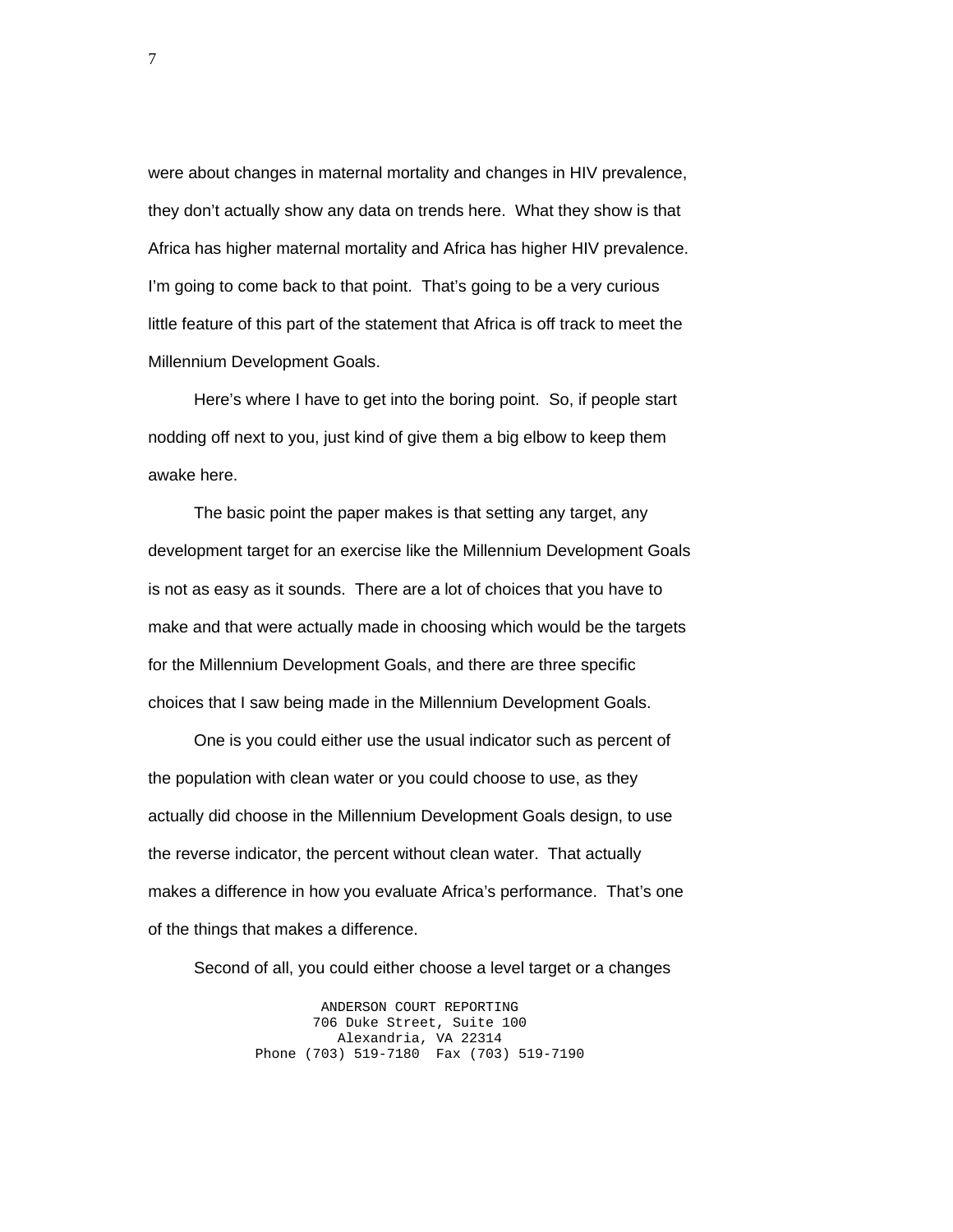target. You could either set the target as a level to be reached by 2015 or as a rate of change to be attained over the period of 2000 to 2015, the period of the Millennium Development Goals. Actually, it's the period 1990 to 2015 is the period of the Millennium Development Goals.

 Then if you decide to go with changes, and now I'm getting even more boring, you have to decide whether you want percent change versus absolute change in something like, say, the poverty rate. So, what they actually chose universally was the percent change. For example, the goal for the poverty rate is to cut the poverty rate by 50 percent.

 But I'm going to argue in the paper that it would make just as much, if not more, sense to use the absolute change in terms of social welfare. You can show, if you want to get really technical, that the percent change is only appropriate if, -- this is the kind of statement I have to make every now and then to establish my street credibility as an economist -- if the marginal disutility of one more person in poverty is strongly diminishing in the level of poverty. If that is true, then the percent change is the right thing.

 In other words, let me put it at a more sort of gut level. If you care less about each additional poor person, if you already have a lot of poverty, and that's the case in which percent change is important.

 If you don't care how much poverty there is in the society and you only care in isolation whether an individual is lifted out of poverty or not, if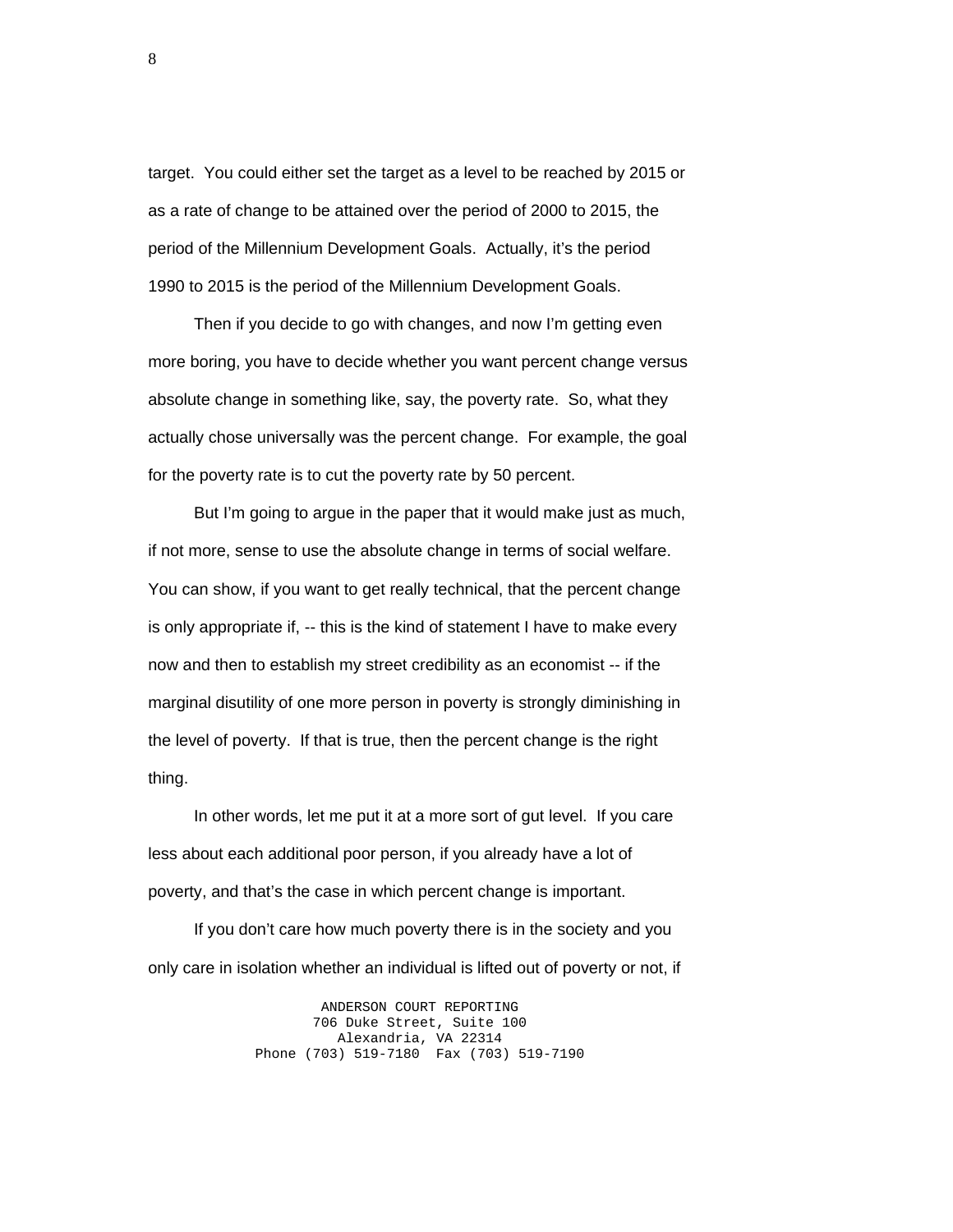that's what you care about, then it should be the absolute change in the poverty rate that is important. That's the thing that you should concentrate on.

 It's the absolute change in poverty that matters. It's not the percent change. It's how many people as a proportion of the population were lifted out of poverty. That's the thing that should matter. So it should be the absolute change, not the percent change.

 There are two points I want to make here: First, my fallback position is that these choices are arbitrary, and the more aggressive position is that some of these choices were dumb, that they made really dumb choices in making these three decisions. At the very least, they're arbitrary, and I think in several cases there is a strong case that they're kind of dumb, the choices they made.

 The second is that the campaign is not consistent across the different goals. It's wildly mixing and matching levels and changes across the different goals. That just shows you how arbitrary the choices are, that they're making different choices. They didn't have any consistent criteria for setting these targets.

 Then I'm not going to spend much time on this because I'm running out of time. I don't have much time here, but there are actually lots of other issues that I could take cheap shots at about the Millennium Development Goals exercise.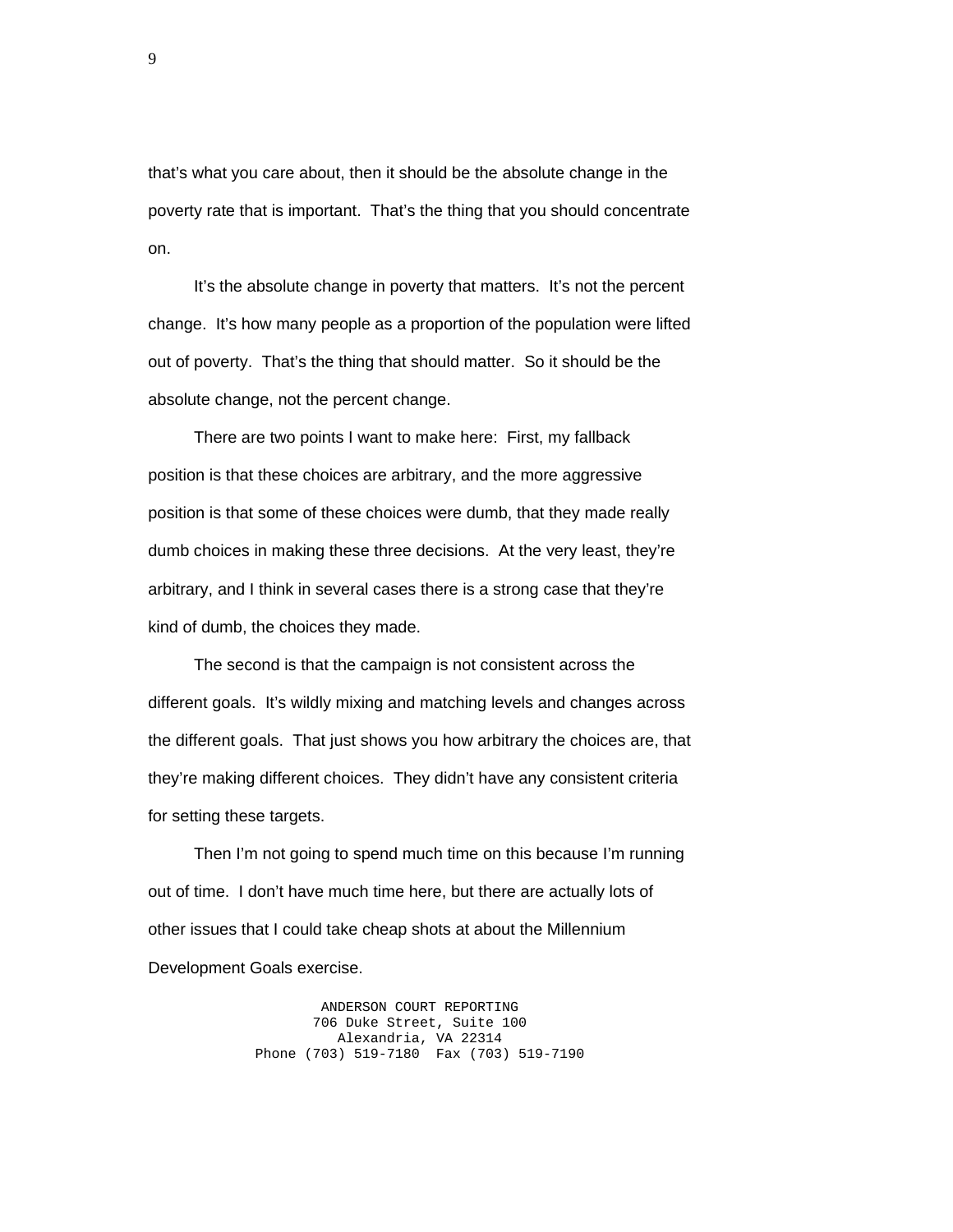One is that the benchmark year was set in 1990 for a campaign that began in 2000. So Africa was already penalized because it had a bad decade of growth in the 1990s. It actually started off the whole campaign behind, which seems kind of silly to me. If you're announcing a campaign starting in 2000, why not evaluate progress only going forward from 2000 and not what has already happened at the time you announce the campaign?

 Second is going to be data availability and reliability. We forget that all these indicators are very badly measured, and we're going to see a couple of examples that are particularly serious probleDR.

 Third, this is something that I just stumbled across when reviewing the goals. There is some redundancy across the goals. There is one glaring example of redundancy which is there's a goal of universal primary enrollment and then a goal of gender equality in enrollment. But, of course, if you attain the one, then you attain the other. If all the boys and girls are all in school and nature usually provides us with equal numbers of boys and girls, then you're going to have gender equality also in enrollment. So if one goal is met, the other goal will be met. If the first goal is met, the second goal will be met, and so no one seemed to take that into account.

 These are kind of worrisome signs that this exercise was really not very well thought out, this exercise that was going to be used to kind of dis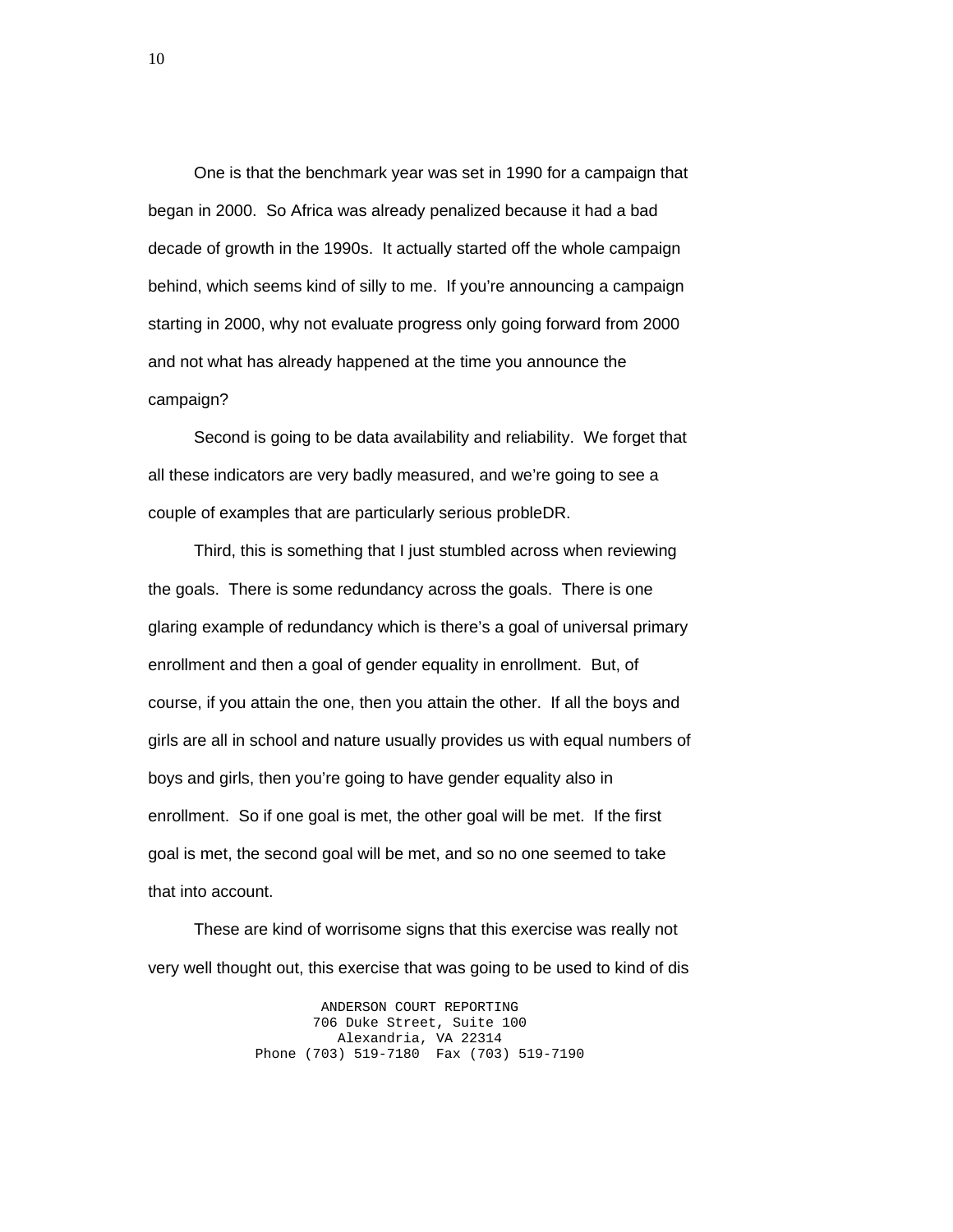Africa's progress.

 So, now I'm going to review the unfairness to Africa, one by one, Millennium Development Goal by Millennium Development Goal. The first one is to cut the poverty rate in half by the year 2015. This is the percentage change goal. The problem is that Africa is the poorest region in the world. You can show that mechanically the poorer a region is, the lower percent change in poverty you should expect for the same rate of economic growth.

 That's just something you can show. It follows mechanically that if Africa has the same rate of economic growth that the rest of the world does, it will still have a lower percent reduction in poverty. Now, to show this, I came up with a graph that I'm not sure if it's either the best graph of all time or the worst. You be the judge.

 This is my graph to demonstrate this point that if you start off poor, you have a lower percent change in poverty. The solid blue line is the income distribution of a rich country, and the solid red line is the income distribution of a poor country. So think of the red line as Africa and the blue line as some region like Latin America.

 Then each region has the same rate of growth. So each region has the line shift to the right by the same amount, and that's the dotted red line and the dotted blue line.

The poverty line is the same for both. It's an international poverty

ANDERSON COURT REPORTING 706 Duke Street, Suite 100 Alexandria, VA 22314 Phone (703) 519-7180 Fax (703) 519-7190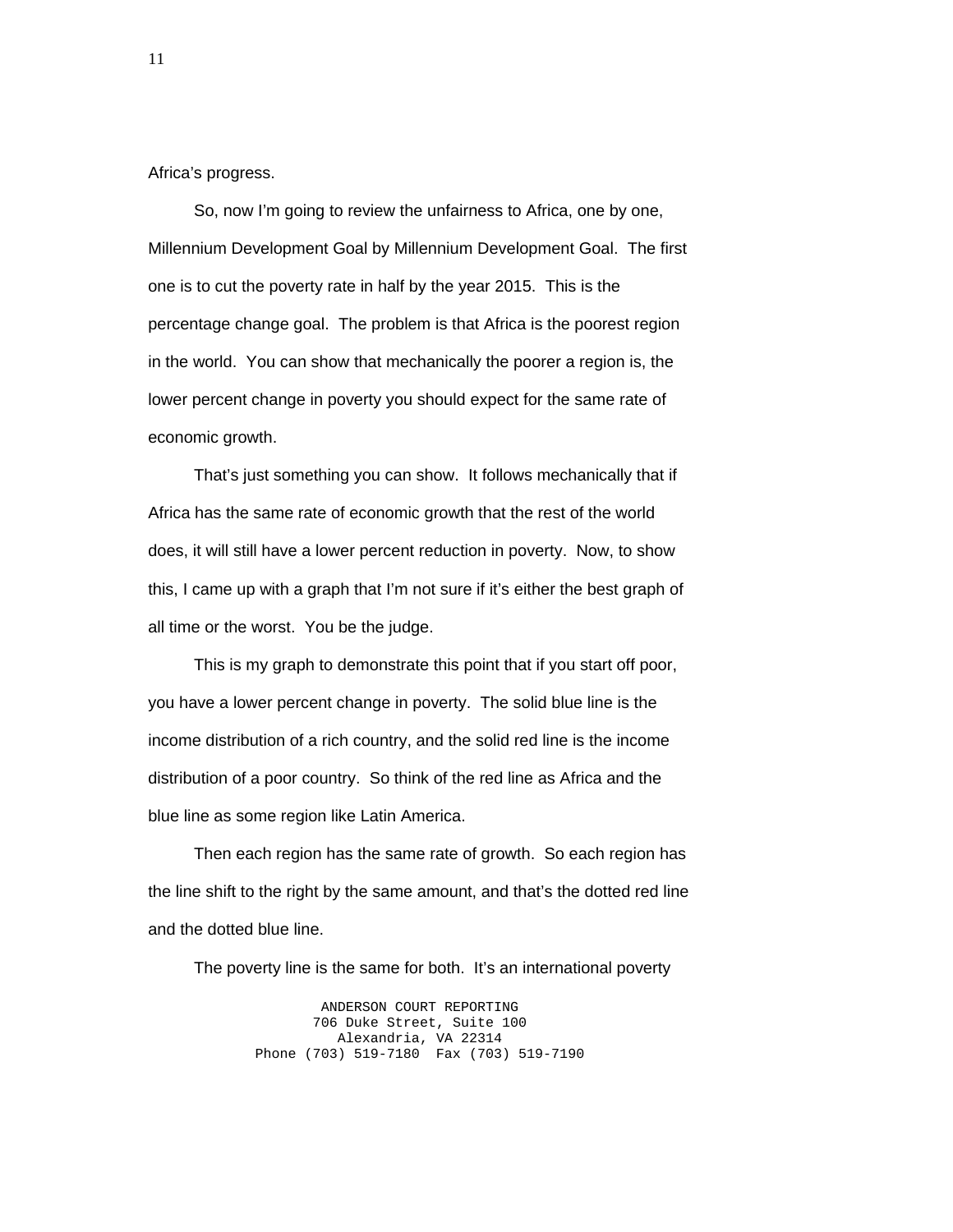line. That's the solid black line.

 Then I show in the shaded part, the amount by which poverty is reduced. Let's look first at the blue. So the blue shaded part shows the reduction in poverty, and then the space under that is the remaining poverty in the middle income country in, say, Latin America.

 Because in Latin America, the poverty was all out in the tail, when you shift the distribution to the right, you drastically reduce poverty. You're shifting in the tail where you just drastically reduce poverty. You can almost wipe out poverty very quickly because poverty was already in the tail.

 But Africa, poverty is in the fat part of the distribution. Almost half the population is poor. So, when you shift Africa's distribution over, you're not reducing poverty by as large an amount in percentage terms. You can see that the red shaded part is less than the area underneath the dotted red line to the axis, which is the remaining poverty in Africa after the income shifted to the right. The percentage reduction in Africa is a lot less for the same rate of growth because Africa is moving through the fat part of the distribution and Latin America is moving through the tail.

 You can see why I said this is such a boring paper, right? This is just mechanically how poverty changes. All you need is the assumption that the income distribution in log terms is something like a bell curve, which everybody agrees. That's all you need to get this result.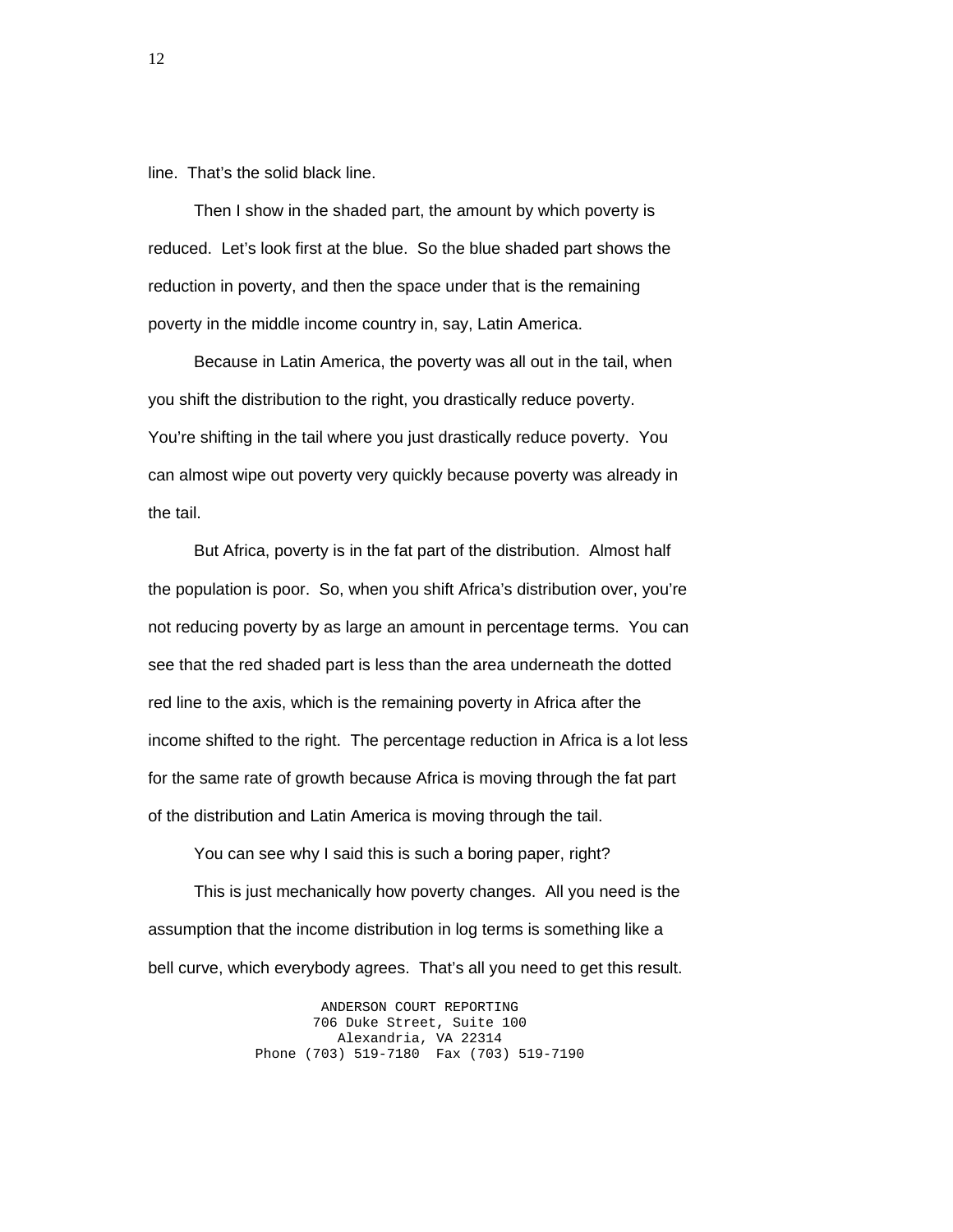So Africa gets penalized because it gets less poverty reduction for a given rate of growth.

 Here's simulated poverty elasticity. You can see it gets higher and higher, the higher its per capita income. For whatever it's worth, this is confirmed by actual estimates of what is called the poverty elasticity of growth, which is the percent reduction in poverty rate for a given rate of growth.

 So what does this mean? Now we went through the boring part for MDG 1. Now we get to the exciting part. Well, this means that even high growth in Africa is labeled a failure because it doesn't reduce poverty enough to meet this arbitrary Millennium Development Goal of reducing poverty by 50 percent. Africa has to have higher growth than other regions to attain the same level of poverty reduction in percentage terms.

 So this means that we find a way to take what is success in Africa and call it a failure, and that's going to be kind of theme that is going to come out from all the MDGs. In each case, the design of the MDGs takes a success in Africa and turns it into a failure.

 Africa has actually been growing at 5 to 6 percent since the year 2000. Everybody agrees this is one of the best periods in Africa's history, if not the best, of growth. This is great growth. Yet, the Blair panel says this growth is far short of this 7 percent annual growth that needs to be sustained to make substantial inroads into poverty reduction. They were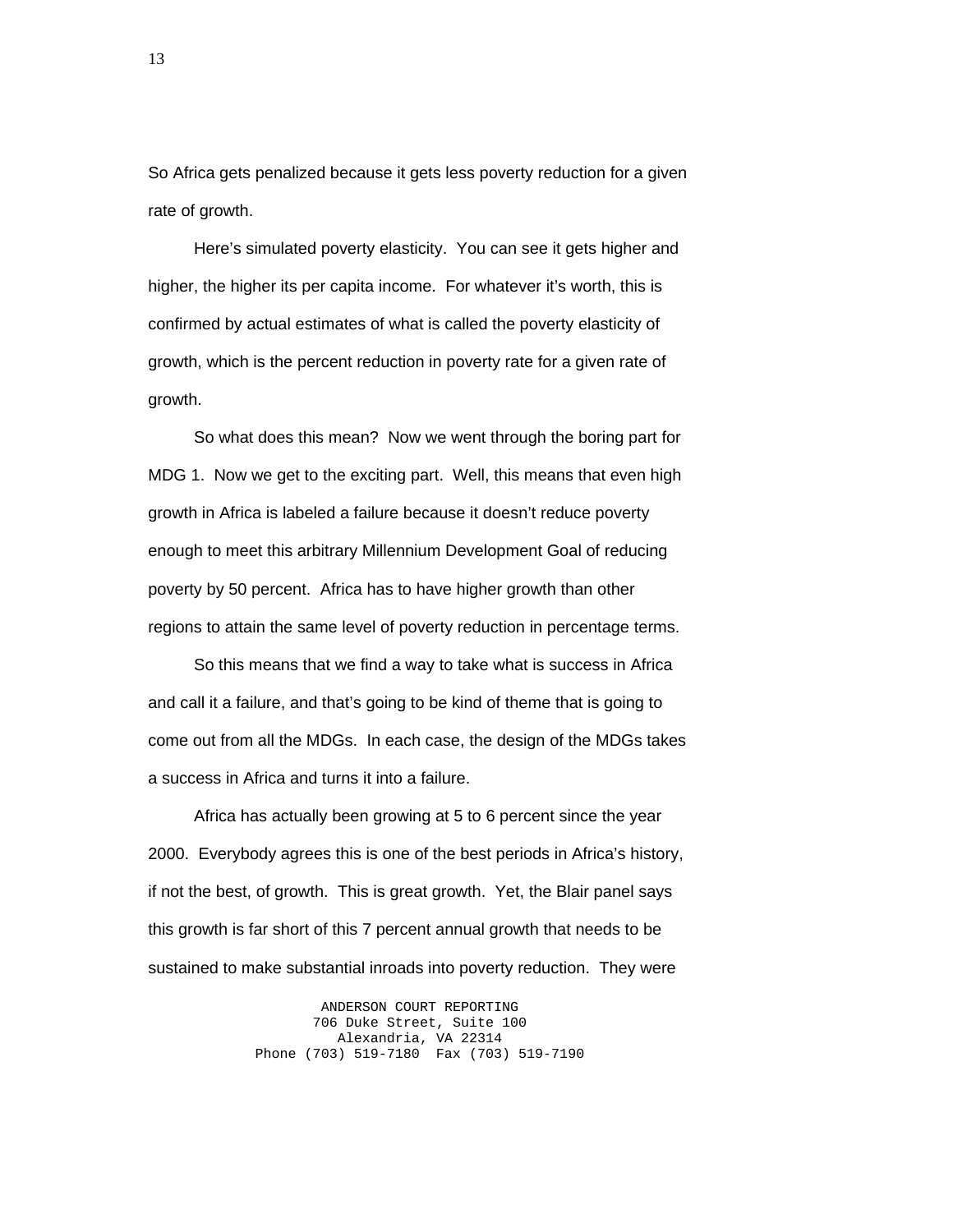thinking of the percentage change in poverty.

 The World Bank and the IMF in the Global Monitoring Report ratchet the required growth in Africa to meet this arbitrary percentage change in poverty target even higher. They demand -- oops, sorry. Somebody is calling me, probably Mr. Sachs, but he can leave a message.

 The World Bank and IMF are requiring that Africa grow at 6 percent per capita. The 7 percent was GDP growth, but the World Bank and the IMF are asking for 6 percent per capita growth in Africa. In effect, they're saying anything less than 6 percent per capita is a failure because Africa won't attain the Millennium Development Goal.

 Well, 6 percent per capita is remarkable growth. That's growth that has only been attained in 5 percent of all decade-long growth episodes from 1965 to 2005, and so we have this remarkable situation that any growth that falls short of being in the top 5 percent of historical growth episodes is called a failure in Africa. That's a way to turn success into failure, to take a good growth rate in Africa and call it bad.

 Okay, so now we'll move to MDG 2, achieve universal primary enrollment by 2015. Now this, for some reason, is a level target. So the level target is to have enrollment of 100 percent, actually the primary completion ratio of 100 percent by the year 2015.

Well, of course, any region that starts farther behind is going to be

ANDERSON COURT REPORTING 706 Duke Street, Suite 100 Alexandria, VA 22314 Phone (703) 519-7180 Fax (703) 519-7190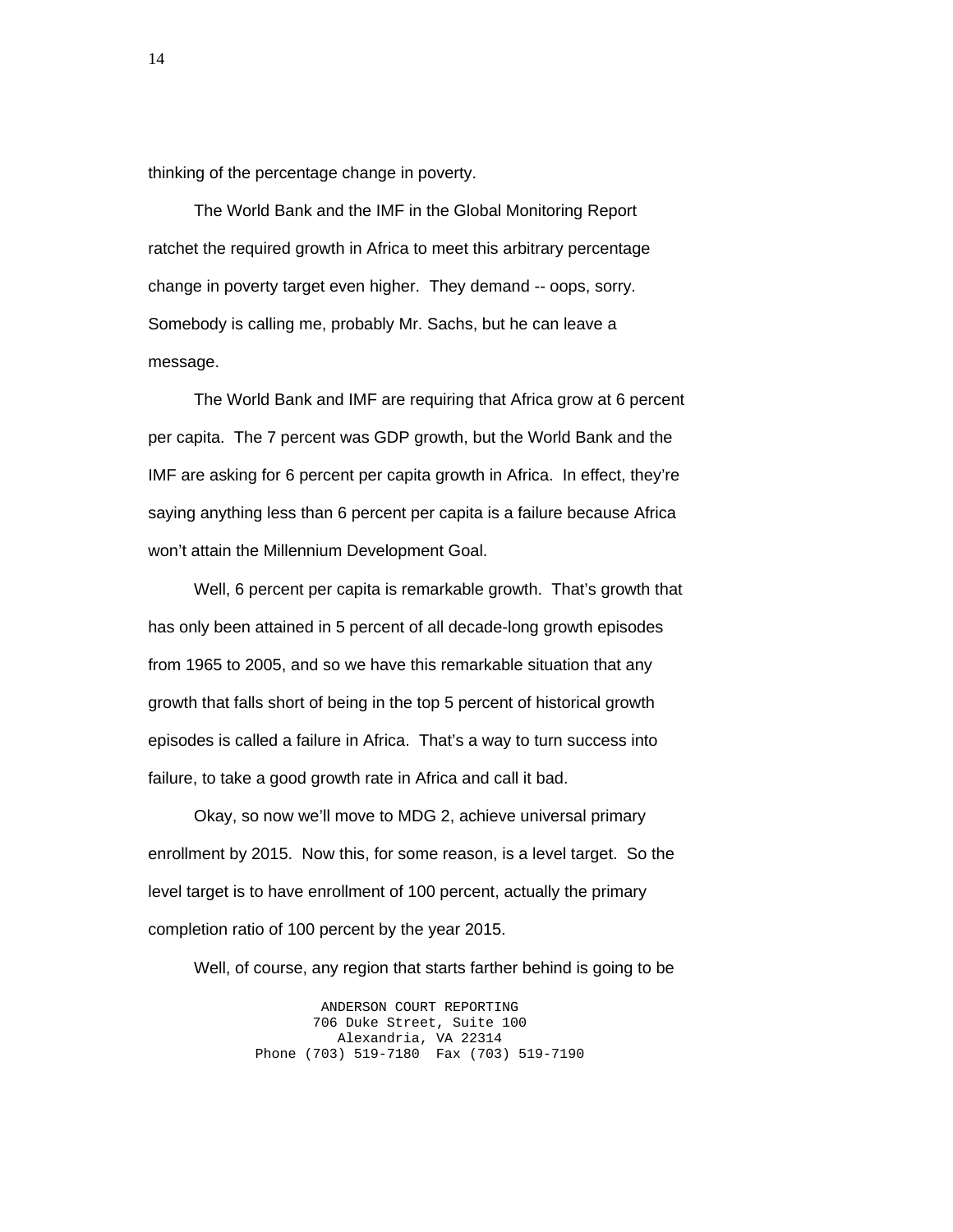at a disadvantage. Africa was the region that had the lowest primary enrollment rate at the beginning of this period. So, already, it's at a disadvantage because it starts off behind the others, and they all are trying to reach the same finish line. It's like a race in which Africa's starting position is several hundred yards behind the other runners, and then Africa is blamed for losing the race.

 What has actually been happening in primary enrollment in Africa? Well, you could say that actually some very good things are happening. This graph shows Africa is the red line for primary enrollment, and the blue line is non-African development countries. This is a log scale. So this just shows that Africa is actually catching to other developing countries in primary enrollment. This is true in both log terms and in absolute terms, that Africa is catching up.

 We could call this good news, and if only they had done this target as a percentage change target like they did the first target, then Africa would have done great on this target. So, again, we find a way to take good news and turn it into bad news. The good news is Africa has been converging.

 In fact, there's even stronger good news which has been pointed out by Michael Clemens in a great paper that I really recommend to all of you and which really helped inspire this paper, called "The Long Walk to School." Michael Clemens is back there, standing against the wall in the

> ANDERSON COURT REPORTING 706 Duke Street, Suite 100 Alexandria, VA 22314 Phone (703) 519-7180 Fax (703) 519-7190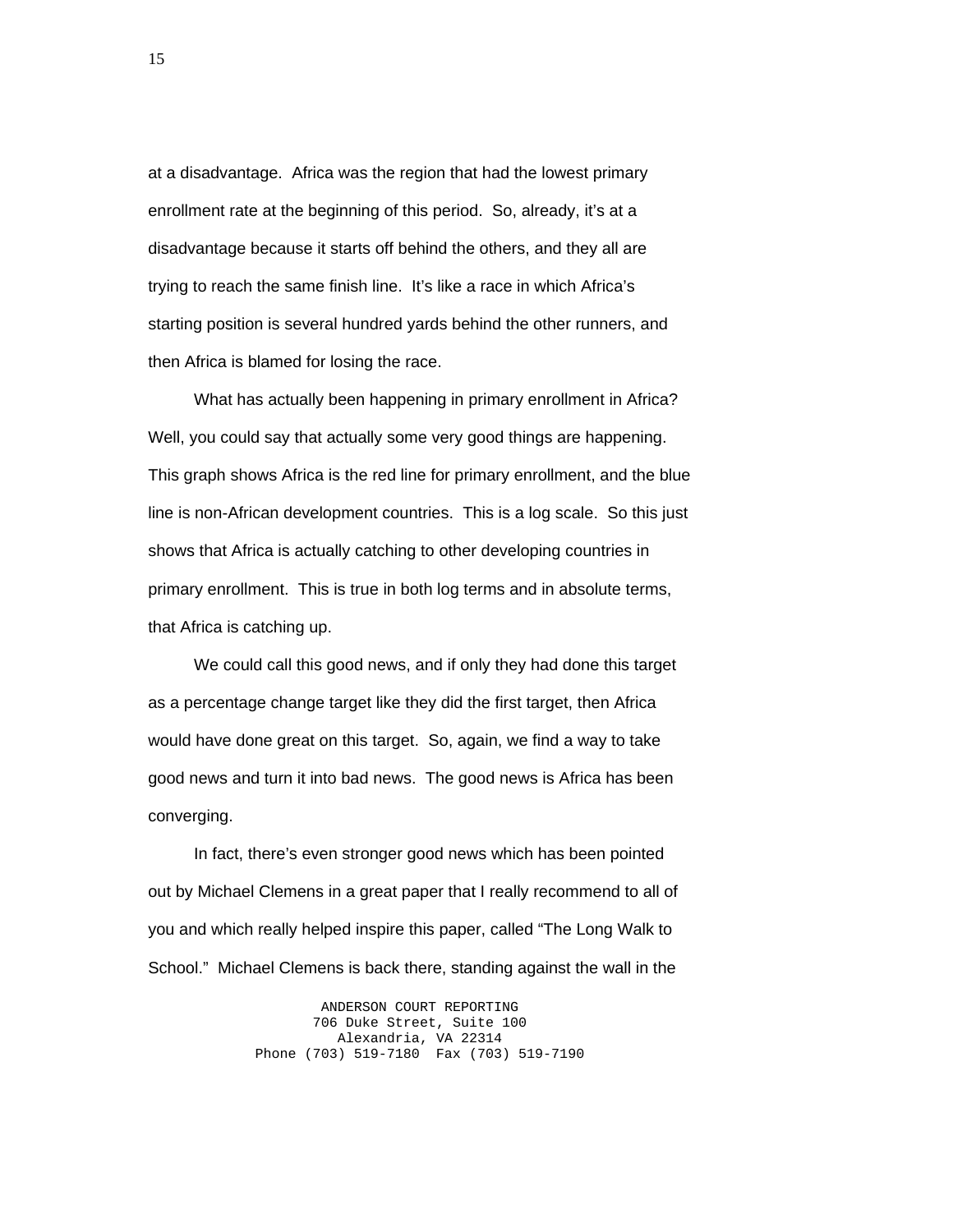audience. He's the guy in the brown jacket right there, and he's looking embarrassed right now.

 But he will talk to you about this in more detail because he knows a lot more than I do. He's a great economic historian as well as being a great economist. He pointed out that African enrollment increases are far above what rich countries achieved in their evolution of primary enrollment during the history.

 Africa is actually doing remarkably well in raising primary enrollment by historical standards, and we've already seen they're doing well compared to other developing countries, but they're called a failure because it's still not quite fast enough to meet the goal of universal enrollment by the year 2015. So, again, we take success, and we turn it into failure.

 Now MDG 3 was eliminate gender disparity in primary and secondary education by 2015. Well, I already pointed out this is redundant with MDG goal number two, so this is another clever way to rig the game against Africa. Africa gets penalized twice for the same thing. Because they failed to reach primary enrollment, they also failed to have gender equality. It's redundant, but they're blamed twice for two different goals, and it's also a level target rather than a changes target.

 Well, what's going on in changes if we had put things in terms of changes? In general, I think changes are much more sensible than levels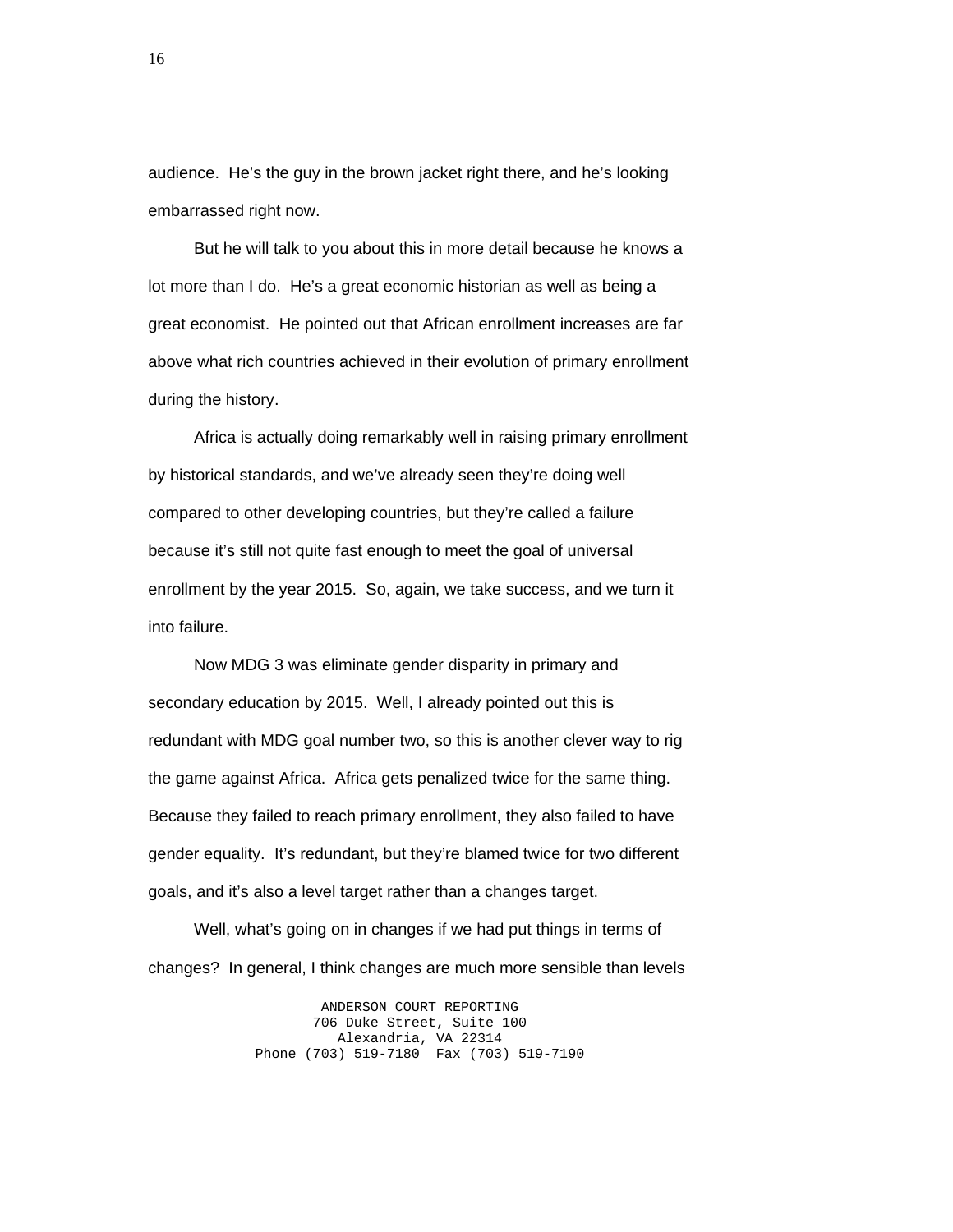because it's the rate of progress that matters and, obviously, you're constrained by initial conditions if you have a level target. So, in changes, again Africa looks good. It's been catching up to other developing countries in the ratio of female to male primary enrollment, and the same is true for female to male secondary enrollment, which I'm not showing for lack of time but also shows Africa catching up to the rest of the world.

 So, again, we've got this MDG machine which African good news into African bad news. Africa is catching up, and yet the failure to obtain the level target means that Africa is labeled a failure.

 MDG 4 is reduce by two-thirds the mortality rate among children under five. Well, here, there's something a little more subtle at work, and that is that it turns out in the data that if you start off with a very high child mortality rate, that the subsequent percentage reduction in child mortality is less than those countries that start off with a low mortality rate. That is it's a lot easier to cut the mortality rate by two-thirds if you're cutting it from 60 to 20 than if you're cutting it from 180 to 60.

 It's a lot easier to cut from 60 to 20 than from 180 to 60. Starting with high mortality, you have a lot more mortality to reduce, and it's just harder to achieve that.

 This was also pointed out. I want to acknowledge all the related papers here. There's yet another paper by Todd Moss and Michael Clemens and another author on the Millennium Development Goals that

> ANDERSON COURT REPORTING 706 Duke Street, Suite 100 Alexandria, VA 22314 Phone (703) 519-7180 Fax (703) 519-7190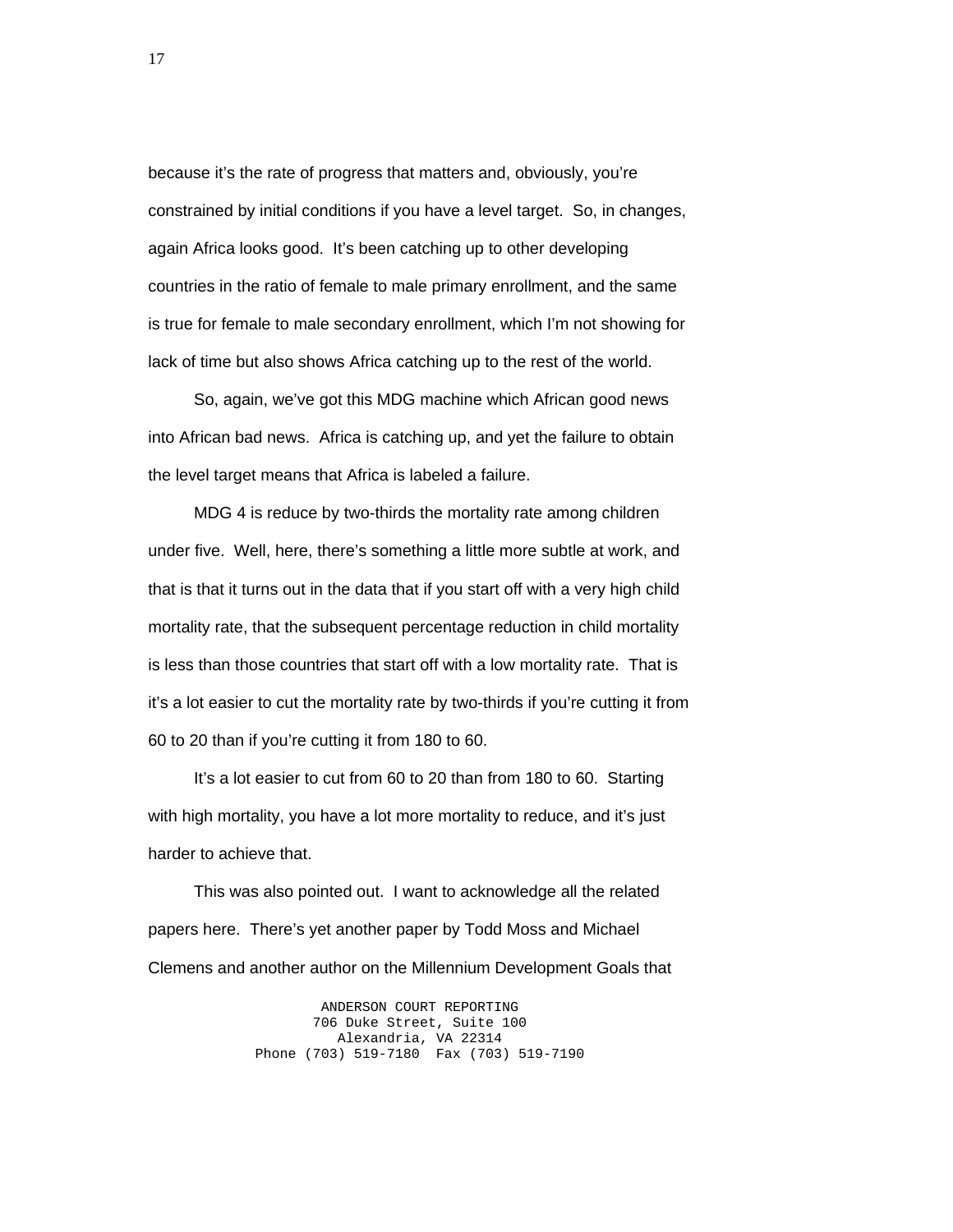points out this feature of a lot of the development indicators, that they have this kind of S-shaped pattern to them. They don't fall off very much at first, and then they fall off very sharply in percentage terms.

 In this table, I'm just showing you this in terms of all episodes of percent reductions in child mortality over a 25-year period. Of all those that are greater than or equal to two-thirds, as you can see looking at the first column, only a small minority of those episodes started at mortality rates that were above the median mortality rate in Africa in 1990. So it's very unusual for someone at that high mortality rate to achieve a twothirds reduction in child mortality.

I'll show you this another way. Here, I'm just graphing all this data. So I'm graphing on the horizontal axis the initial under-five mortality rate and then on the vertical axis, I'm showing you the subsequent percentage reduction over the next 25 years of child mortality.

 And so, the pattern is very striking, that there's this. You do have a good chance of having a round of two-thirds reduction in child mortality if you start off with low under-five morality all the way up to about one hundred or so.

 Then it starts falling off very sharply, and the red line is where African mortality actually was in 1990. In that region, it's much more difficult. The average reduction in mortality for all countries, not just Africa, but all countries that started off with that high mortality, at very high

> ANDERSON COURT REPORTING 706 Duke Street, Suite 100 Alexandria, VA 22314 Phone (703) 519-7180 Fax (703) 519-7190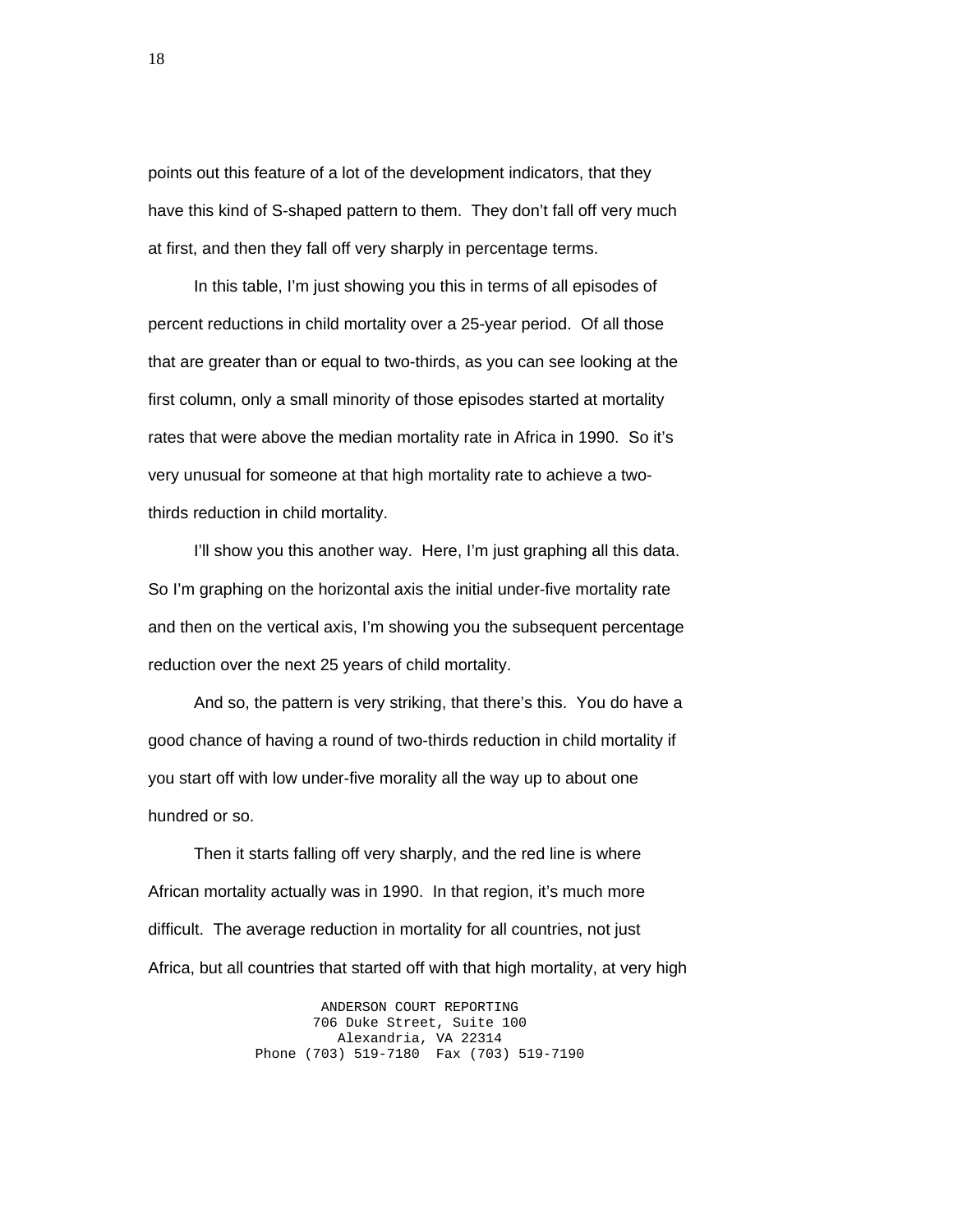mortality rates, it's only about a 40 percent reduction over the next 25 years.

 So, if you just look at historically what has happened, you're asking Africa to do something that is almost historically unprecedented, to start off with very high mortality and yet somehow achieve a two-thirds reduction in that very high mortality. That's just now how the data have behaved in all other countries. In effect, you're asking more of Africa than what has happened in all other developing countries or even the historical experience of rich countries.

 MDG 4 again, of course, the good news, there's also good news in Africa on child mortality. There has been a large absolute drop. Again, I think it would have been more sensible to talk in terms of absolute changes than percentage changes in child mortality also, and there has been a large absolute drop in child mortality in Africa over the last 50 years or over the last 25 years or whatever period you want. So that's the good news in Africa, but again that's turned somehow into bad news.

 Now MDG 5 and MDG 6 are kind of exciting because here, well, MDG 5 is very precise, to reduce by three-quarters the maternal mortality ratio. MDG 6 is halt and begin to reverse the spread of AIDS. So this also seems to be a changes goal that you want to have a drop in HIV prevalence.

In search of data to check out, to do the same empirical stuff on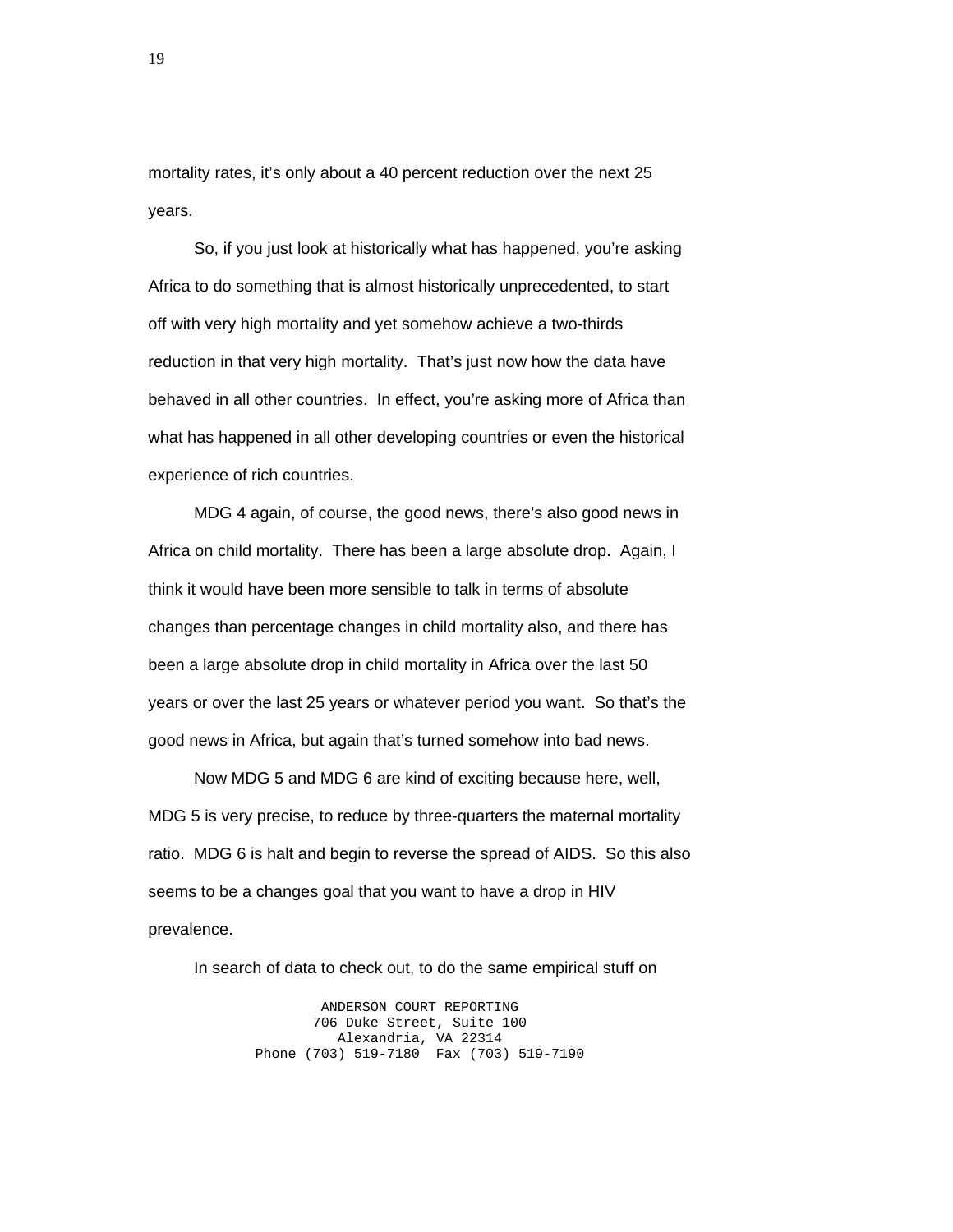whether the goals are being met or not, I went to this very nicely designed World Bank web site called the Global Data Monitoring Information System, tools for monitoring the MDGs, making it very easy for the casual research like me to know whether the MDGs are being met or not by using this very user-friendly World Bank web site.

 So I clicked on the indicators, maternal mortality and HIV prevalence for Sub-Saharan Africa in this MDG tools thing, and here's the first thing I got when I clicked on it. I'm not making this up. This is really what I got when I clicked on the link. That's a cheap shot.

 I dug a little bit more, and I did finally find by checking out different paths on the internet and with the aid of three software geniuses, I was actually able to find the data on the World Bank web site, and here it is. Here's the data on maternal mortality rate and on the prevalence of HIV. This is the data that the World Bank has posted on their web site for monitoring MDG 5 and 6, which are both about changes in mortality and changes in prevalence. So I guess it would not be an exaggeration to say it would be somewhat difficult to draw conclusions about changes from this table.

 This is one of the dark secrets of the MDGs. This is the worst case, but actually some of the other indicators are pretty shaky also, but this is the worst case. There are no reliable, comparable over time maternal mortality data. So the U.N. has set this very precise goal where there are

> ANDERSON COURT REPORTING 706 Duke Street, Suite 100 Alexandria, VA 22314 Phone (703) 519-7180 Fax (703) 519-7190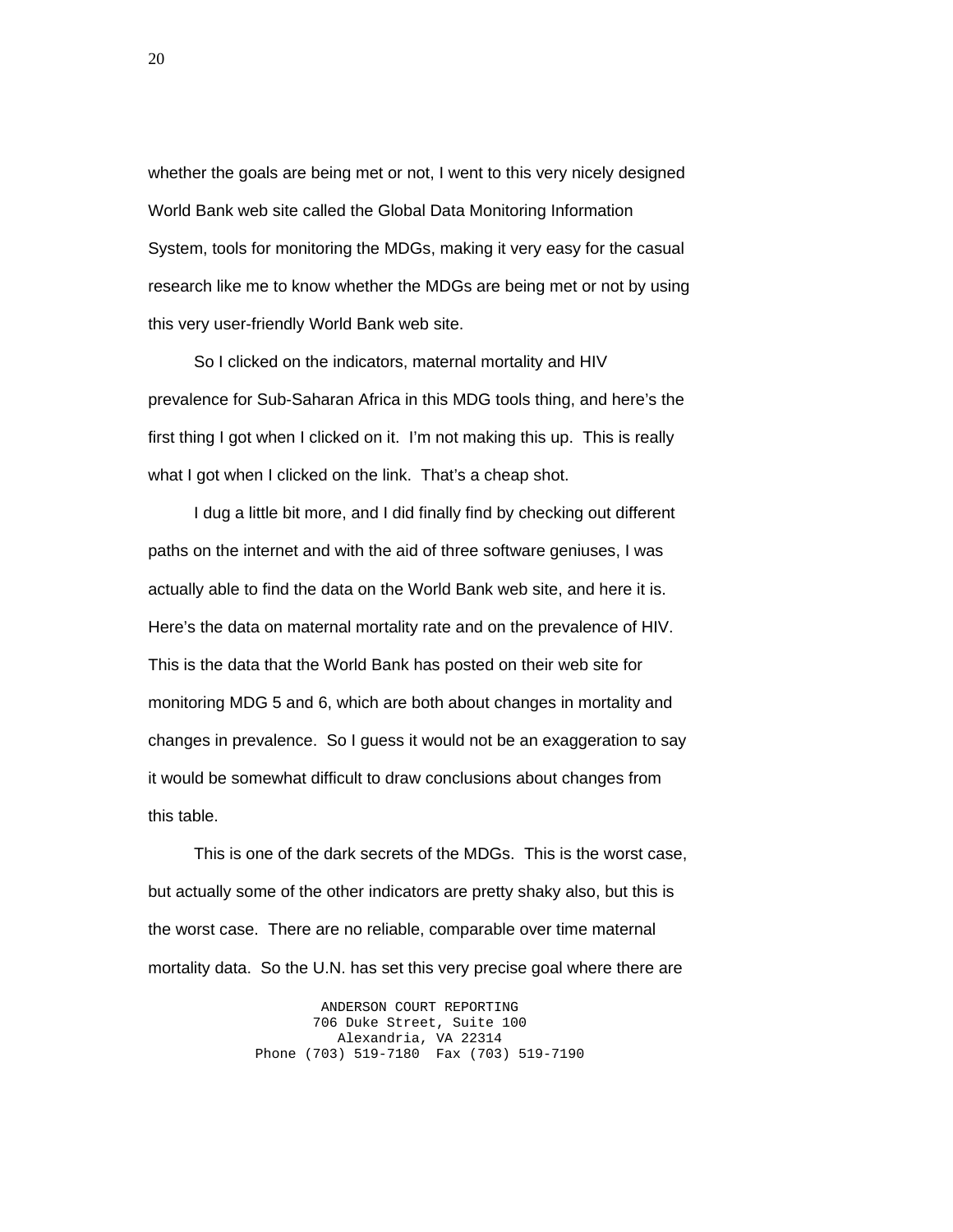no data to monitor whether the goal is being met or not. In fact, it's already too late because 1990 was a long time ago, and that was supposed to be the bench year. We don't have any data for 1990. We have some data, but it is not comparable to the data we have now.

 In essence, we have targets without data. That's kind of a scandal in itself, that you set a target without data, but then what I think is the bigger scandal is that you still say Africa is failing even when there is no data.

 Now what more bias against Africa can you have than that, that Africa is said to be failing a goal on which there is no data to say whether it is failing or it's not? That really seems to be a sign of some kind of inherent disposition to conclude that Africa is failing when there is literally no data to decide the issue at all.

 Okay, then we're almost done here in the boring part. The last MDG is MDG 7. Reduce by half the proportion of people without sustainable access to safe drinking water. Now this data is also pretty shaky as it turns out, but there is some data. The strange thing here is this was the one case where, for some reason, they went for the reverse indicator.

 I think the one thing that Johannes made very clear in his introduction is that I'm pretty old, so I've had a long career. The data I've always used in my development career has been percent of people with

> ANDERSON COURT REPORTING 706 Duke Street, Suite 100 Alexandria, VA 22314 Phone (703) 519-7180 Fax (703) 519-7190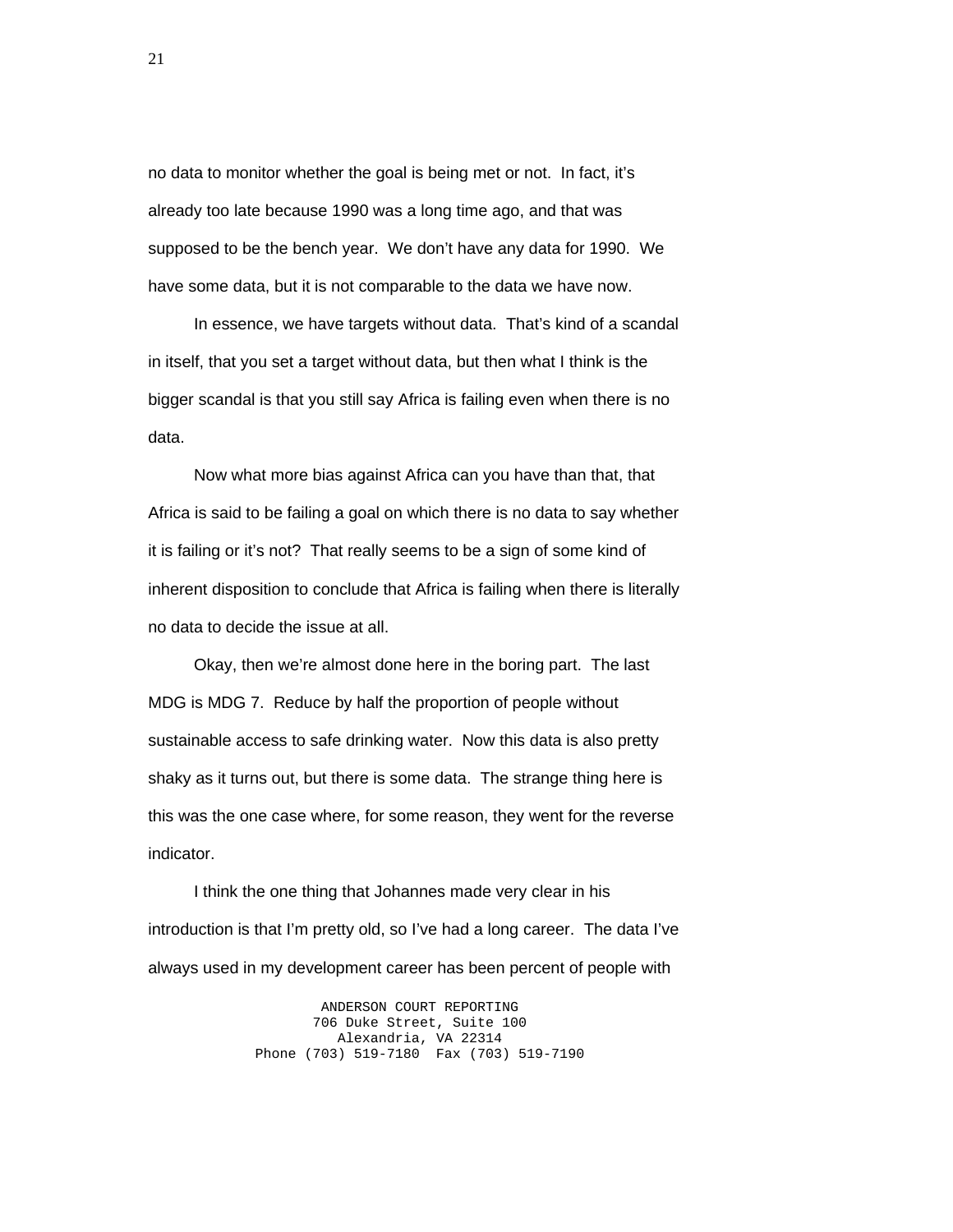access to clean water, and everyone I know uses percent of people with access to clean water. And so, it seems kind of strange to do the indicator in terms of a new indicator which is the reverse, the percent of people without access to clean water which, of course, is defined as 100 percent minus the percent of people with access to clean water.

Should I go over that again?

 Then what's unfortunate about this, and I'm going to target at the end whether I think any of this was accidental or intentional or what the interpretations are, but the unfortunate thing about this is that "without" turns out to make Africa look worse than with would have. It's very elementary. The "without" number is very large in Africa where the "with" number is small because Africa is the region with the lowest percentage of people with access to clean water.

 Again, you set a percent changes target, so again that's harder to meet when you start with a high number than it is when you start with a low number. The percent "without" in Africa is a high number, so that's harder to cut by 50 percent than increasing the percent "with" would have been which is a low number. That's why "without" makes Africa look worse on this goal than "with" would have if you set your goal in terms of percentage changes.

 Now, here, I have to say which indicator is better to measure percent progress? Well, first of all, I'm not sure it should be percent

> ANDERSON COURT REPORTING 706 Duke Street, Suite 100 Alexandria, VA 22314 Phone (703) 519-7180 Fax (703) 519-7190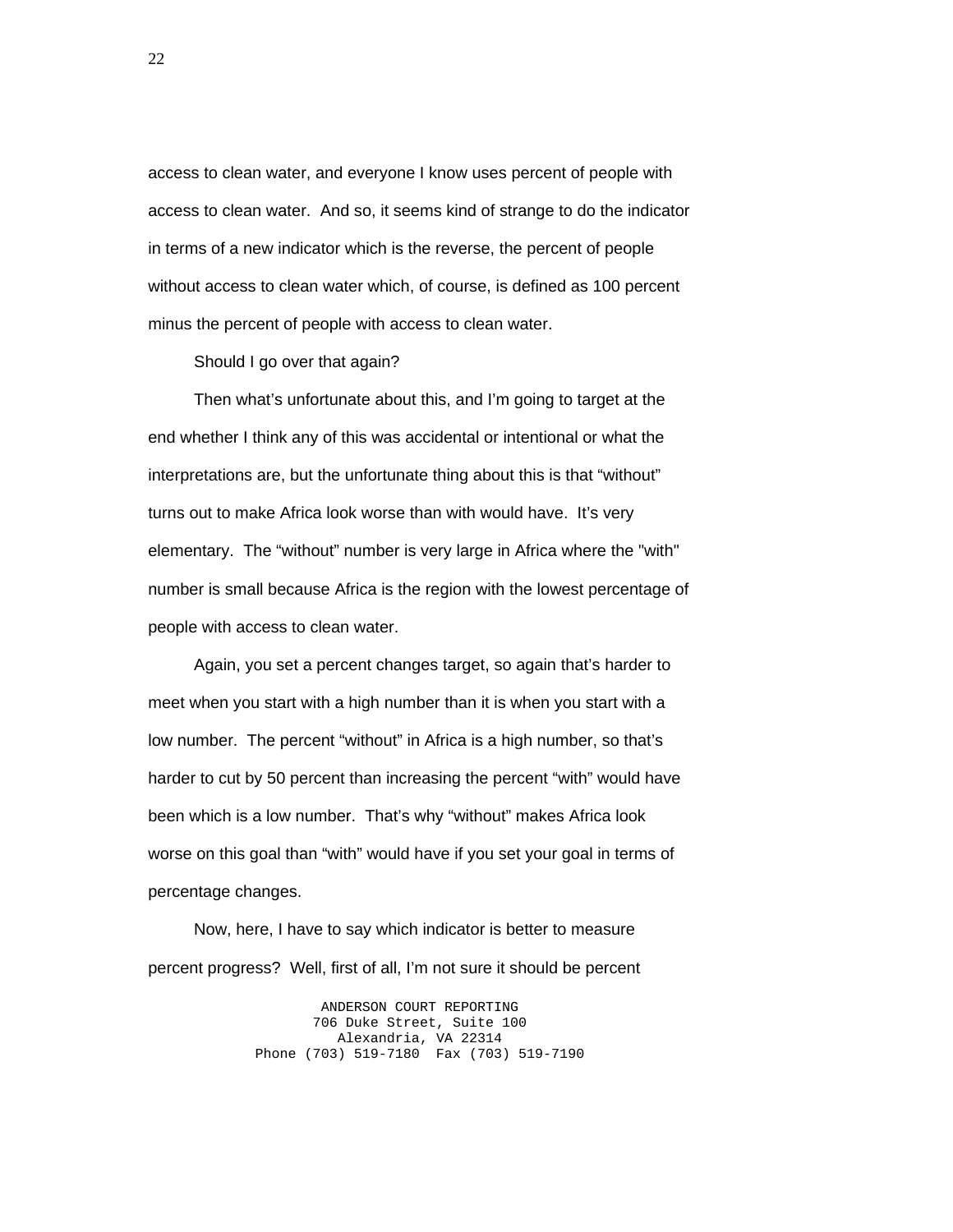progress. It should be, again, absolute changes rather than percent changes. But I have to admit this one is totally arbitrary other than the fact that the with indicator is the one that people have always used.

 Here, again, we have some good news that if we had used the usual with indicator, Africa again is catching up. This is actually true in almost all the social indicators, that Africa is catching up to the rest of the developing world in social indicators. There's yet another paper I could refer to on that one, but is the author in the audience? Charles Kenney, are you here?

 Charles, okay. Charles, the guy in the blue shirt over here, has a nice paper where he shows that there's a lot of convergence in all the social indicators and that Africa very much fits this trend. It's catching up with the rest of the developing world in percent of people with access to clean water.

 The summary for all the indicators: Again, I tried to boil things down into one table, and again I'm kind of unsure if it's the most ingenious or the most stupid table of all time, but here it is. What this table show is that for each indicator, because of those three decisions that I talked about at the beginning, there are five different ways you could have set the target.

 For any one indicator, there are five different ways you could have set the target. You could have chosen level, which is the one all the way to the right, or you could have chosen changes. If you chose changes,

> ANDERSON COURT REPORTING 706 Duke Street, Suite 100 Alexandria, VA 22314 Phone (703) 519-7180 Fax (703) 519-7190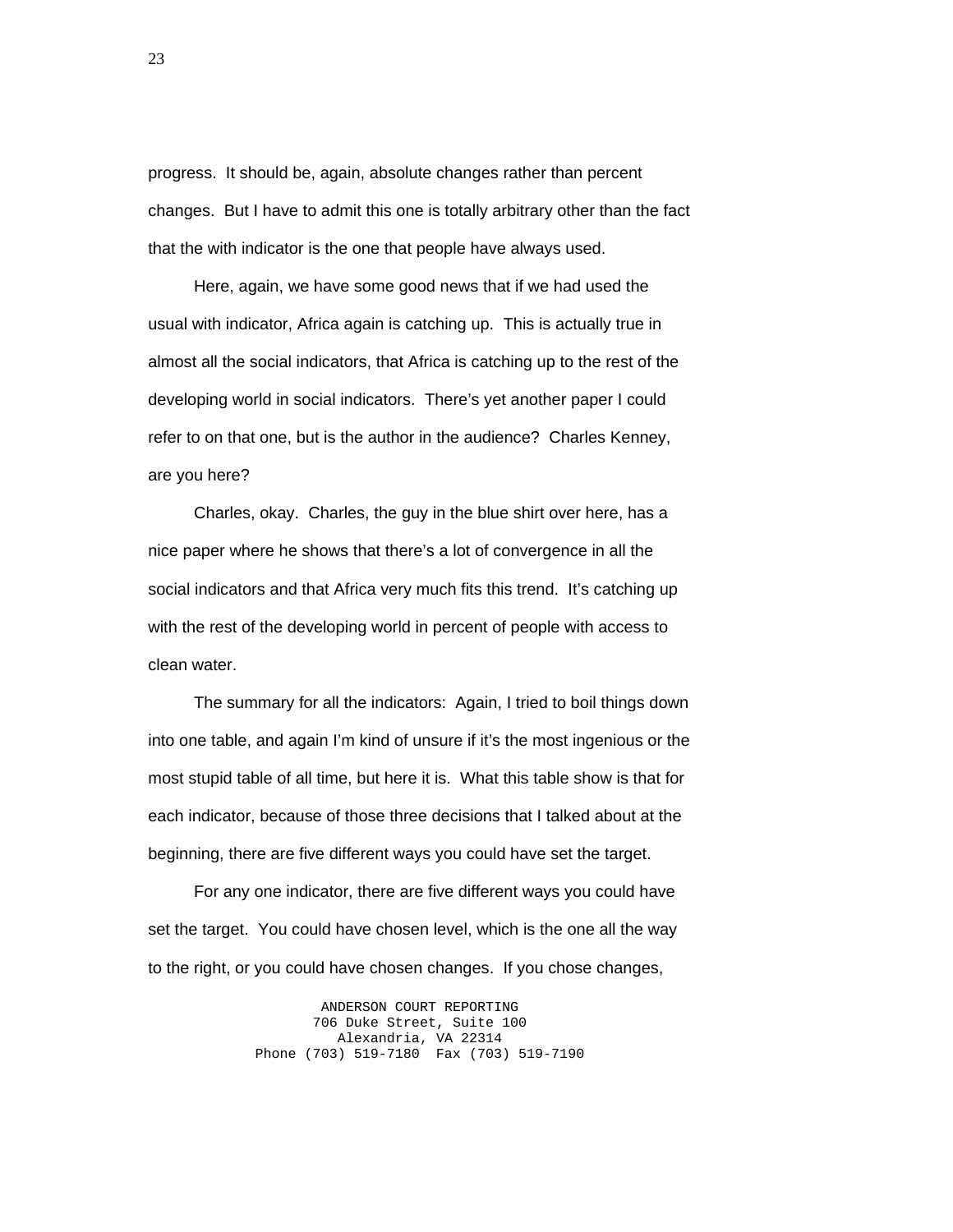you could have chosen percent change or absolute change and you could have chosen either the usual indicator or the reverse indicator.

 So, in this table, I show you how this design affects Africa's chances to meet the Millennium Development Goals, given its initial conditions, given all the patterns that I've talked about today. A minus means Africa's worse initial conditions would mean that it was at a disadvantage to meet the goal defined in this way, and a plus means it would have been easier for Africa to meet the goal defined in this way. You see there's actually more pluses than there are minuses in this table, but of all the choices you could have made a majority of them would have led to Africa actually doing better than the rest of the world or at least the potential to do better than the rest of the world.

 Then the yellow highlighted boxes are the choices that were actually made for each indicator. So the yellow highlighted box shows that. Actually, in each case, each of the yellow highlighted boxes has a minus. In each of the choices that were actually made, Africa was at a disadvantage with its initial conditions compared to other countries' historical experience in meeting that Millennium Development Goal target. So, in every case, it's a minus even though the majority of the table are pluses.

 Then there are these two fascinating cases which are no data. We have no data on maternal mortality and HIV prevalence to establish

> ANDERSON COURT REPORTING 706 Duke Street, Suite 100 Alexandria, VA 22314 Phone (703) 519-7180 Fax (703) 519-7190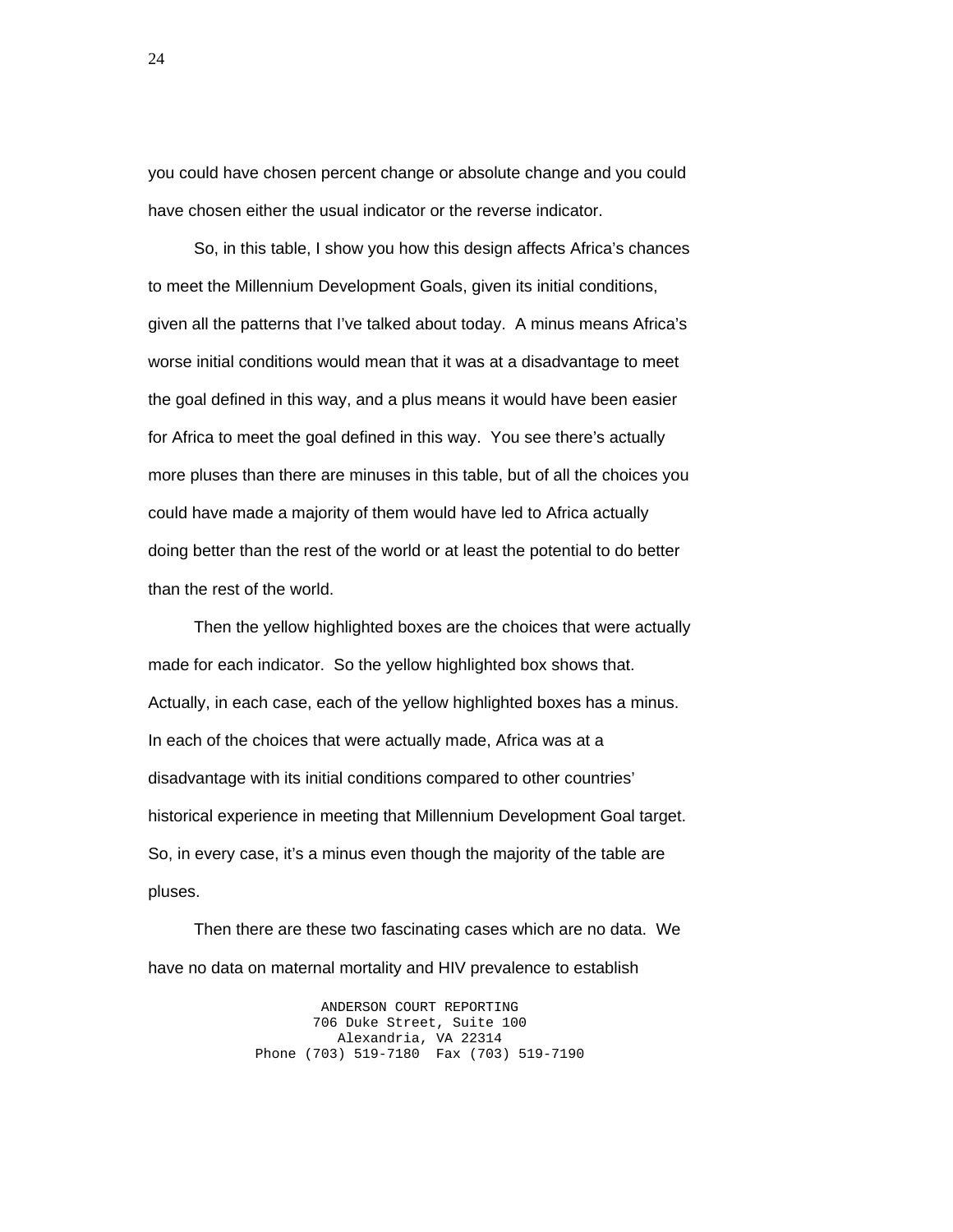percent change or absolute change.

 In summary, there's been a lot of African achievements in development that have been downplayed by the design of the Millennium Development Goals exercise. Among these achievements are the last six years of good growth in Africa which has been called insufficient to meet the poverty MDG. Africa is relatively catching up to other developing countries on primary education, gender equality and clean water, but the way those goals were defined Africa was failing to meet the goals. Africa's absolute reduction in child mortality is also very good news.

 Now comes the really juicy part of the talk. We have to discuss how did this happen.

 How did this happen? I'm going to give you three different choices. It could have been accidental or it could have been intentional. If it was intentional, it could have been bad intentional or it could have been good intentional. I'll start with the bad intentional just to get the fun stuff out of the way first.

 Now, there's this whole field called political economy in which economists look at the self-interests of the parties involved in any public policy exercise. I'm not trying to be cynical here. I'm just trying to be a good political economy practitioner in this bad intentional interpretation. The political economy might say, well, aid agencies -- yes, I'm sorry.

I'm almost done, Nancy. This is the second to last slide and then

ANDERSON COURT REPORTING 706 Duke Street, Suite 100 Alexandria, VA 22314 Phone (703) 519-7180 Fax (703) 519-7190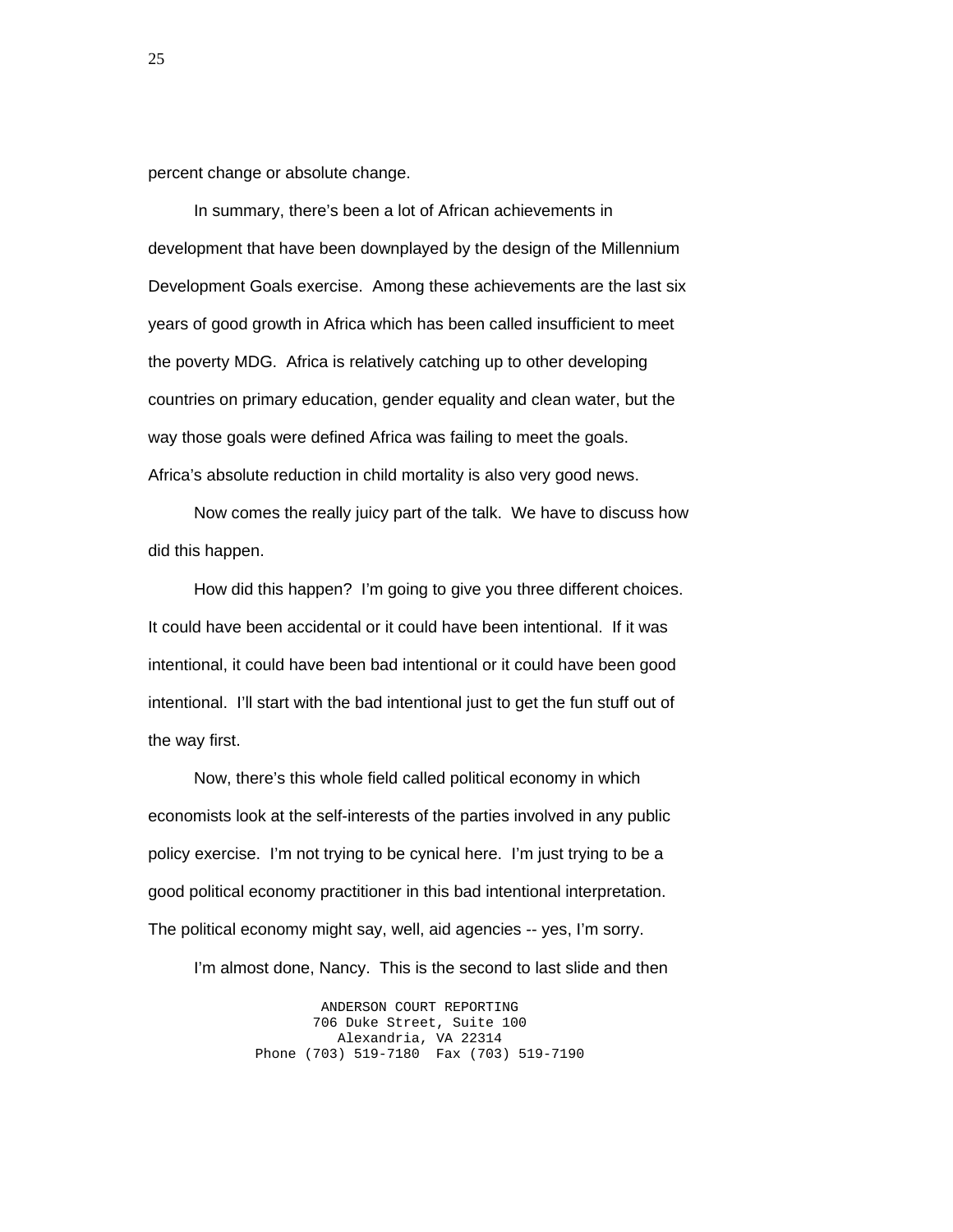the last slide which will talk a lot about your work.

 Bad intentional, you might say that the self-interest of aid agencies is to obtain a lot of funding for themselves and to raise their profile in the global political environment. What would be the best way to do that? Well, it would be to make the problems that they work on look as bad as possible. So maybe there's an incentive in aid agencies to exaggerate the negative, to make things look as negative as possible in order to obtain more funding or obtain more political influence in the worldwide political game. That's the bad intentional.

 Now the good intentional could be suggested by a very altruistic model in which people realize that all of these goals set a bigger challenge for Africa than they did for other regions, but they wanted a lot of effort and a lot of aid to Africa. They wanted a lot of effort to be made by the West and by aid agencies on Africa. They wanted a lot of aid to Africa, and so they just chose the exercise in such a way that you would have to try a lot harder in Africa to meet the goals and that would redirect effort and funding towards Africa, away from other regions. So that could be a good intentional reason.

 Now I think it's actually more likely that the whole thing was accidental. First of all, the goals were originally formulated at the global level, and it was only later that they became applied to individual regions and even countries. So it could be that the goals might have worked okay

> ANDERSON COURT REPORTING 706 Duke Street, Suite 100 Alexandria, VA 22314 Phone (703) 519-7180 Fax (703) 519-7190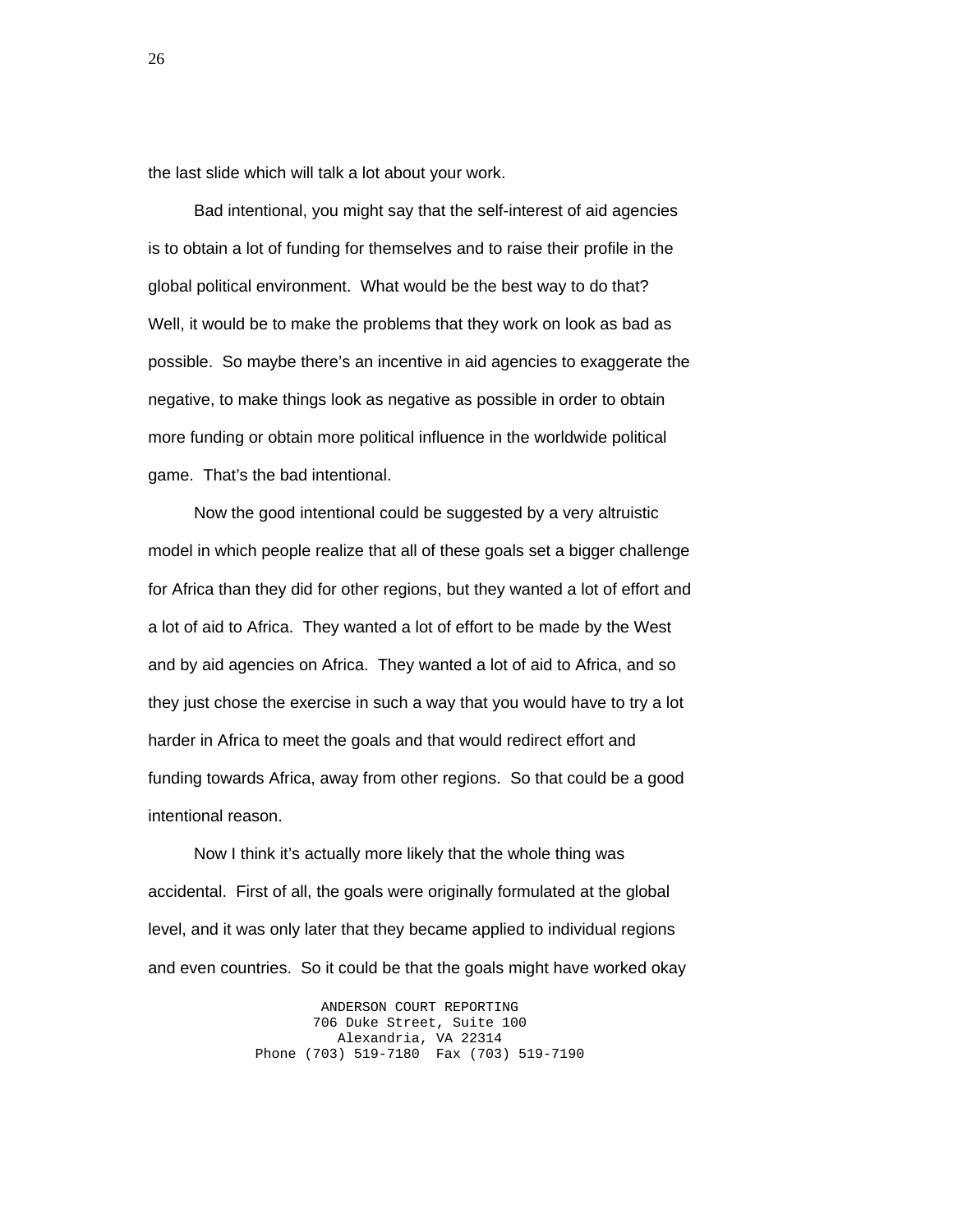at the global level, and then they just turned out to have this unintended consequence of making Africa look bad when you applied them to Africa as a region.

 We have to discuss is this good or bad, and there's some ambiguity about why we have the Millennium Development Goals. Are the MDGs performance measures of success or failure which is kind of how I've been interpreting them throughout this talk? They're kind of measures of achievement, and I think that's kind of consistent with the statements that I gave at the beginning that were motivating this talk, that everyone is saying Africa is failing to meet the Millennium Development Goals, implying that Africa is the one on the line being evaluated for its performance and it's failing to meet some performance target. That's one interpretation.

 The other interpretation is the Millennium Development Goals should not really be thought of as performance targets at all. They're just kind of inducements to the aid community to raise more money and to increase effort to make good things happen in the poor countries. So, under that interpretation, that would be consistent with the good intentional interpretation, that they are just designed to motivate all of us to do very good things.

 Both angles do seem to show up in policy discussions, but neither seems particularly well designed. I've spent most of this talk, talking about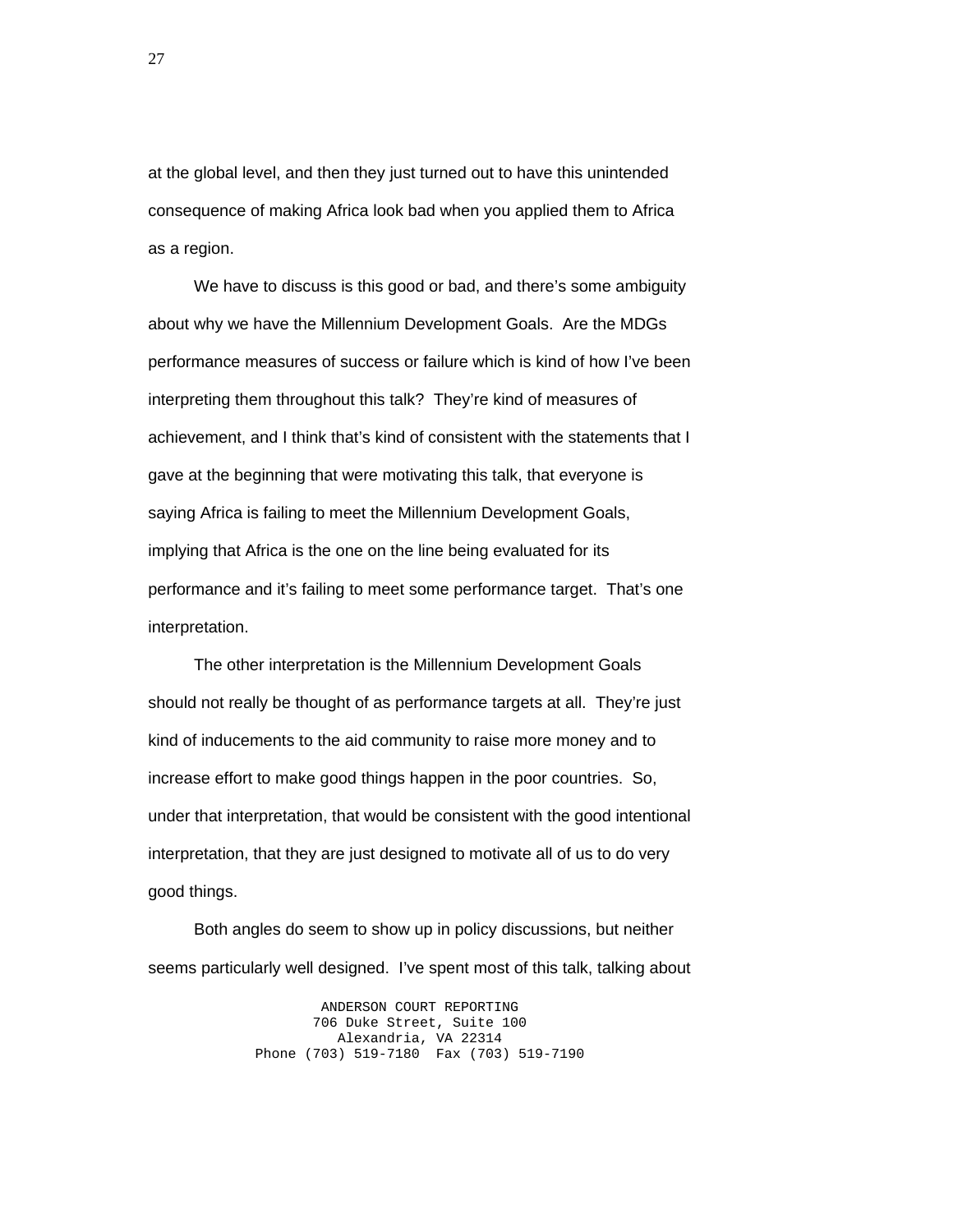why the first angle is terribly designed, but it's a bad motivation tool to set unattainable targets. If this was all meant to be a motivational exercise for Africa, then it seems like a very badly designed goal to have an unattainable goal as your motivation. That is not a good way to motivate aid effort because it sets us all up for disappointment, discouragement, et cetera.

 In conclusion, whatever the reason, what does seem very clear is it seems wrong. It just seems wrong to downplay African achievements that have genuinely happened and make them look worse by the design of an arbitrary exercise. This could have adverse consequences for real world things like global investment flows. If the main story in the news about Africa is that Africa is failing to meet the Millennium Development Goals, then this kind of feeds into this Africa always fails kind of stereotype that is very common in the West, and that would discourage private capital flows to Africa. That seems very bad to make that happen.

 It also perpetuates the stereotype of dependency, that Africa is this helpless continent that needs to be rescued by the West which I also don't think is a good, constructive way to approach African affairs.

 Instead, I think what we should do, and this is the bottom line and conclusion of the paper, let's give proper credit for African achievements whenever and wherever they happen. Thanks very much.

> ANDERSON COURT REPORTING 706 Duke Street, Suite 100 Alexandria, VA 22314 Phone (703) 519-7180 Fax (703) 519-7190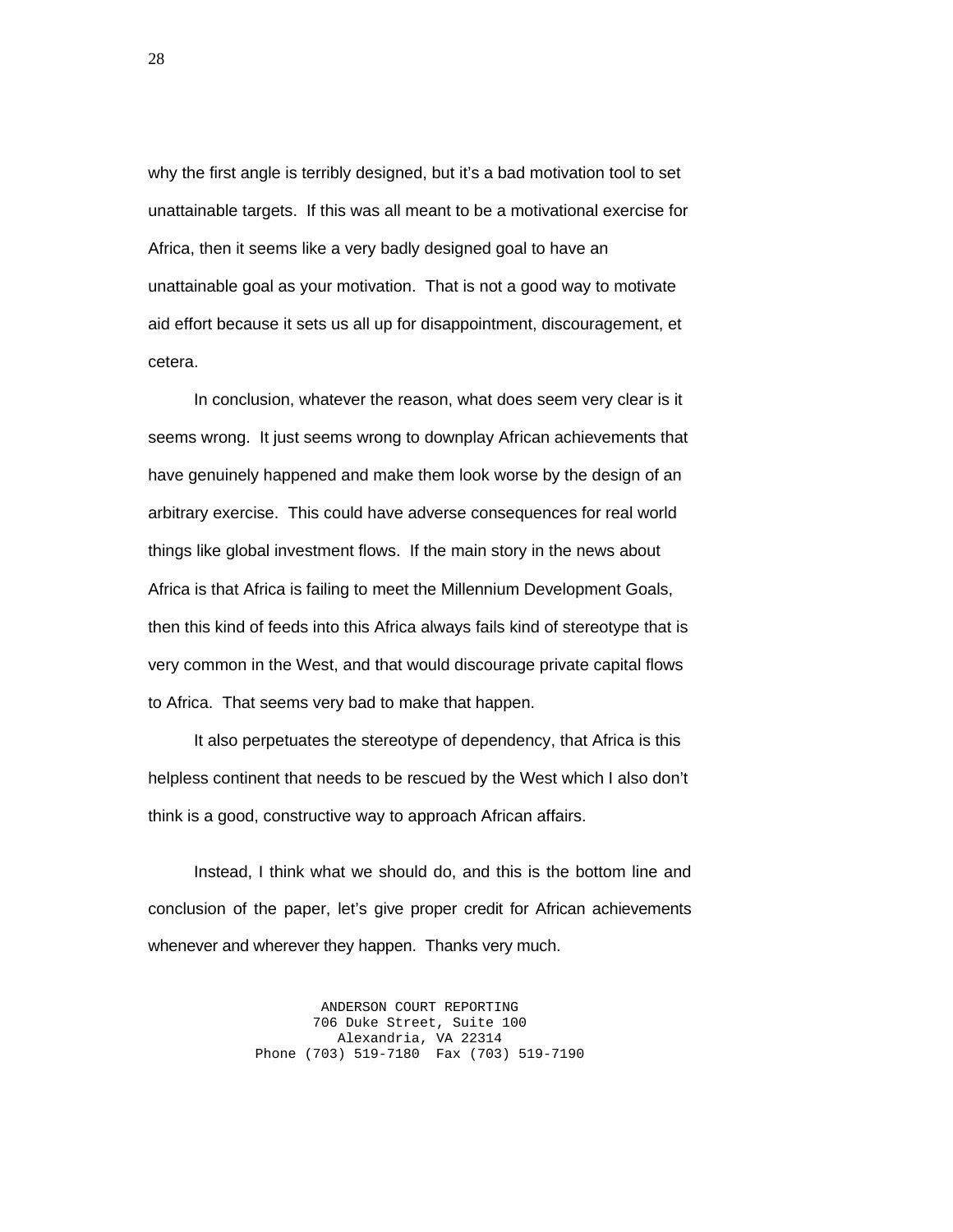DR. BIRDSALL: Well, thank you very much, Bill. I'm going to introduce you again for fun, because I'm not sure that Johannes has said everything I would say, he needs an introduction. I think you've seen why it was such a pleasure to have Bill Easterly, the first Senior Fellow at the Center for Global Development, which he joined in late 2001, the Center started in November, 2001, I think Bill probably joined us in December, 2001.

DR. EASTERLY: November 9th.

 DR. BIRDSALL: Oh, he joined on November 9th, all right. Now, the reason that I want to mention this is that you'll see that he's -- you have seen, if you didn't know him already, that he's fun, and that he does his homework, that he's a good economist, he's smart. You'll have seen that he's controversial. And, indeed, when he joined the Center, it was at the same time that he was leaving the World Bank, and there was a lot of controversy, including at the Center itself about his presence. But the bottom line is that the fact that he does his homework and that he is such a good economist, in the end meant that we benefited from the controversy without facing what might have been the cost that an official institution would face in housing Bill Easterly.

 Now, I'd also like to take this opportunity to mention and to thank Bill for his referring to the fine work of several people in the room, particular Michael Clemons, whom Bill said is in the back, who also I think

> ANDERSON COURT REPORTING 706 Duke Street, Suite 100 Alexandria, VA 22314 Phone (703) 519-7180 Fax (703) 519-7190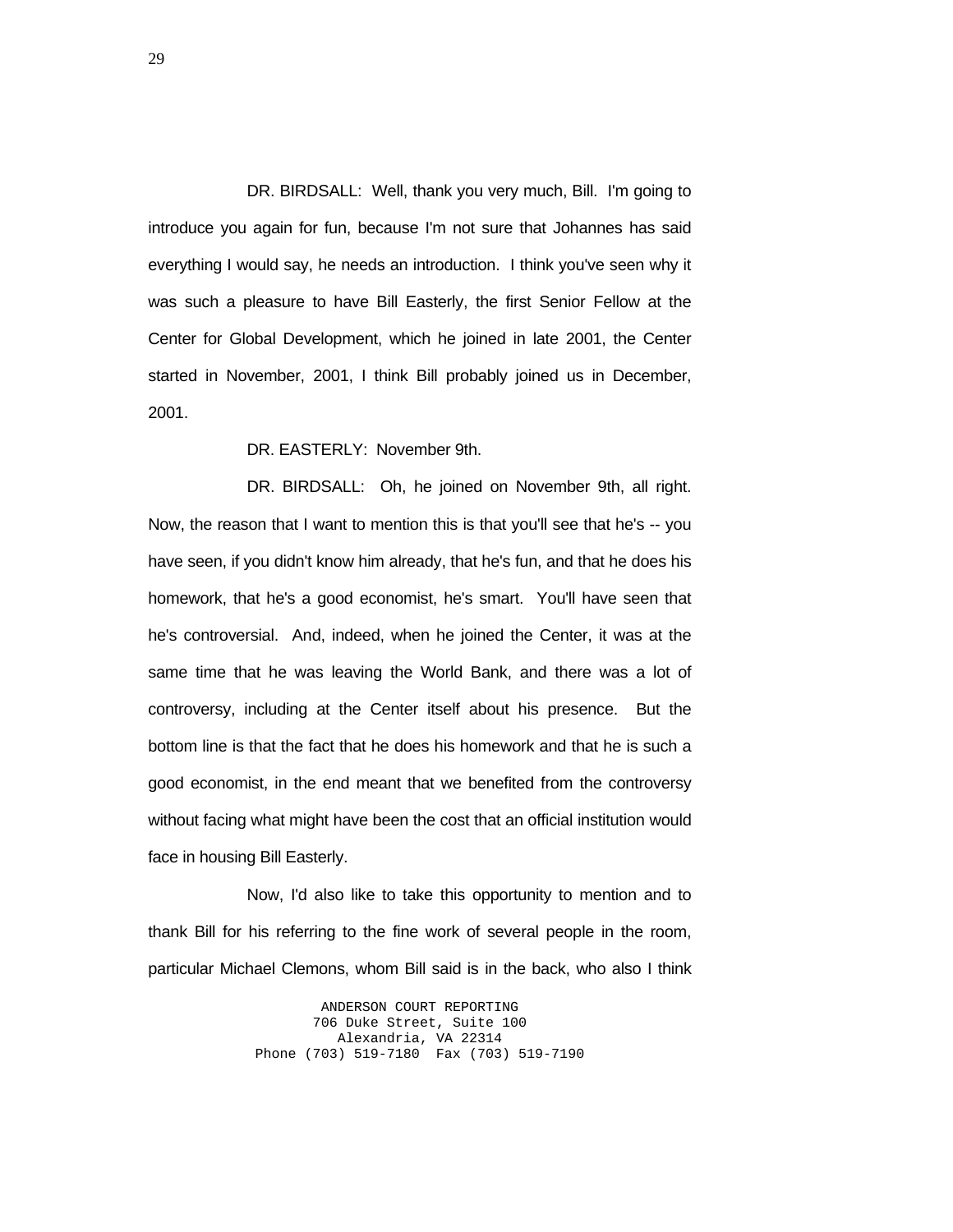suggested that we hold this event, but also Todd Moss, who's here in the front of the room, and Charles Kenny there, and to warn them that I will probably ask them to say something when we get to the discussion.

 As they wrote papers that have titles like, "The Trouble With the MDGs," and "What's Wrong With the MDGs," that presage in an interesting way some of the concerns that Bill's raising in his paper, though with a slightly different tone.

 Now, let me move from there to introducing Danny Leipziger, who, no doubt, is dying to get the floor. Danny, you have -- I don't know if you have his file, but Danny is the Vice President for Poverty Reduction and Economic Management at the World Bank. That means he's the head of something called the PREM. For those of you who don't know the World Bank, what it really means is that he provides overall direction for all the economic work in the bank, including at the operational level, not just research and policy, but at the operational level.

 And also important, he is the economist at the bank who is responsible for interacting with the other official institutions, the other -- the regional development banks, and most interestingly, the United Nations, which, of course, is the home and the sponsor of the Millennium Development Goals.

 And Danny has worked for years on successful countries, he's probably -- he's certainly one of the world's leading economists in thinking

> ANDERSON COURT REPORTING 706 Duke Street, Suite 100 Alexandria, VA 22314 Phone (703) 519-7180 Fax (703) 519-7190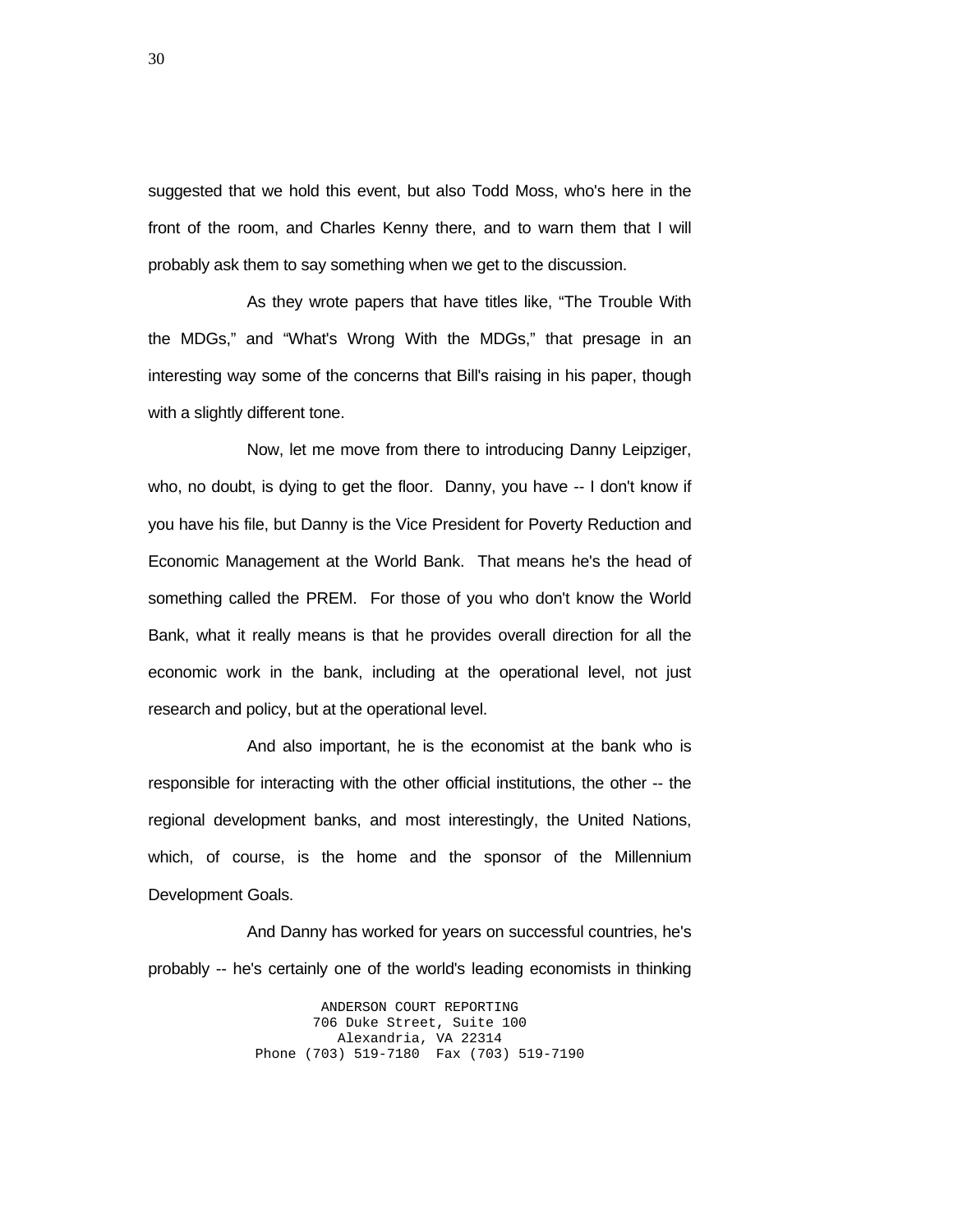about Korea and the causes of Korea's success, and he's worked on Chile, and he is now the key player in the preparation of the report of the distinguished commission appointed by the President of the World Bank, with many high level former finance ministers, economists from the developing world, that is chaired by Michael Spence, a Nobel Prize winner in economics. So you are going to be hearing from someone who, well, I'm really interested to hear what Danny has to say about what Bill had to say; Danny.

 DR. LEIPZIGER: Thank you very much. Despite that glowing introduction, I know I was not the first choice for this discussant role, it's just that Bono and Angelina Jolie were not available, much to the chagrin of Mr. Easterly, whom I also have known for many years. I also believe in targets that have percentage changes. So since he ran over by, I calculated 100 percent of his time, I hope that you'll afford me the same privilege.

 Basically, I think there are some good reasons to question the specifics of the MDGs, and I think Bill points out some legitimate flaws. But I think the main issue is not the imprecision in some of the targets, but rather whether or not they are biased against Africa, I think that's the light motif of Bill's presentation.

 So I think to do that, one basically has to look at the MDGs one by one. He apologized for being boring, I make no such apology. Oh, MDG 1 is to reduce the poverty rate in half, and Bill has a number of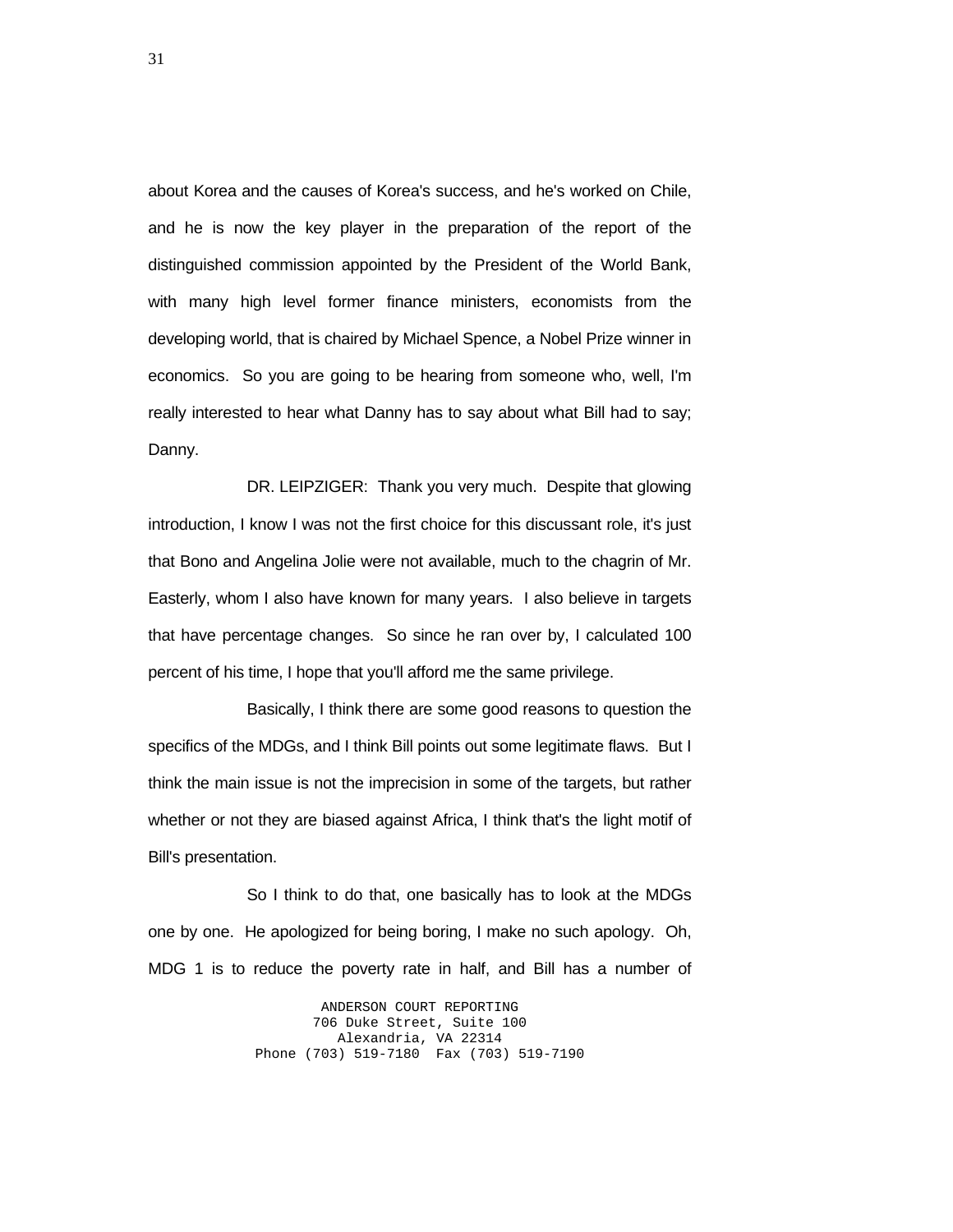criticisms of this; one is that it's a bad welfare measure. Basically, if you move from ten percent poverty to five percent poverty, is that really better than moving from 50 to 35, and there's some other issues about the poverty line as a measure. I think in some countries it really matters whether you use the head count or you use what we call a poverty gap, which is the average income it would take to get individuals in poverty back to the poverty line.

 In some countries it makes a big difference, in many countries it does not. So the choice of which poverty measure to use may or may not be a problem. The welfare aspect of it, I would sort of agree, which is, I would prefer perhaps the poverty gap measure, but I think it's a technical issue.

 These targets were set globally; they were not really designed for regions or for countries. So when you get down to a country, you could customize it. So that's criticism number one. I think it, you know, it's reasonable, and we could talk about it, as we say in New York.

 The second is the base year, 1990, was this picked to make Africa look bad, I sort of doubt it. There are a number of countries in Africa that did well in the '90's. Just to give you a few, Ghana's poverty rate went from 52 to 28, Uganda from 56 to 38 over the period of the '90's. So to say that everybody in Africa was doing badly, and therefore, this is a bad year is not probably right. It is, however, true when you look at the region, South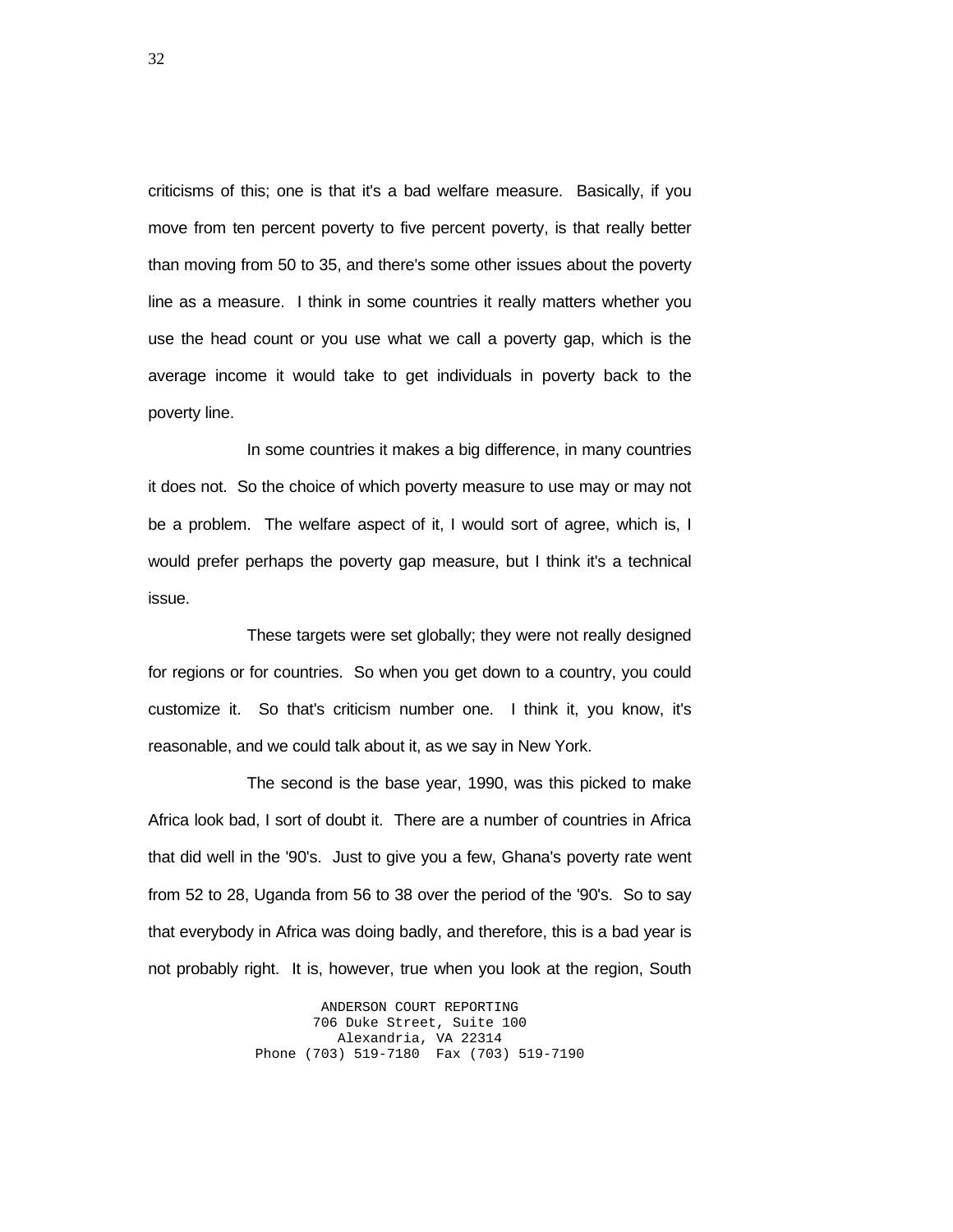Asia and Africa had similar poverty rates in 1990; South Asia has done well and Africa has not done well, that's the bottom line.

 He also talks a bit about the -- of the poverty reduction function, if you want to put it that way, that the elasticities are smaller for high powered countries, and I think that is analytically true, but there are always exceptions, and it's not always true that poverty is reduced at a slower rate at the beginning.

 Vietnam, which is probably, apart from China, the most successful poverty reduction story, a country that had 58 percent of the people below the poverty line in 1990, and now it's down to 19. Most of their reduction occurred earlier in the '90's and has continued, so the -- is not the big deal.

 So I think on MDG Number 1, the two take-aways I would leave you with is that it's not a bias against Africa anymore than it's a bias against Haiti or Nepal or any other country, the way the MDG is constructed, and that the argument that the percentage goal is biased against low income countries is sort of like saying diets are biased against fat people. Yes, initial conditions matter, but you know, that's where you start your measurement from. MDG number two, universal enrollment, or more precisely, completion of primary education, the criticism here is at the level, it's using a level indicator.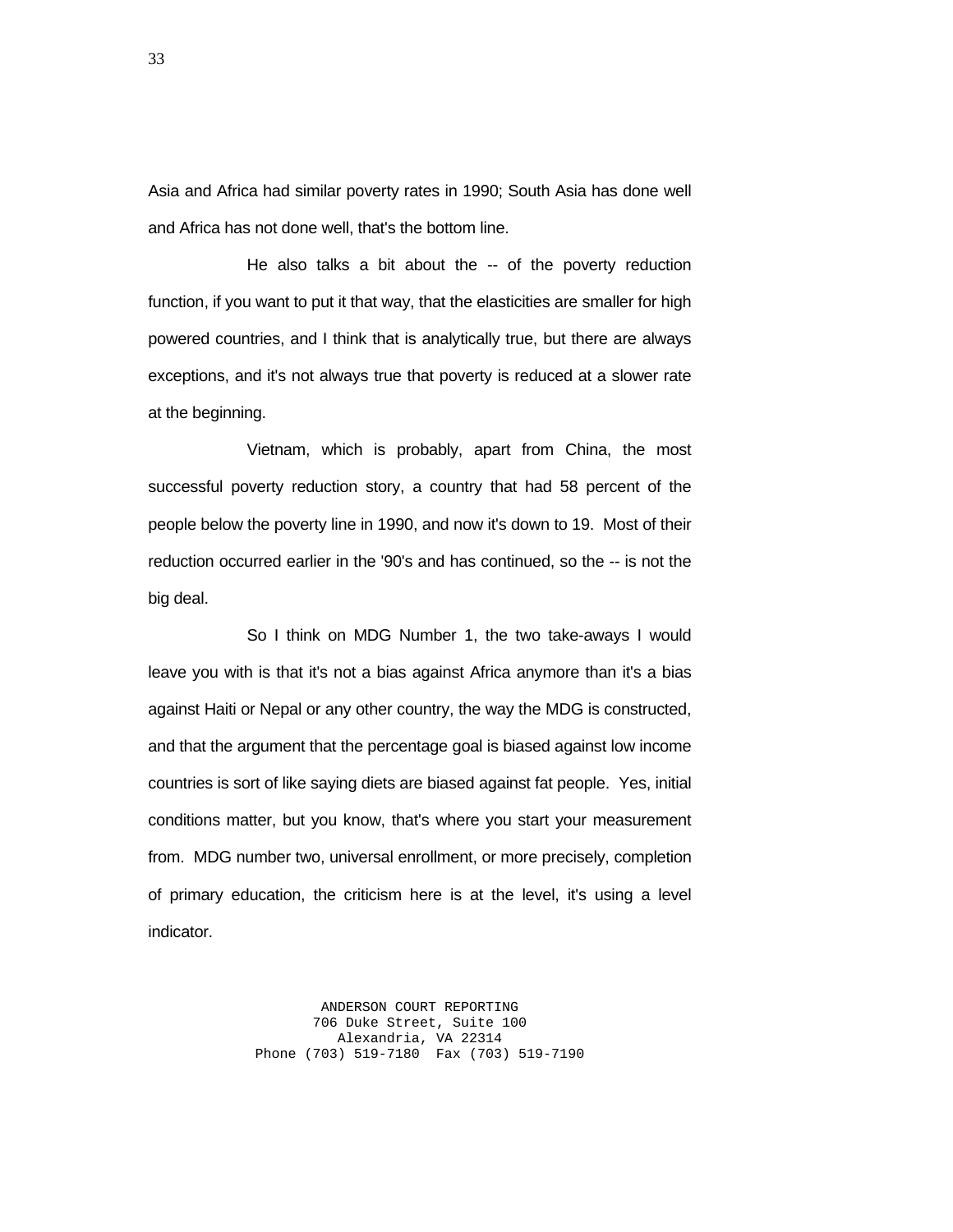And I think it is true that the percentage may be different than the level; on the other hand, if you don't get to 100 percent primary completion, you are having -- you are witnessing life time changes in these individuals. It's not coming back to the diet analogy, it's not that you get to start over. So the fact that you're at 80 percent rather than 100 percent has consequences for that individual for their entire life.

 I think better criticisms of these MDGs would have been helpful. For example, rather than looking at universal completion rates, we could look at the quality measures of education, and I think that would give us a lot more insight, because there are many, many countries who have enrollment rates above 90 percent, but whose basic literacy for sixth grade reading, for example, are, for South Africa, 65 percent, Uganda, 50, Namibia, 48, Malawi, 32. These are countries that have almost achieved the goal, you know, they're above 90 percent, but in terms of actual quality of education, they're far from it. So I think there are stronger measures that we could use for measuring education.

 Now, with respect to bias against Africa, there's an important paper you should all read, since Bill likes to refer you to papers. There's a paper by Alesina and Easterly, I believe, which talks about fractionalization in Africa, and makes, I think, a persuasive case that the ethnic linguistic heterogeneity of Africa actually leads to lower learning.

> ANDERSON COURT REPORTING 706 Duke Street, Suite 100 Alexandria, VA 22314 Phone (703) 519-7180 Fax (703) 519-7190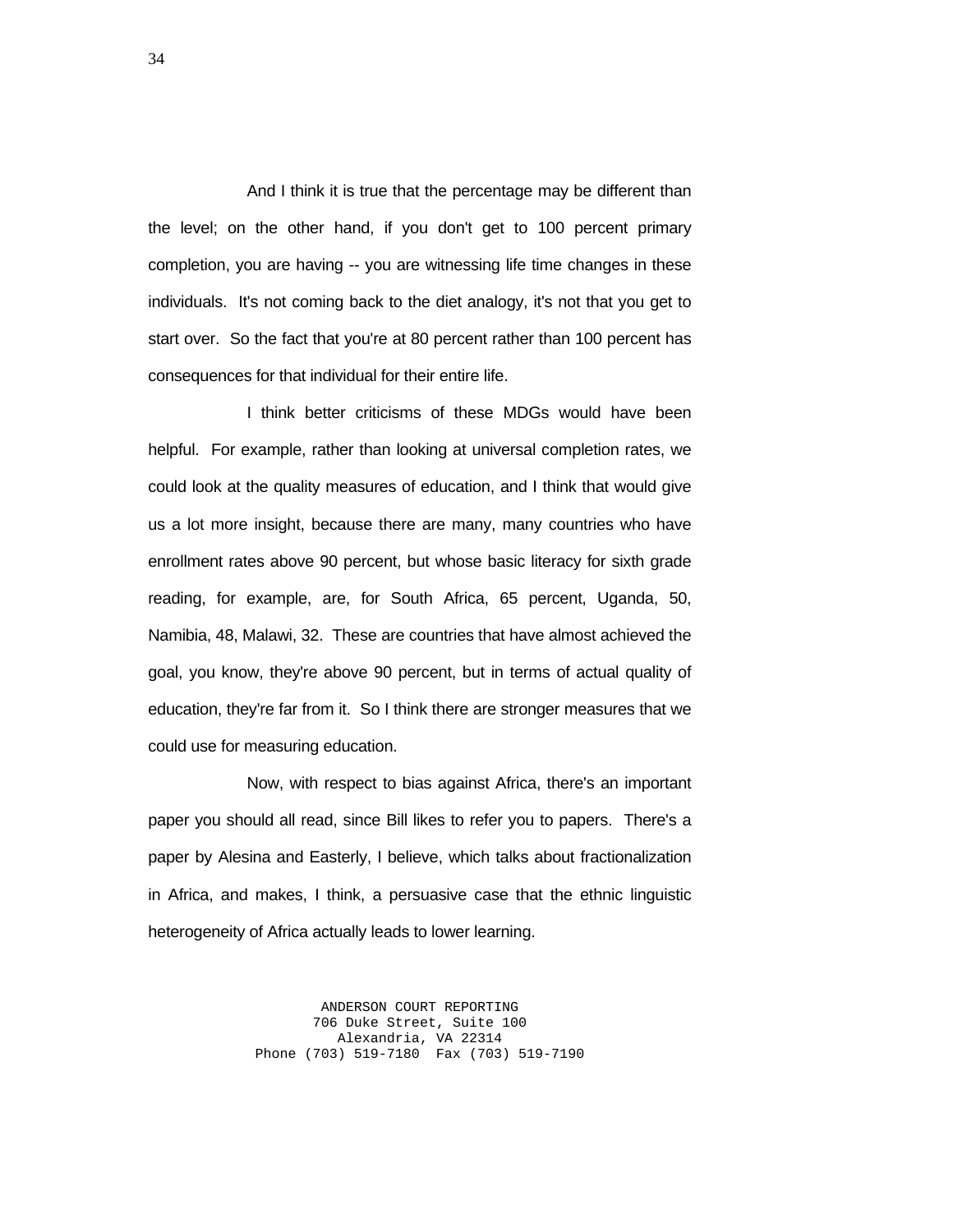So on MDG 2, I would say let's be a lot more precise and interesting. We can't expect that from the UN, perhaps, but we can look at measures that are probably better.

 MDG 3, on gender parody, the criticism is that parody is redundant if you have universal enrollment, that's impeccable logic, but I don't think it really gets to the heart of the gender issue. It's true that you can't get to universal enrollment without parody, but the converse is not true, you can get to parody before you get to universal enrollment. And actually, that may be a very useful goal with respect to gender. And you can see countries as diverse as Sierra Leone with Lesotho, Ecuador with very different enrollment and completion rates, but they've all achieved gender parody, at least in secondary education, so I think it's a worthwhile endeavor.

 The bottom line on the gender point is that the male/female disparities are far greater in regions other than Africa. Actually, they're far greater in South Asia and in MENA than they are in Africa. So in terms of African education and gender, I think it's the overall lag and not the parody issue that we should really worry about.

 Let me turn to MDG four, which is to reduce child mortality rates for kids under five by this two-thirds. And I agree with Bill that if you are above the median, in one of the graphs that he showed, it's less likely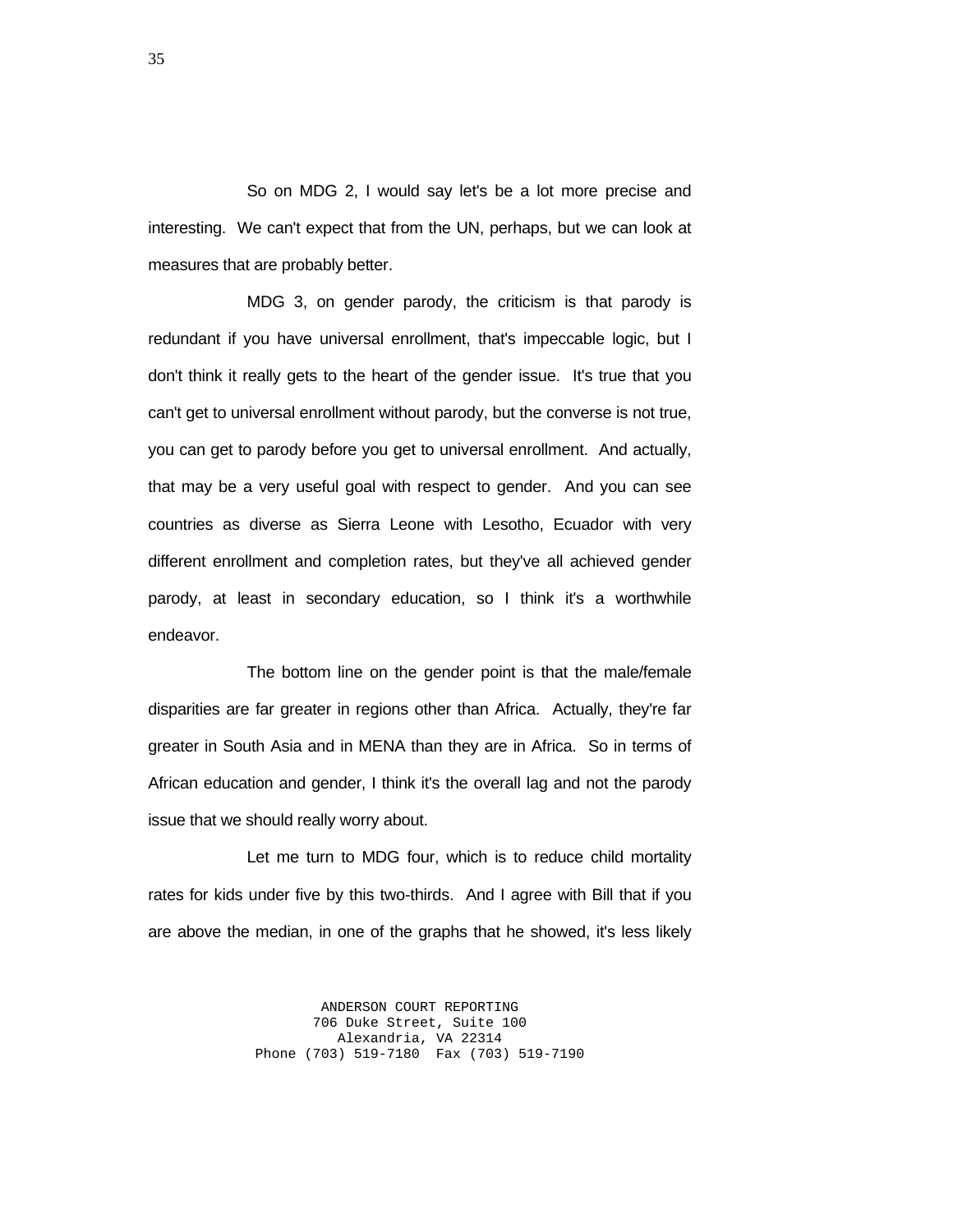that you will achieve large reductions and vice versa. And I agree that it's better to have specific targets for individual countries.

 Now, the most interesting graph actually, if you take the paper away, is figure eight, which shows the child mortality rates, and it basically shows that if you are somewhere between 220 and 280 deaths per 100,000, you're going to have very slow progress, and once you get to sort of 220, between 220 and 120, you get much more rapid progress, and then it's sort of -- it's diminishing deterrent so I wouldn't use the 60/20 example, Bill. But the point was right, which is that it's sort of an S shaped curve. And the question is whether this is biased against Africa, anymore so than Haiti or Nepal or other countries that have had very high infant and child mortality rates; I don't think so.

 We looked at the top ten in terms of fastest reductions in child mortality, which countries have had the fastest reductions over the last decade, and it turns out three of them are in Africa, Guinea, Mozambique, and Malawi.

So I don't see it as a biased point, I think it's not that.

 It may well be more interesting to look at what lies behind the averages, because we have some data that looks at certain social indicators like the child mortality rate by income quintal, and it turns out that the disparity in some regions is quite dramatic. In Africa, it turns out that the rate is high, but the disparity is not that high, between the first and the fifth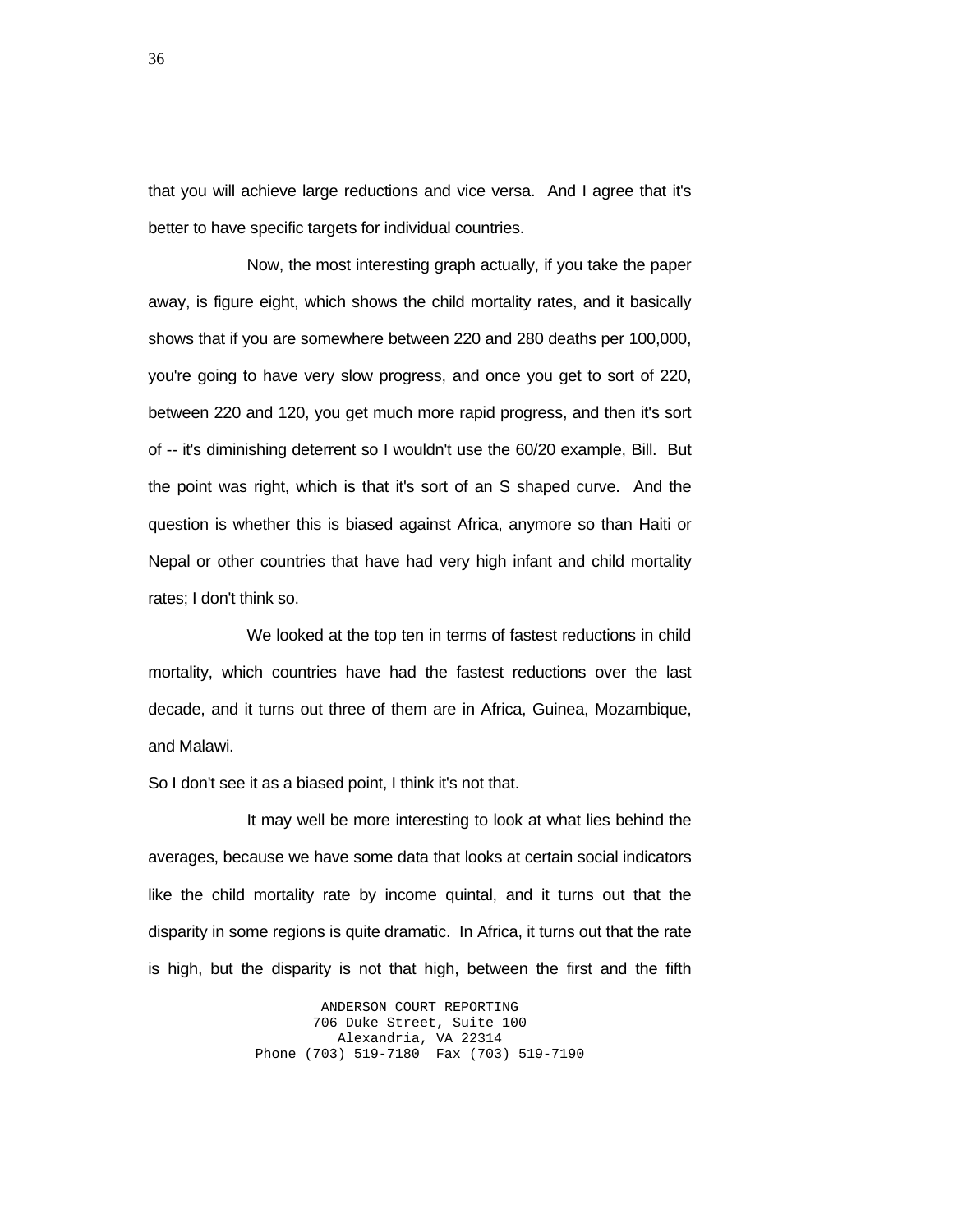quintal. You have 100 deaths and the highest income quintal and 170, more or less, in the lowest.

 So there's some subsidiary points under this which I think are worth looking at. And again, the UN measure is not the one that I would look at as a development economist. Let me not spend too much time on the maternal mortality rate. Some of the points are somewhat similar. The only thing I would say there is that we have looked at, coming back to these quintals of income, how much countries spend, because usually there's an assumption that spending leads to better outcomes.

 First of all, that is not necessarily the case. If you look at a scatter plot of health expenditures versus health quality, for example, you will not find a good fit. Nevertheless, in health, for example, the top 20 percent of the income distribution in Africa get 30 percent of the expenditures, and the bottom fifth get 12 percent of the expenditures. So it's not only the averages that we want to look at, but also the distribution behind it. And you probably could do that to the U.S., as well, and try and submit - facts.

 DR. BIRDSALL: Danny, we're getting into the unfair to Danny space.

DR. LEIPZIGER: Okay.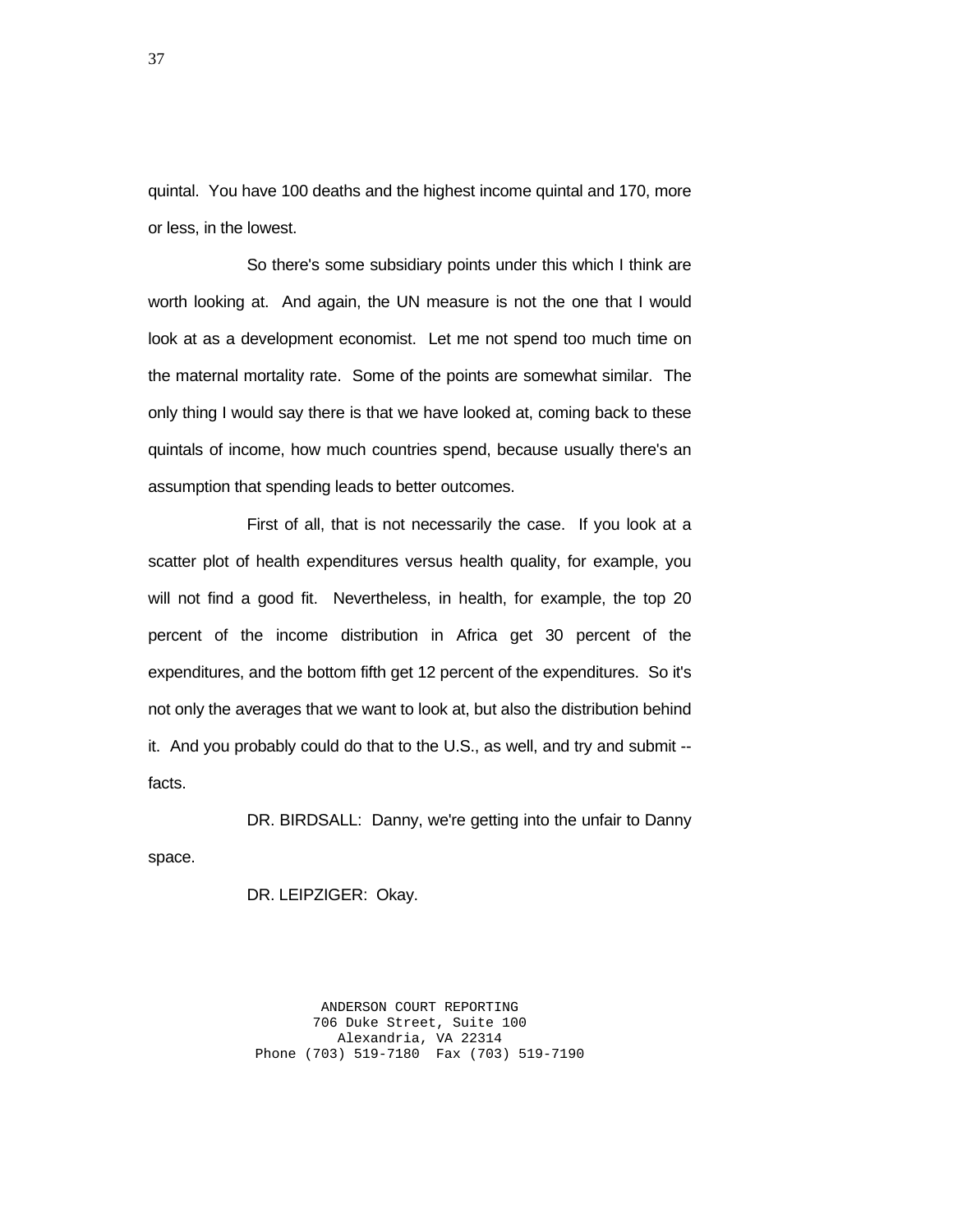DR. BIRDSALL: Bill took off in percentage terms more than you're going to get, so that we can hear from -- I would accelerate through the --

 DR. LEIPZIGER: Okay. MDG Number Six has to do with fighting diseases. I'm not a big fan of goals to fight diseases globally, I mean the Avian flu may be an exception. But I think it leads to donors putting a lot of money into the wrong diseases. So in the case of Rwanda, for example, \$47 million goes into HIV, \$1 million goes into childhood diseases. The only trouble is, good for Rwanda, AIDS prevalence is three percent, almost unheard of in Africa, whereas infant mortality is 150. So it leads to the wrong targets and donors do the wrong things.

 I won't spend a lot of time on this, but I think that a better measure for a lot of -- the missing MDG, in my mind, is malnutrition, and I think we're seeing a lot of evidence on stunting and malnutrition, which I can share with those of you that are interested, which would be a much better measure than this somewhat hard to grasp MDG Number Six.

 Number Seven, on clean water, I'm a big fan of clean water, it leads to a lot of good things, lower infant mortality rates, et cetera, but we also have some good evidence, in a paper by Chuck Henchal and Sadadro that shows that multiple interventions, water, electricity, sanitation, have much better effects than individual intervention. So why water was picked as the only one is a bit unclear. So to sum up overall, I think, first of all, one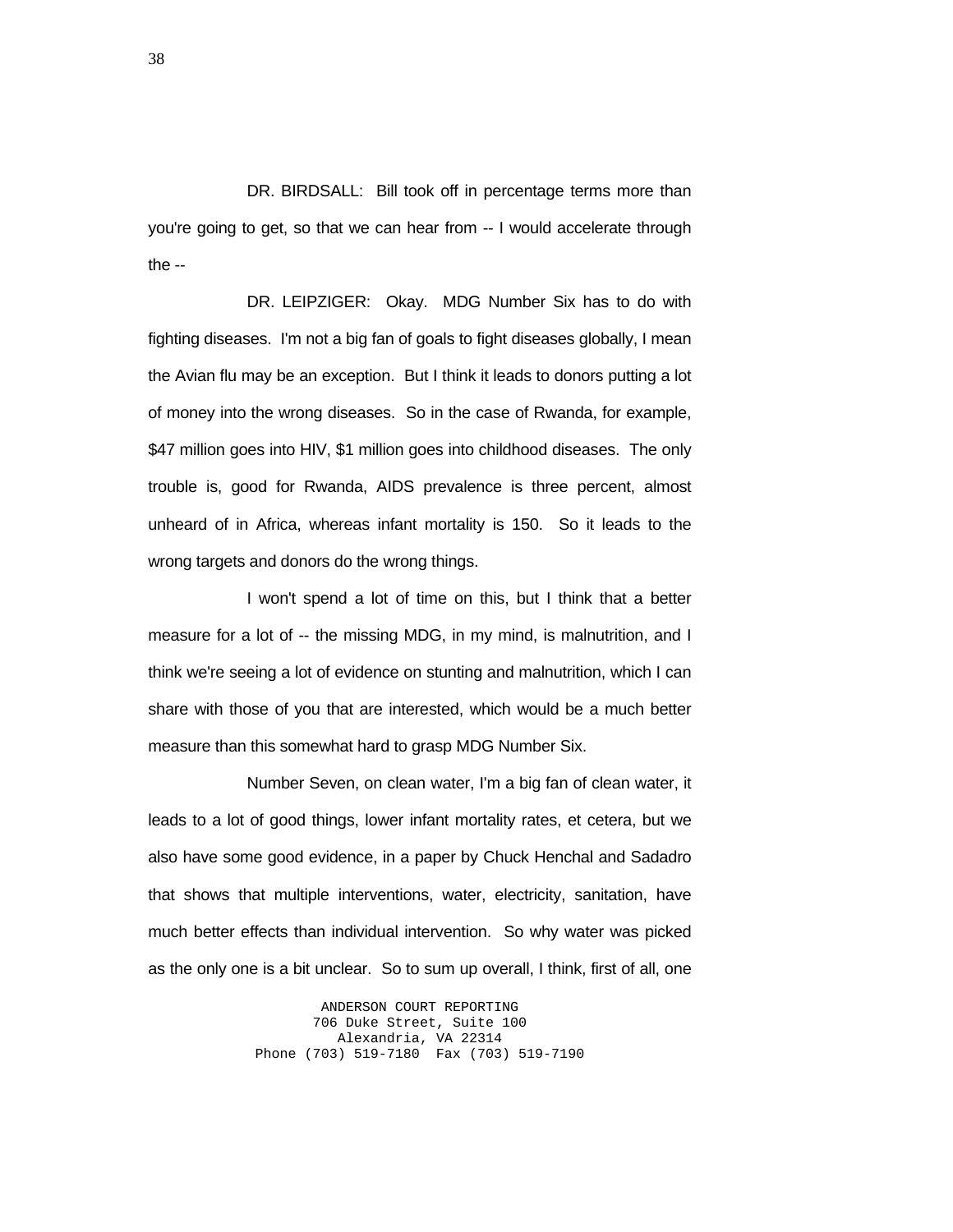should look at the -- what the people who put together these MDGs say, and the coordinator who was in charge of putting them together says that assessing whether progress is on track for meeting the targets by 2015 can only be done at the global level.

 It's erroneous, for instance, to lament that Sub-Saharan and Africa will not meet the MDGs. These targets were not set specifically for that region. And it should not be surprising that they don't meet them. If MDGs are not met, they should not be classified as failures, et cetera, et cetera. This is by Yan Vandermortele, who was the coordinator, apparently co-chair of the UN inter-agency group that put the MDGs together. And it's in a nice little note that was put out by the UNDP called MDGs, misunderstood targets.

 Finally, and the last point is that, are these biases that are identified, which I don't agree with, demoralizing to African leaders, and are they detrimental to the region? Well, it turns out that FDI at Africa was \$2 billion through '90 into '96, it's \$8 billion '97 to 2003, and that's not including China. At least ten non-oil producing countries in Africa have grown more than five percent in the last decade. And so I don't think that it is as detrimental as Bill indicates. I think the MDGs, as motivators, have played their role, and politically they've been I think useful. They are very similar in nature to basic human needs, which was a concept in the late '70s, early '80's. I happen to know that because I wrote a very low selling book called,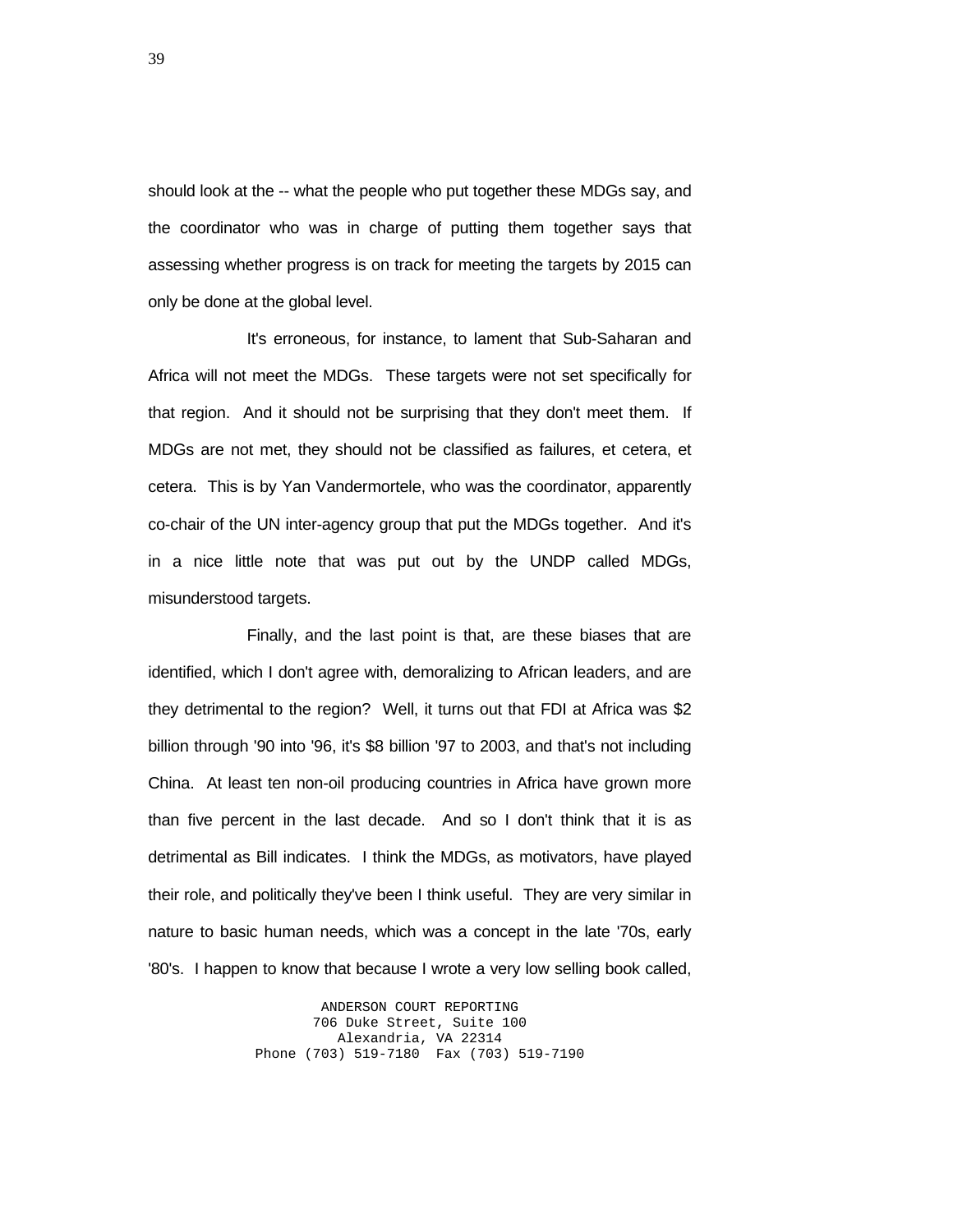Basic Needs and Development, and if it's still in print, I suggest you get it, but I'm sure it's out of print.

 But it just indicates that these targets have been around in one form or another. And the way they should be judged is whether or not they've motivated the international community to pay more attention to development issues, not whether or not an individual indicator, when dissected, seems to have a flaw in it, many of which I would agree with, but overall, I don't think that the MDGs are setting Africa up for failure, even if many countries do not achieve what they set out to achieve. Thank you.

 DR. BIRDSALL: Well, thank you very much, Danny, and thank you, Bill, again, too. This is what I'm going to do, because we only have about 20 minutes. I'm going to ask three questions, maybe three or four, of different people in the room, including Bill and Danny, and then they'll hopefully give their answers or comments on those questions, and then we'll open it up as quickly as we can to all of you. So the first question for Bill to think about. I'll do all the questions and then all the answers or comments. So the first question for Bill to think about is the following; what would you propose the international community do next?

 Let me give a little context to that. From the beginning, the United Nations Development Program was assigned the task of developing - - working with countries to develop country specific targets or indicators and plans and so on.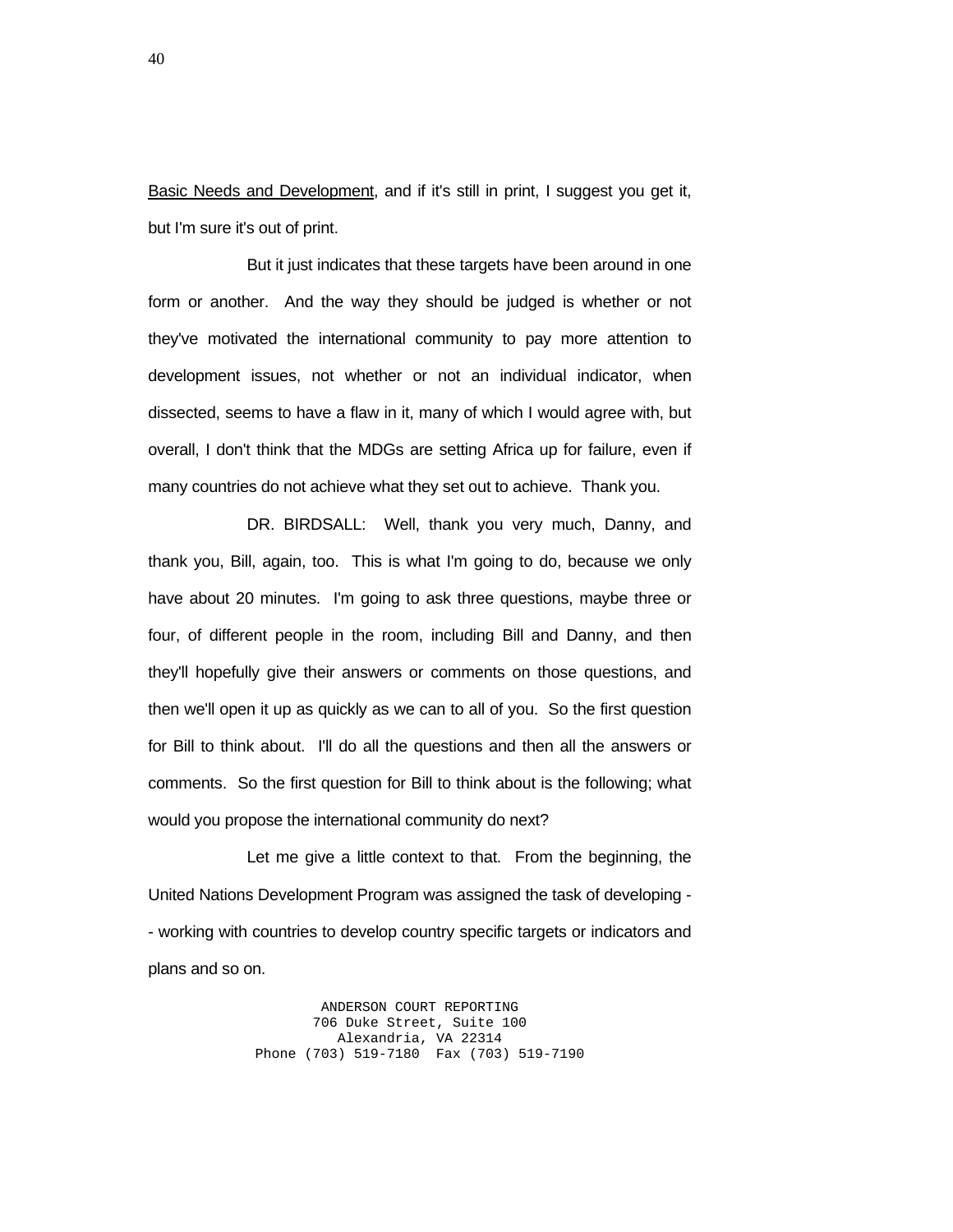And I have been constantly disappointed at how little we hear about that, given the fact that these MDGs were actually designed, you could say with good intentions, mostly by donors, without much ownership, in the developing world. It made sense to say, let's go to the country level, and not necessarily constrained by the global indicators, work with countries on what they want to achieve in a certain amount of time.

 So that's one thing that could be done that isn't getting done. But I'd like Bill to answer the question, what should be done, should there be a wholesale revisiting and another top down, thinking about some of your other work, approach to defining a global set of goals, or would it almost surely run into the same problem of a collective arrangement like that leading to less than ideal formulation of indicators, that's your question.

 Question for Danny, similarly, you said so many intelligent things, reflecting the vast expertise embodied in the staff, you and your staff at the World Bank, for measurement, for monitoring; why hasn't the World Bank been more assertive about this issue of reformulating at least some of these goals?

 Michael Clemens predicted in a paper several years ago that by 2009, I think it was Michael, the world community interested in development would be letting the MDGs sink into sort of invisibility and beginning to reformulate; where's the World Bank on this?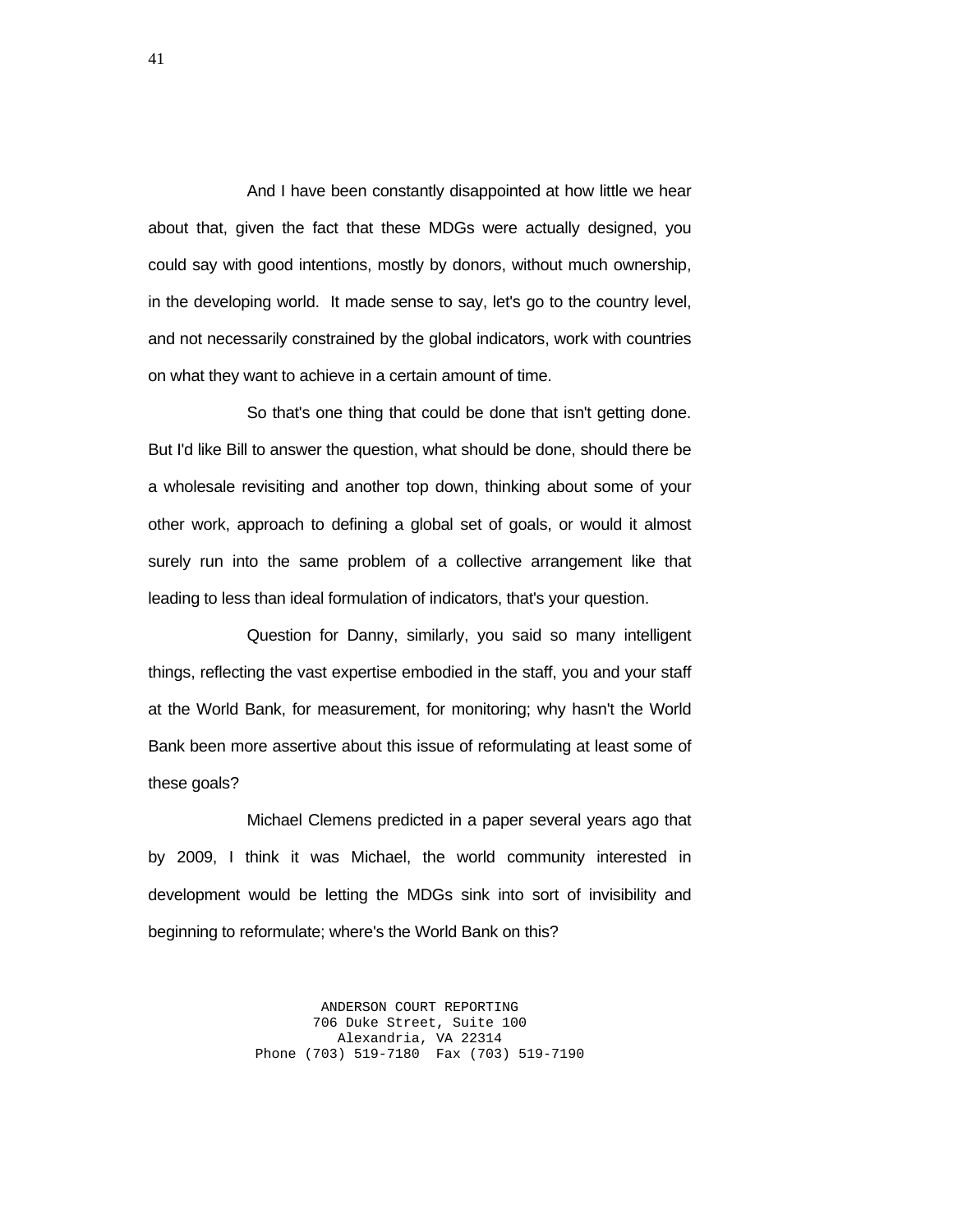I think -- my sense is that the politics at the international level, between the World Bank and the UN, are very difficult, but that the World Bank has been much too prudent, in a sense, and not stood for excellence, for sensible approaches, for more country ownership, for the millennium learning goal, as you mentioned, and there's a very good paper on our website of Lance Pritchett that provides a lot of excellent background on what a millennium learning goal could be, just to use one example. I have a question for Todd Moss, who's a former CGD Senior Fellow, now Deputy Assistant Secretary for Africa, at the State Department. So I'd like him to say something about the politics of all of this from the U.S. point of view. Is it relevant, should we care that the MDGs might be interpreted as unfair to Africa? Are markets, in fact, are foreign investors going into Africa big time, that's my impression, not discouraged by whatever the United Nations has to say?

 Then I would like to give Michael Clemons and Charles Kenny a chance to say anything they want. And then if Colin Bradford is here, but I guess he's not, I would have liked to have heard from Colin, who was present at the creation, at the OECD, when the MDGs started to get into the sort of shape they're in, and who has many interesting positive things to say about the effects of the MDGs in reshaping the way the development and international community think about development itself. But I won't try to say what they are, Colin would have done it better. Okay, Bill.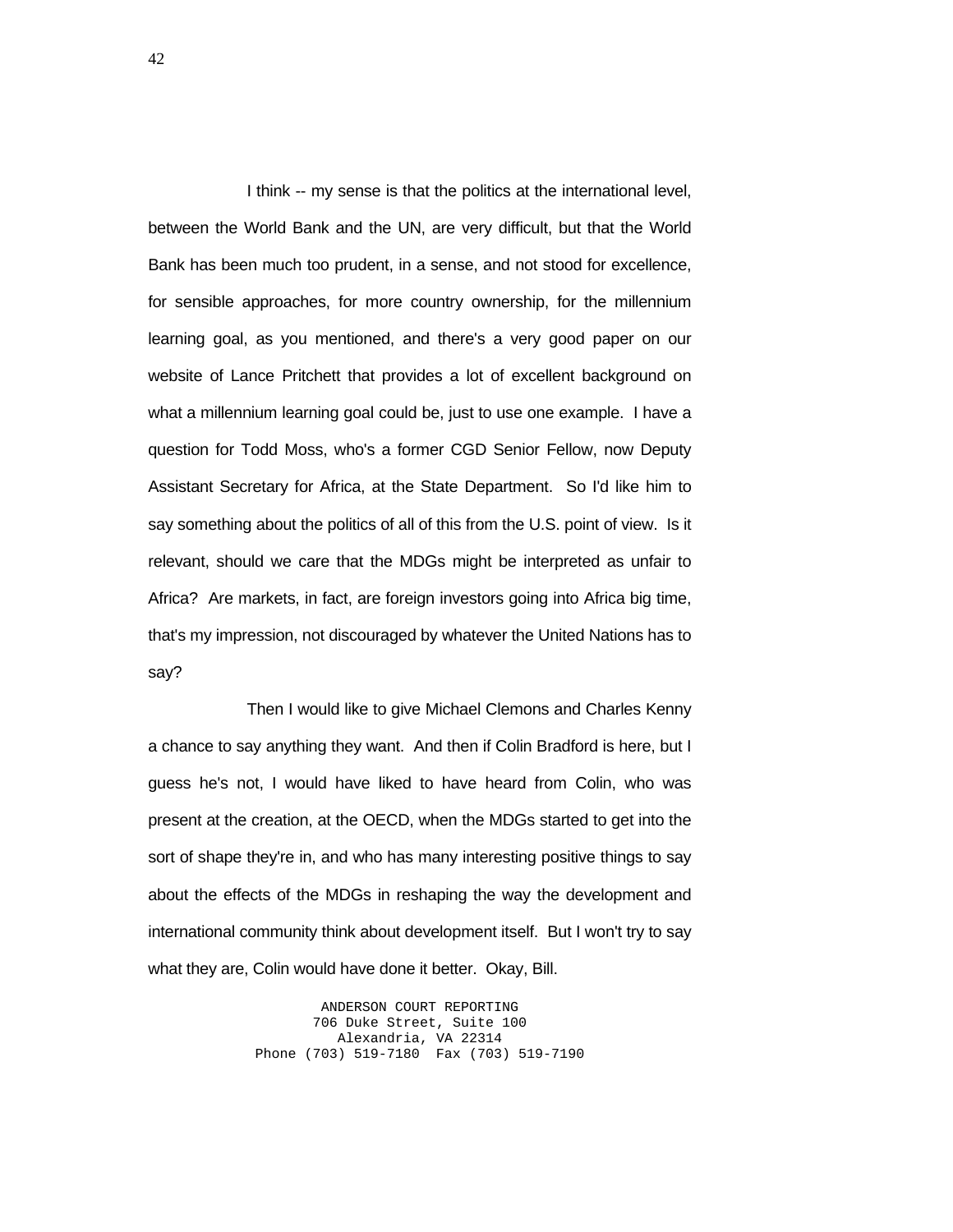DR. EASTERLY: Well, I think my comparative advantage is to point out something negative that's going on and then the obvious policy recommendation is, stop doing something negative.

 DR. BIRDSALL: But, wait, aren't you writing your book on successes? Isn't that an attempt to go positive?

DR. EASTERLY: Yeah, I will go positive. I think -- I'm not a big fan of the Millennium Development Goals for other reasons, also which we don't have time to talk about. But I think the very least that you could say is, stop applying them at the regional level, stop the conversation of what's going on at the regional or country level.

 Now, that's -- as Danny pointed out, they were not designed for that by the original designers, and that I actually quoted in the paper, and the subsequent political economy is, they've been captured by this very vocal group of policy-makers and advocates, like my friend, Professor Sachs, who are applying them at the regional level and making a big deal at them, and that is really grabbing the headlines, that is, you know, the huge headline at Davos "Development Emergency: Africa is not meeting the Millennium Development Goals."

 So just stop; it doesn't make sense, it's unfair to Africa, just stop applying this exercise at the regional level to Africa. You know, when you're in a hole, the first priority is to stop digging, that's the kind of constructive thing I can say based on this paper. And I am very sympathetic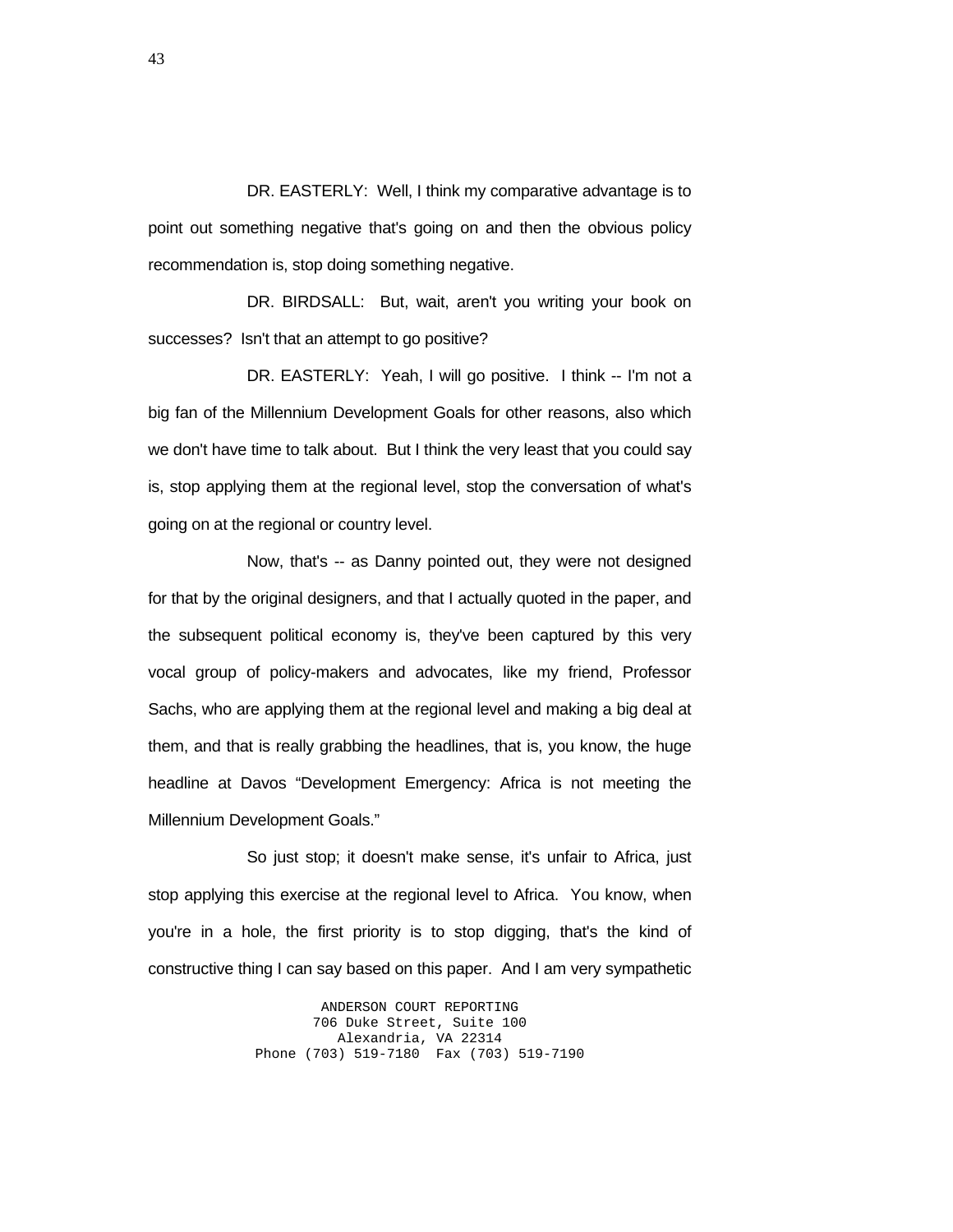to Michael's prediction and hope that it, indeed, happens, that people will realize how badly designed the MDG campaign was, and that it will start fading into obscurity sometime very soon, I hope that happens, because it's not good for cause of development, I don't think.

 DR. BIRDSALL: Danny, could the World Bank -- could you ask the World Bank to stop in its publications applying the MDGs at the regional level?

DR. LEIPZIGER: Well --

DR. BIRDSALL: And what could we hope for from the World

Bank?

DR. LEIPZIGER: -- well, I think we --

DR. BIRDSALL: In a positive sense on this issue.

 DR. LEIPZIGER: Yeah; I mean I think the complication is that the MDGs, for better or for worse, have enabled some donors to really increase their AIDS programs. Now, have they done it in the right way or in the fashion that we would necessarily prefer, perhaps not. And so my example on the disease -- fighting diseases one by one and setting up a whole bunch of vertical funds is not the way I think to be successful. I don't - - I can't --

 DR. BIRDSALL: On the other hand, opening more spigots sometimes generates net increases in the flow.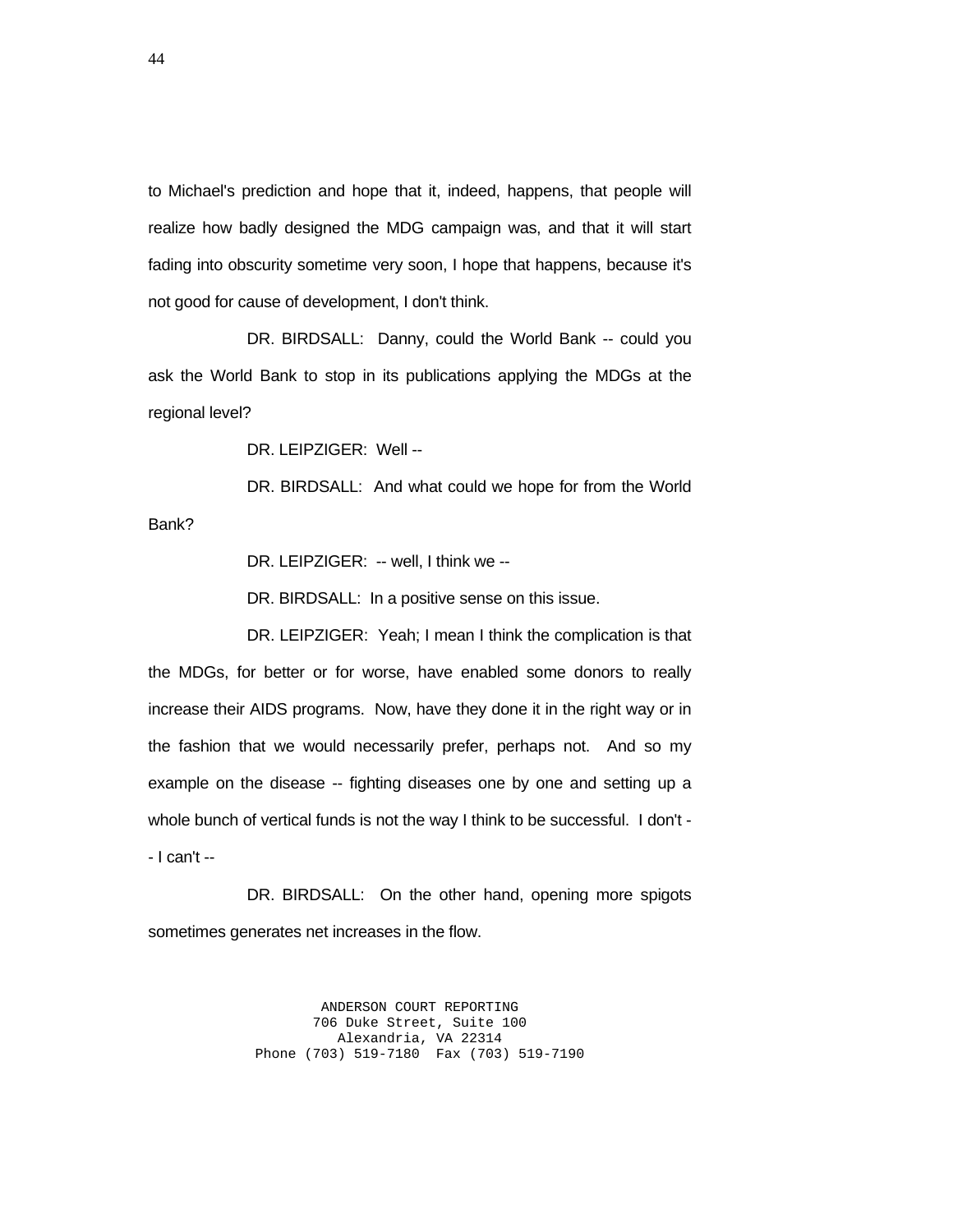DR. LEIPZIGER: Yeah; they're inefficient, but increases, I agree with that. You know, why the World Bank was too timid or whatever in the past, I mean since I'm not a timid person, I can only say that I wasn't in that job when these things were done.

 But to be more serious, I think they're -- I mean they're fashions that, you know, as I tried to point out with the basic human needs analogy. I would be very comfortable to have, you know, one target for countries, which is to deal with poverty, and not have all these subsidiary MDGs, some of which are more relevant in one region or another, and as I've tried to point out, don't capture fully or even adequately in many sectors what you really are trying to get at.

DR. BIRDSALL: Could I ask you, is there a connection between that interesting view and how you see the forthcoming report of the Expense Commission with its emphasis presumably on growth and shared growth?

 DR. LEIPZIGER: I see a connection there, because I think the view of the Commission, which as you said, has a lot of experienced people on it, is that individual countries should be designed, their development strategies, not only given their initial condition, but also given their particular situation, but that it's pretty likely that if you can generate seven percent growth, you know, decade upon decade, that you will be successful.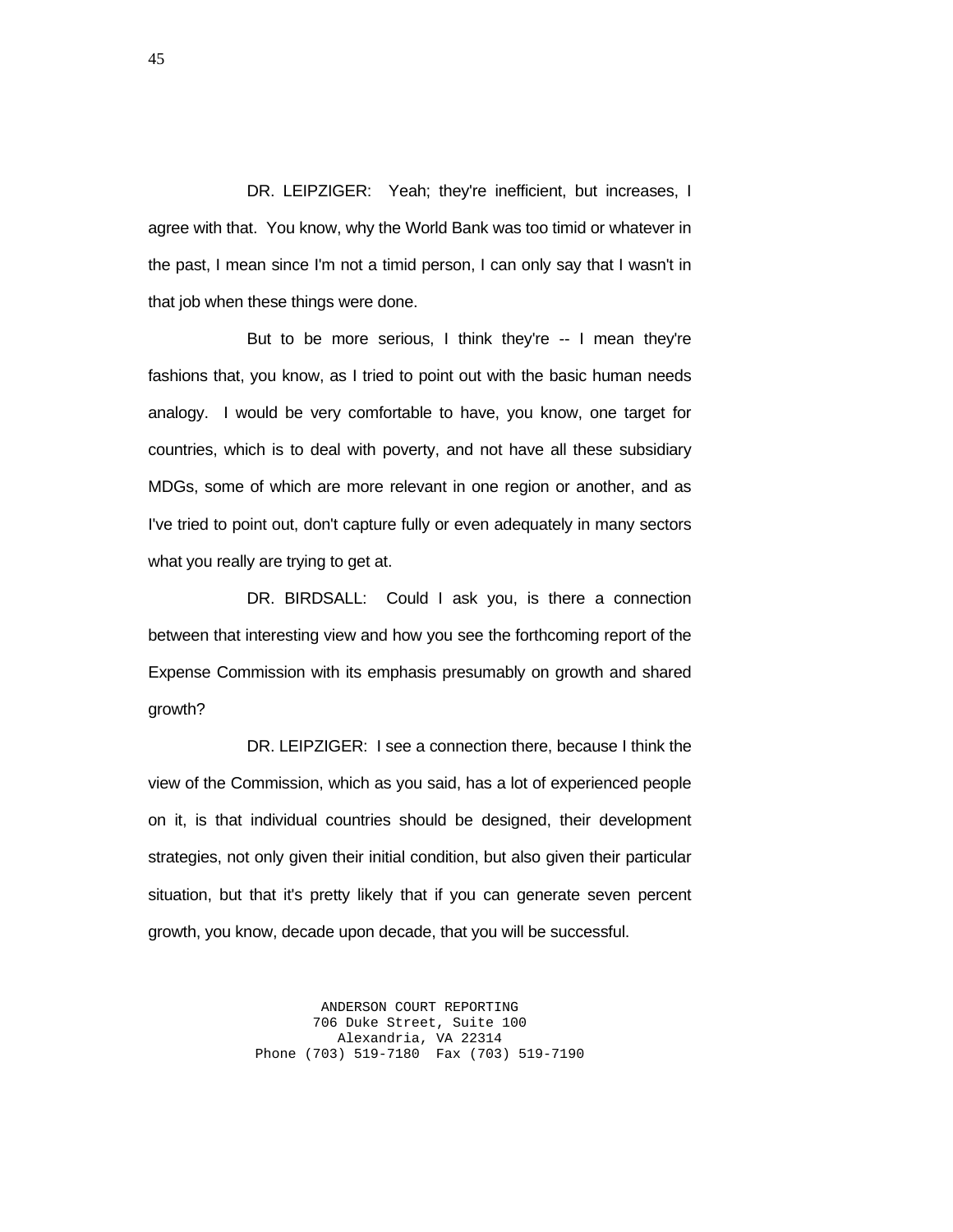And so they, I think, will argue that you shouldn't worry so much about whether distribution has gotten worse in Vietnam, although it does have political economy in other aspects, you should focus on the fact that poverty, you know, is dramatically reduced, and the only way that that happened was through very high growth.

 So I think that if you ask the Commission to pick one goal, I think it would be rapid, but I would say also shared growth, and with that comes poverty reduction. So I think the Commission is not a counter weight to the MDGs, but I think -- we hope it will be an influential document.

DR. BIRDSALL: Okay. I think Todd was next.

DR. MOSS: Okay. So much for sneaking in here quietly and sneaking out early. I did come here just to listen, but since you asked, I think really at the broadest level, I think the MDGs have, in a sense, contributed to the U.S., putting a lot more resources into social services. We've seen a huge increase in U.S. resources going to Africa at the same time. These are increasingly concentrated in the social sectors. Ironically, this is coming at just the time that our friends at DFID tell me they're now moving away from that, toward more of a growth model, we'll see if that happens.

 But I think in general, the public is not, you know, the average American is not aware of the MDGs, it doesn't have the same constituency in Europe. I'm not sure it's been as important in -- as a causality for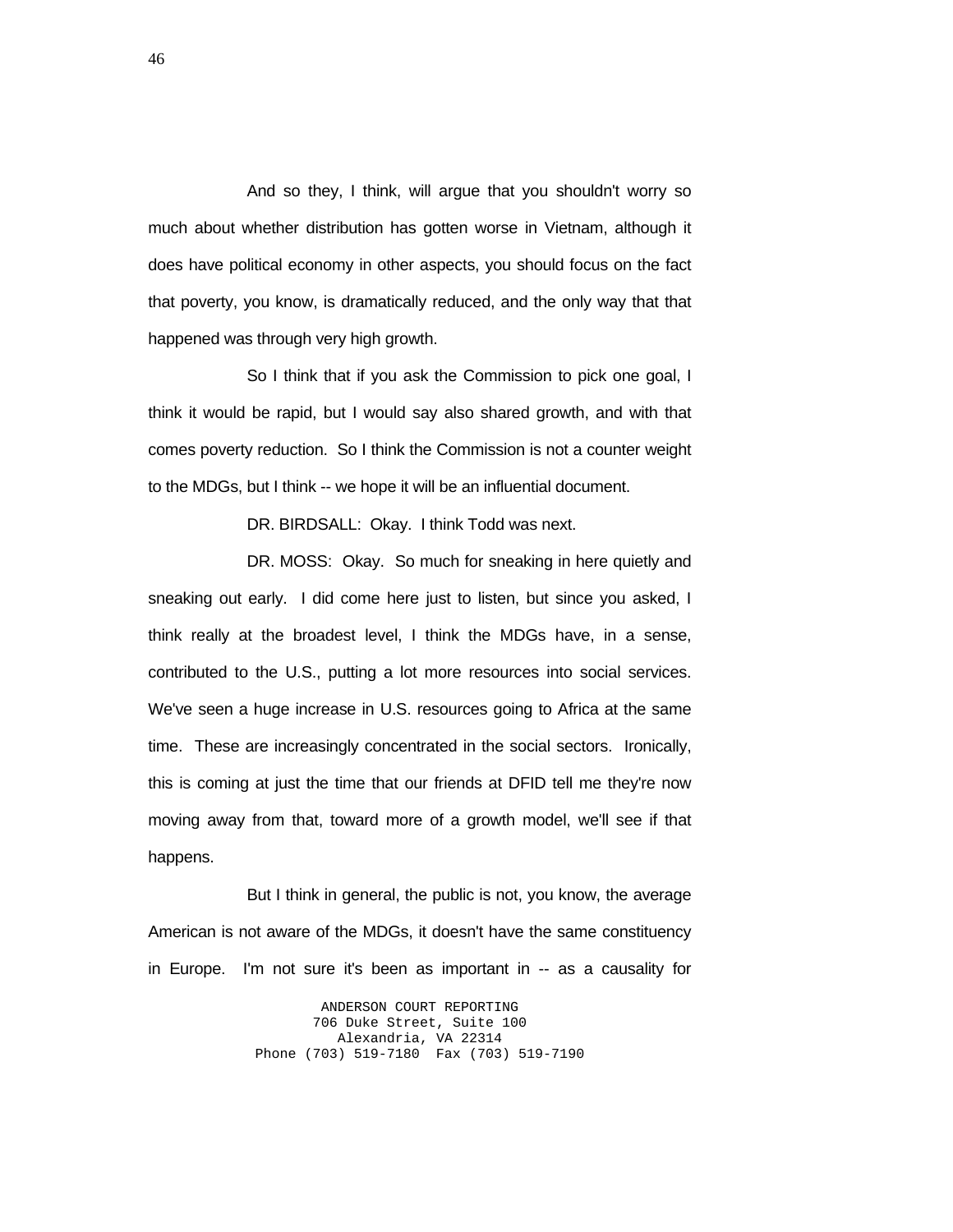increased foreign assistance. I think in the U.S. it has a lot more to do with the particular constituencies we have for foreign aid in this country.

 What I would say about -- in our discussions with the African countries is that the MDGs, with Gleneagles and a lot of the hype I think is really, in a sense, with an unofficial hat on, I'll say it's really re-enforced a sense that the west is here to provide things to African countries, and that even when assistance has been doubled, tripled, or quadrupled in some cases, that it's almost, in a sense, a bottomless demand.

 We see this at the national level, and I think we see this at the global level. One of the original rationales, I know Colin certainly made this clear for the MDGs, was to increase aid, and that's why we saw these costing studies that said we needed to double aid. We actually have doubled aid from that period globally, and we're not seeing everyone saying, okay, this is now the right level.

 It's kind of perpetuating some of that, which I think the danger there really is just that, there is a perception that you can dump money into certain problems, especially -- including in countries with severe governance issues, where, when we, you know, behind closed doors, we'd say we don't really think throwing money at this particular problem and this particular place is a good thing, but that's what we're frequently asked to do.

> ANDERSON COURT REPORTING 706 Duke Street, Suite 100 Alexandria, VA 22314 Phone (703) 519-7180 Fax (703) 519-7190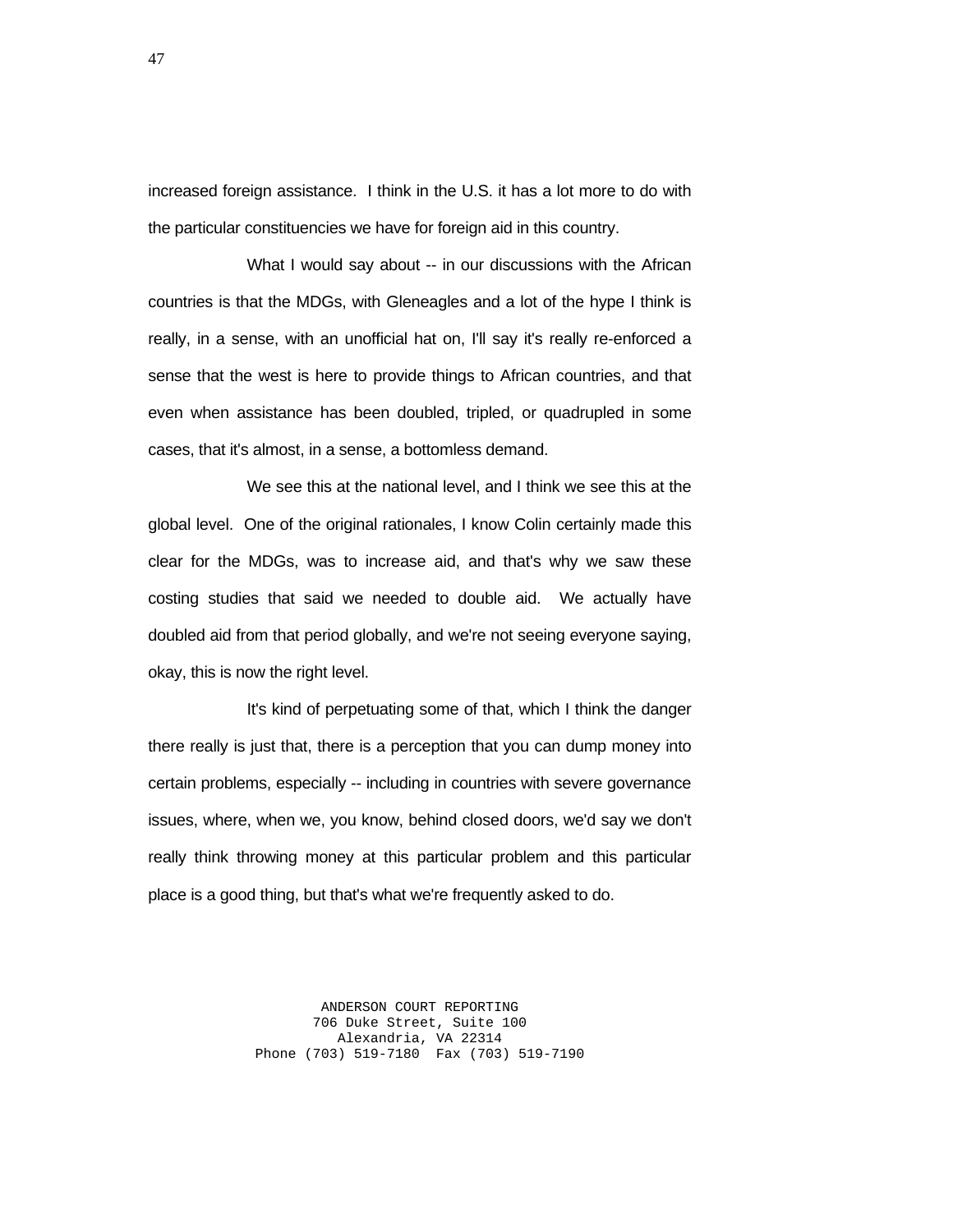DR. BIRDSALL: Are you saying that some governments in Africa are being -- are becoming psychologically, if such a thing can be said about a government, more aid dependent or more welfare dependent?

 DR. MOSS: Well, I think the environment right now, where you have large amounts of aid, everyone has made pledges for future increases, has really helped to create an environment where, you know, I haven't been in this business that long, but the laundry lists of projects, I think we see that, we see that in four that are not supposed to be about pledging conferences, where African governments tend to show up and insist that there be a pledging component to a discussion on whatever it is, and so I do see a little bit of that dynamic starting to continue, and it actually, I think, can have a poisonous effect when you're trying to talk about things like business climates, and the discussion is really about, okay, what kind of public resources are we going to put into investment funds rather than tackling maybe some of the issues that might be in the World Bank's development indicator.

DR. BIRDSALL: It's sort of -- to the unfair to Africa view of the world; Michael.

 DR. CLEMENS: Thanks very much. Bill, Charles, Todd and I actually went to present a paper called, The Trouble With the MDGs at the UN, and if you thought the reception from -- introducing -- the devil at Davos was cold, it was hugs and kisses compared to what we got at the UN. But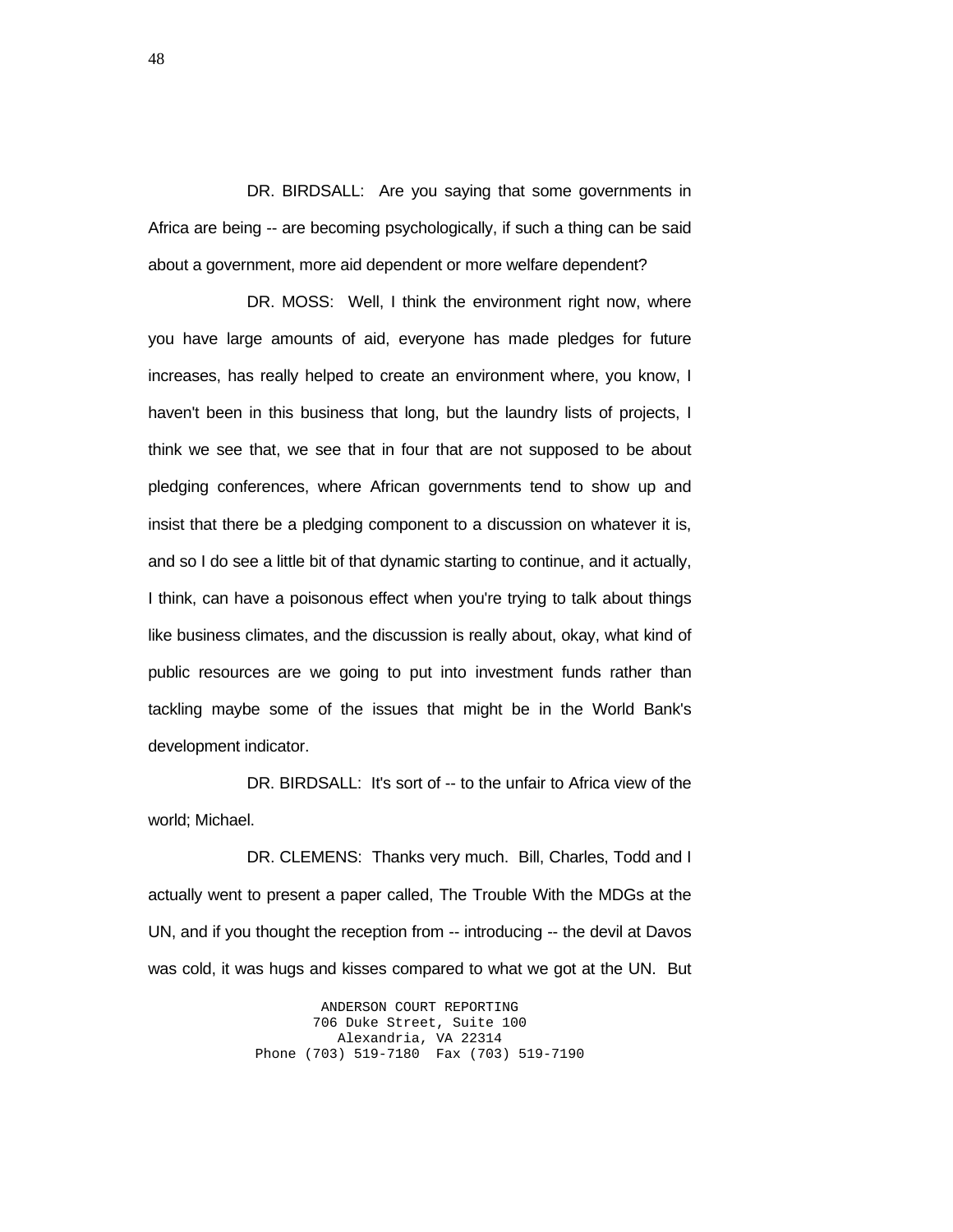they made a point, which was very interesting to me, and in one sense it was something like, you don't understand politics, stop trying to do politics, and it was true. This is the point that Lance Pritchett, Harvard Professor and one of the most brilliant people in this field, makes in a new paper, which is that all you guys, we think you're doing "policy relevant research" lack a positive descriptive model of policy change, and if you don't understand that, you really -- you don't know what the lever is, you don't know where to push.

 What that means in this case is that my implicit model of policy change is a lot like yours, in that you have to encourage change, and setting an unobtainable goal is bad. At the same time, a different and equally plausible model that I just don't have the information to reject is that there are a lot of people out there who know absolutely nothing about what's going on, can help in some way, and if the word "Africa", even if it's talking about Madonna's Malawi, is in the papers, is on the web, then that's a good thing, and they said that to us, and I can reject that, I don't really know, and I'm interested in your response, and Danny's, as well.

 DR. BIRDSALL: Thank you, Michael. Charles, do you want to introduce yourself?

DR. KENNY: Thanks very much. You've heard -- from Charles, Todd, and --

DR. BIRDSALL: Charles is --

DR. KENNY: -- Charles, Todd, and Michael, but --

ANDERSON COURT REPORTING 706 Duke Street, Suite 100 Alexandria, VA 22314 Phone (703) 519-7180 Fax (703) 519-7190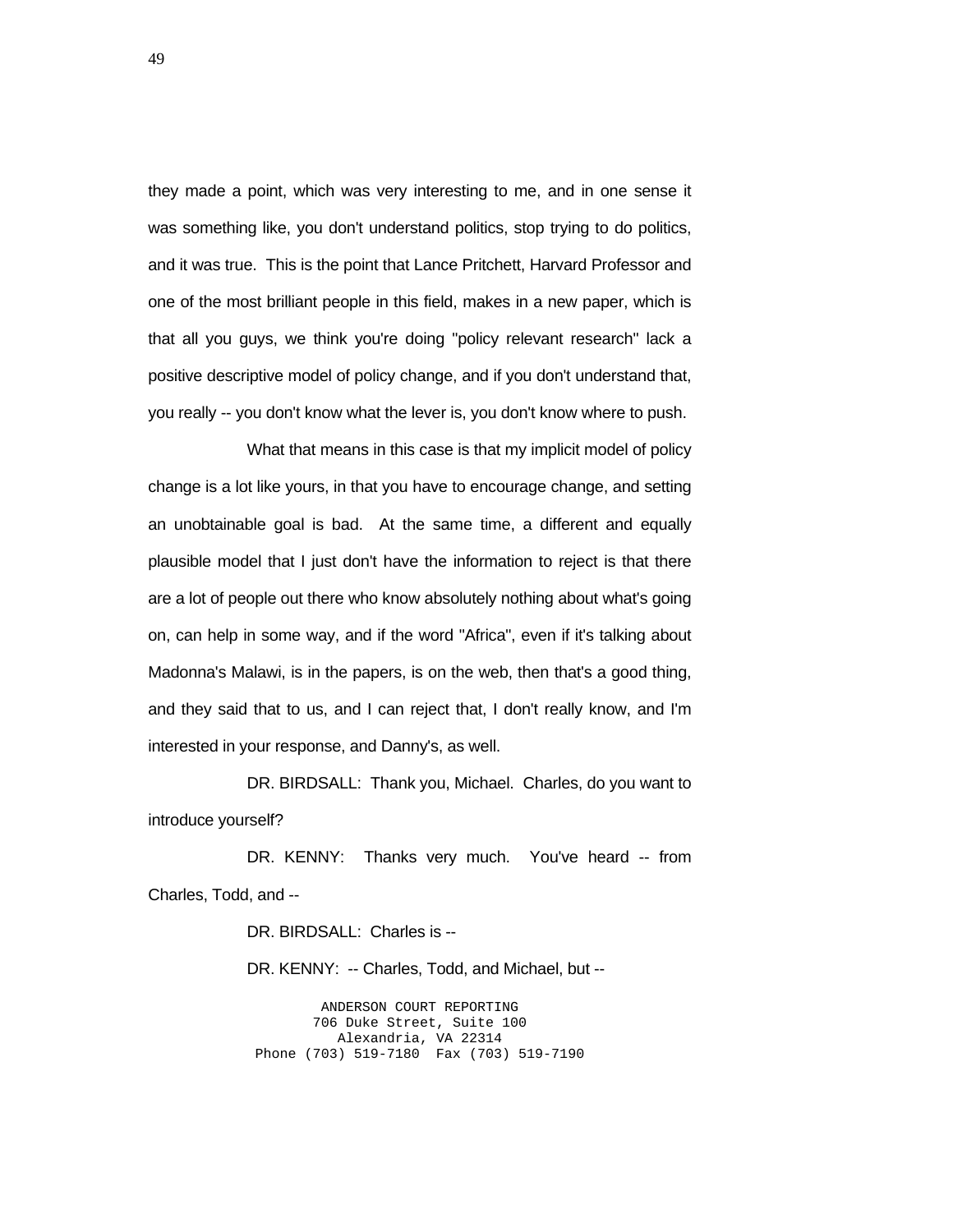DR. BIRDSALL: I think you're still at the World Bank.

DR. KENNY: I will be after this.

DR. LEIPZIGER: We'll see.

DR. KENNY: Okay. Just to try and make sure, I want to say something nice about the MDGs and something nice about dumping money. I think one good thing about that MDGs is that, even though the targets may have been bad, the idea of having goals in a lot of different areas is actually quite a nice one.

 And the human development report sort of trended in that direction by talking about more than just money, more than just economic growth. This is sort of the next development along. And one of the reasons I think it's important is because of Bill's point about the good news in Africa, that if you look over the last 30 or 40 years, you really see huge improvements in areas like child health.

 And that brings me to the dumping money point, because the huge improvement in child health in Africa have begun to trail off because of the impact of the Aids crisis. One way -- one big driver behind those huge improvements prior to that was the work of WHO and countries working together to roll out vaccines. Now, here is one case where you could really dump money and not even have to worry terribly much about government capacity in Africa. It's putting money into an advanced market, a commitment to AIDS vaccines, it's the kind of thing that CGD has been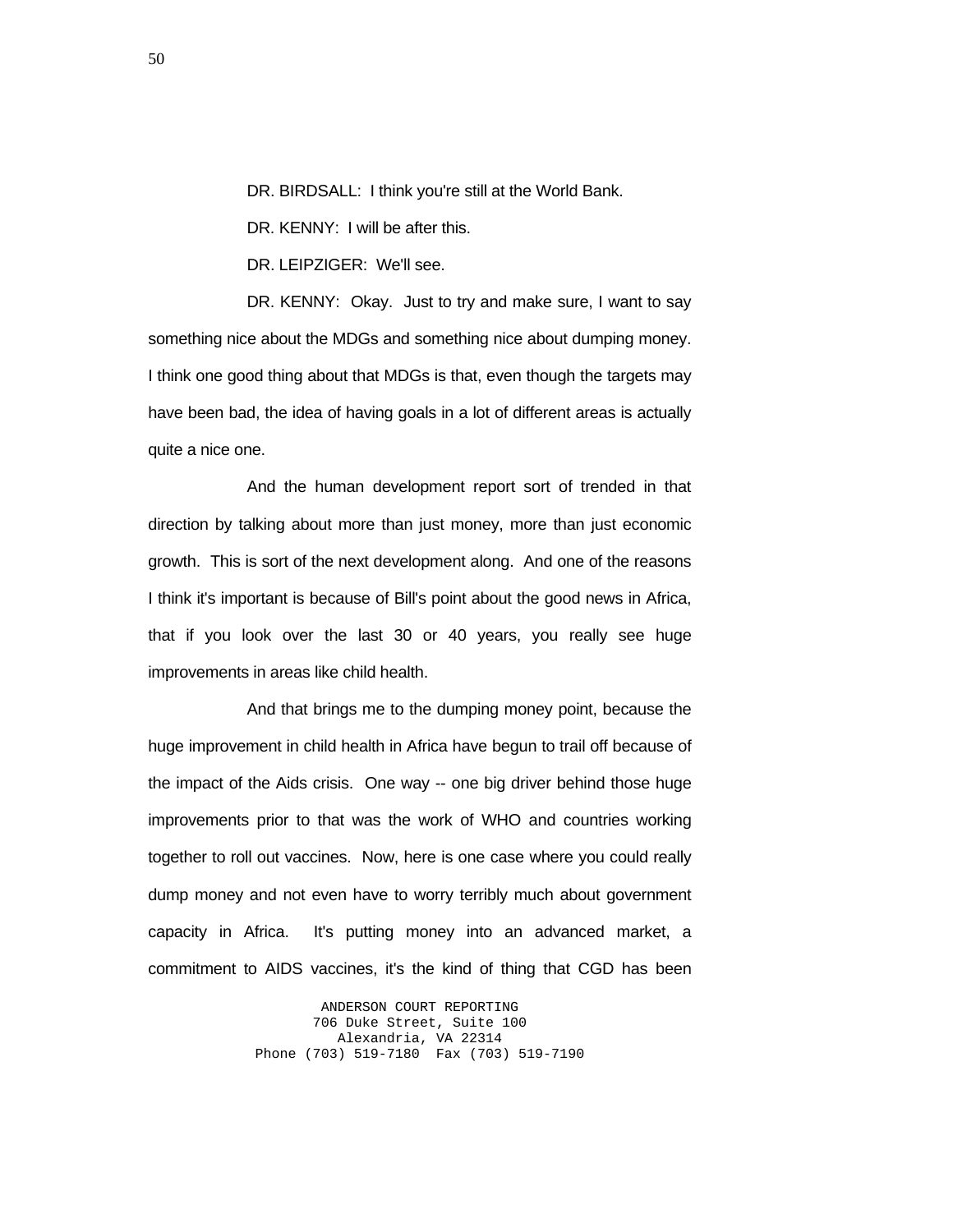suggesting for a while in a number of papers. I think this could help keep that progress going in Africa and might avoid some of the challenges we face with --

 DR. BIRDSALL: Thank you very much, Charles. That is very much along the lines of what Colin Broderick would say, your first point, that what the MDGs did on the positive side is that they conveyed to the world that development is not just about per capita income increases, it's about people, and their health, and their children's health, and so on.

 Let us go now to collect some comments, questions from the audience. We're almost at 1:30, and then I'll give Bill and Danny the last word, but they'll have to be awfully quick and be selective. I think it's more interesting to hear your questions than necessarily know what their answers are. Yes, in the back, please.

DR. LEIPZIGER: Thanks.

 DR. BIRDSALL: Well, in terms of marginal value added at this point.

DR. LEIPZIGER: I'm just kidding.

 DR. BIRDSALL: Speaking like an economist. Yes, go ahead. SPEAKER: Thanks very much, great panel. I appreciate Danny's suggestion about malnutrition.

DR. BIRDSALL: Could you introduce yourself, please?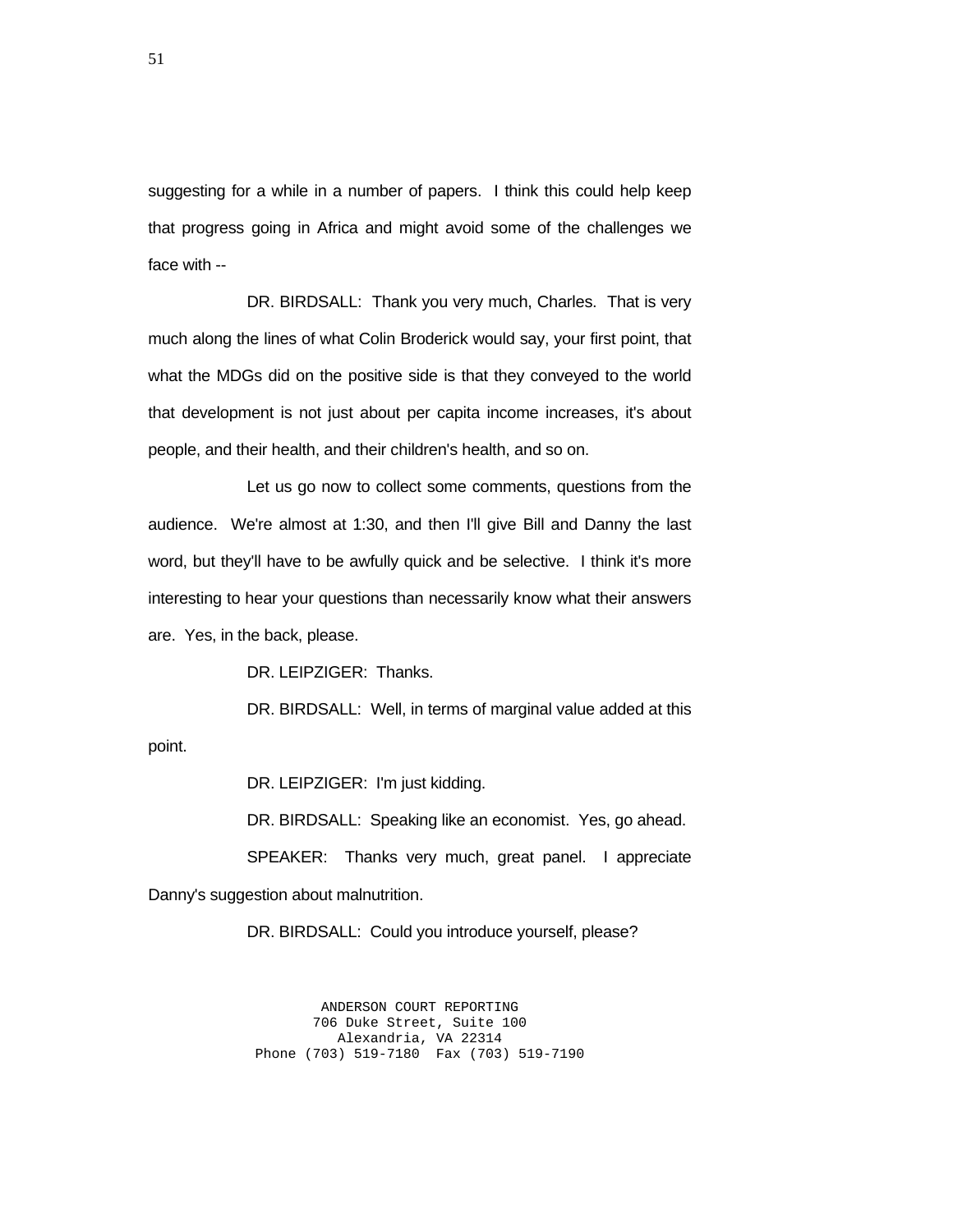MR. CLINO: Oh, of course. My name is Ecko Clino, I'm working for the Analysis Information Management and Communications Activity, USA funded. Your suggestion about malnutrition as a Millennium Development Goal I think is great.

 I would suggest there's another one missing, and it has to do with fertility, and fertility is also one reason I think that makes some of these Millennium Development Goal indicators so unfair for Africa, because Africa has a lot of catching up to do. Because of the high growth rate, a lot more people need services, and despite adding millions of people -- to safe water, percentage-wise, the change is rather small, but progress is there. So can you comment on that, please? Thank you.

DR. BIRDSALL: We've got a hand over here.

 MS. PAULICK: Hi, everybody. My name is Abra Paulick, I'm a reporter for Interpress Service. And I was hearing a little bit today about whether or not the MDGs were bias in the way that they were set up towards Africa, and I think many of us sort of agree that the way that Africa has been portrayed is bias, and so I guess my question is, instead of just the intention, how can we overcome the bias in the way that Africa is represented?

 And I think one comment that really struck me was when somebody said, you know, this MDG about child mortality is just as fair for Africa as it is for Nepal or Haiti, and my question is, why aren't we hearing about why Haiti and Nepal and failing, why are we just hearing about why Africa is failing?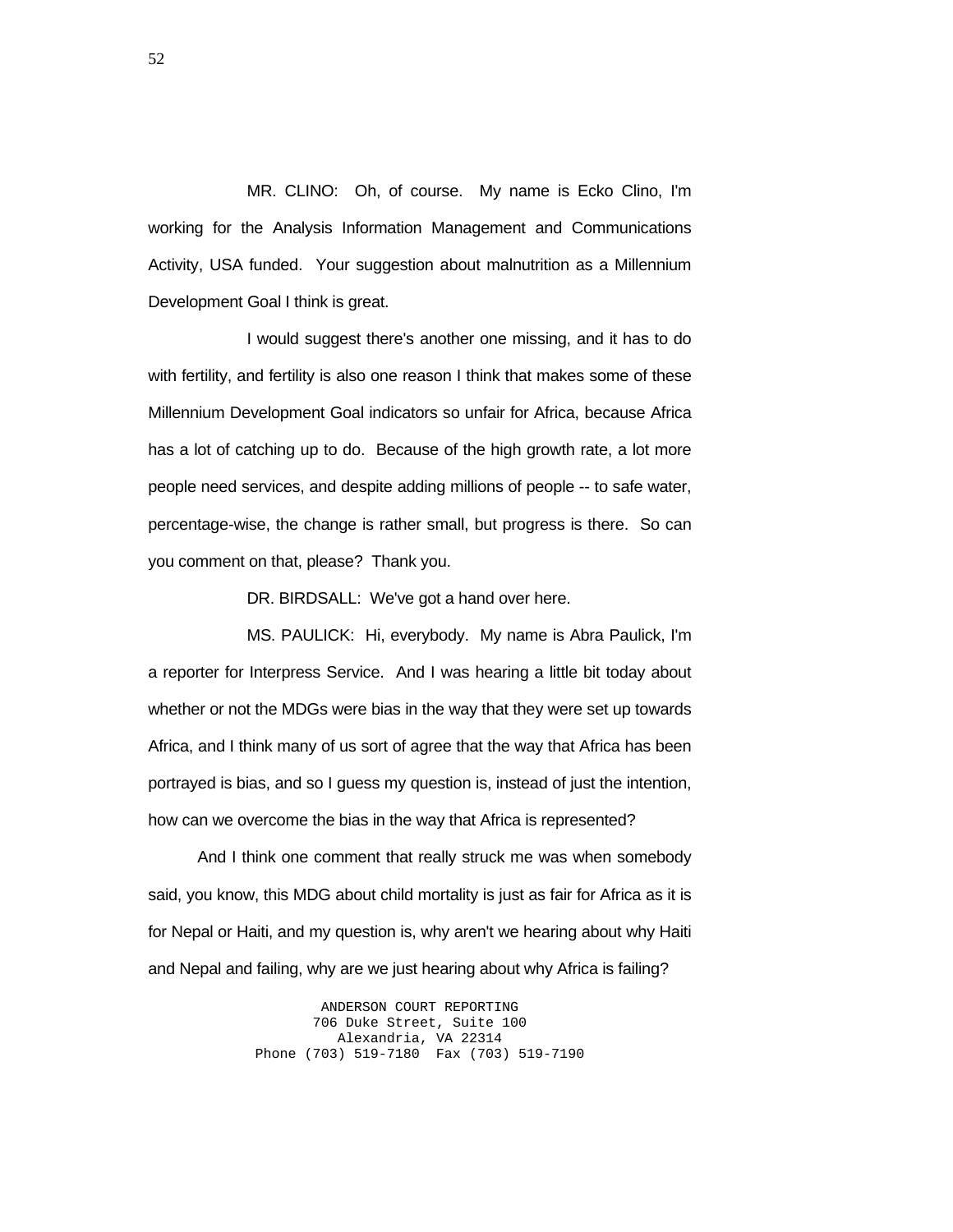DR. BIRDSALL: Okay. Any others? Yes.

 MR. SICKLES: Hi, my name is Jeff Sickles and I'm researching a story for **National Geographic**. I'm just curious, what are the consequences for countries that meet the MDGs versus those that don't in terms of aid?

DR. BIRDSALL: One more, please.

DR. GUBSTER: Yeah, I have a question that's -- my name is Mike Gubster and I'm a Professor at James Madison University. In a lot of the comments that have been made up here and in the discussion, I've heard various remarks and suggestions as sort of return to development as a growth model, I'm thinking DFID sort of returning to growth, focused on poverty, The Spence Commission, Paul Colier's book. And I'm just wondering, I'm a historian, and I'm curious to what degree this is sort of a return to the 1950's, even to Ross Dow or to Rosenstein-Rodan and to what degree this is really something new and different growth as, you know, being thought of as a different -- in a different sense than back in the '50's and '60's.

 DR. BIRDSALL: Great, okay. Well, that's hard to answer in one minute each, but let's go, Danny first, and then Bill gets truly the last word.

 DR. LEIPZIGER: Okay. Well, on the coverage of Africa, I mean you're the reporter, so we generate data, we generate information, we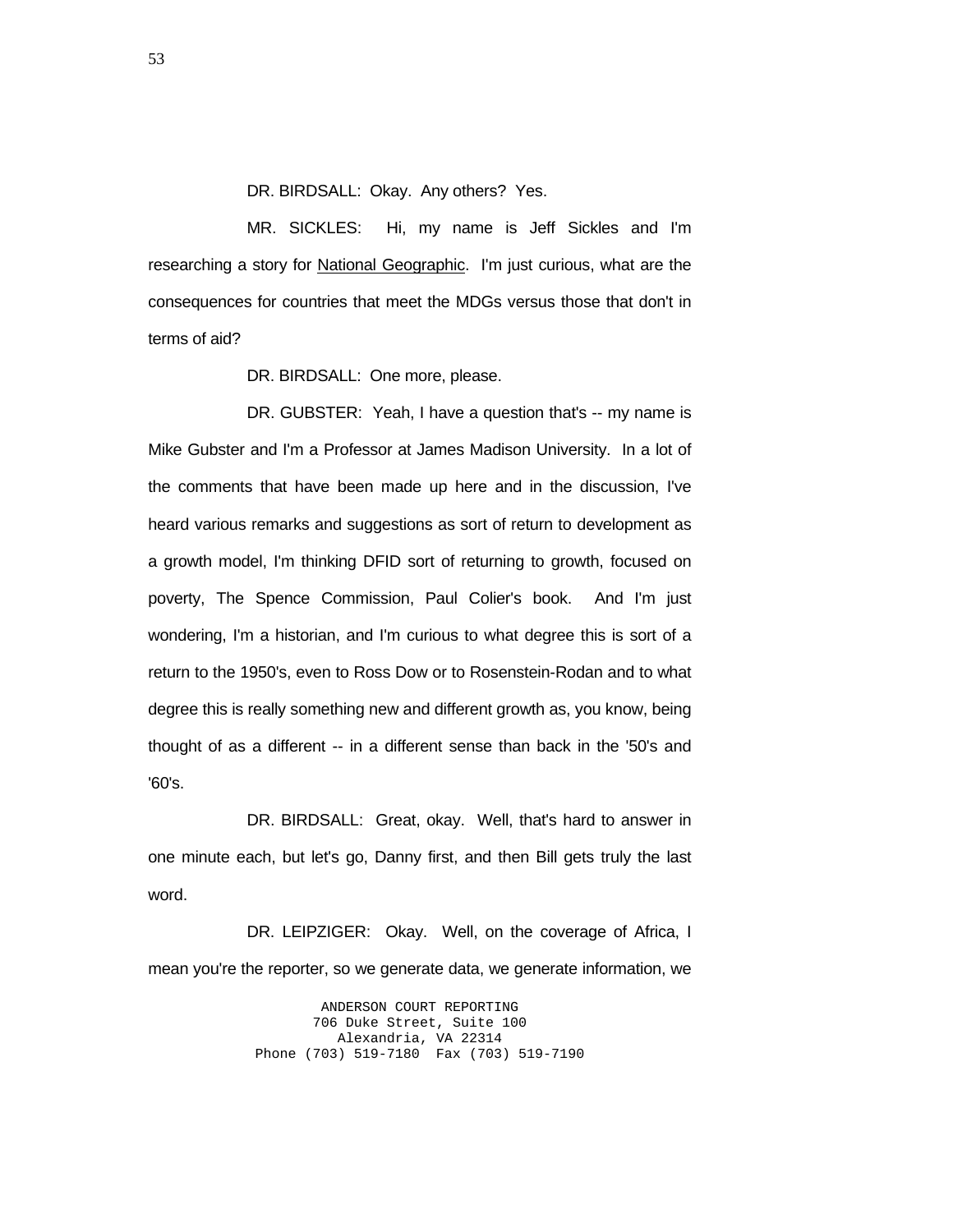have as many success stories as we have failures, but it seems the failures get a lot more attention, so I don't have the answer to that question.

 I think on the return to the growth models, I don't think -- I mean development sort of does go in fashions, and the trouble with fashions is, they tend to go to extreme points. So coming back to the U.S. government investing only in social sectors and then not doing enough in infrastructure, I mean obviously there's a balance. So I think the balance have swung away from growth too far. And the whole idea that you will make progress on social sectors, particularly if it's Aid financed, you know, Tanzania's budget is 50 percent donor financed, is not sustainable unless you generate some growth. So I think it's a balancing question.

 On the policy formulation, I guess that's a larger debate, on how policy gets formed. I worked in the U.S. government around the time when the basic human needs indicators came out and I can tell you, there was no take up. I mean the fact that my book was so low selling was not only due to the quality of the book probably, but also to the fact that basic human needs just didn't have any take up.

 MDGs have much more take up. And if you actually took them apart, they're not that different. We're talking about the same types of economic and social indicators that we've been talking about for a long time.

 So one shouldn't discard the policy aspect. On the other hand, policy can also go awry, and so I think a lot of support in Europe for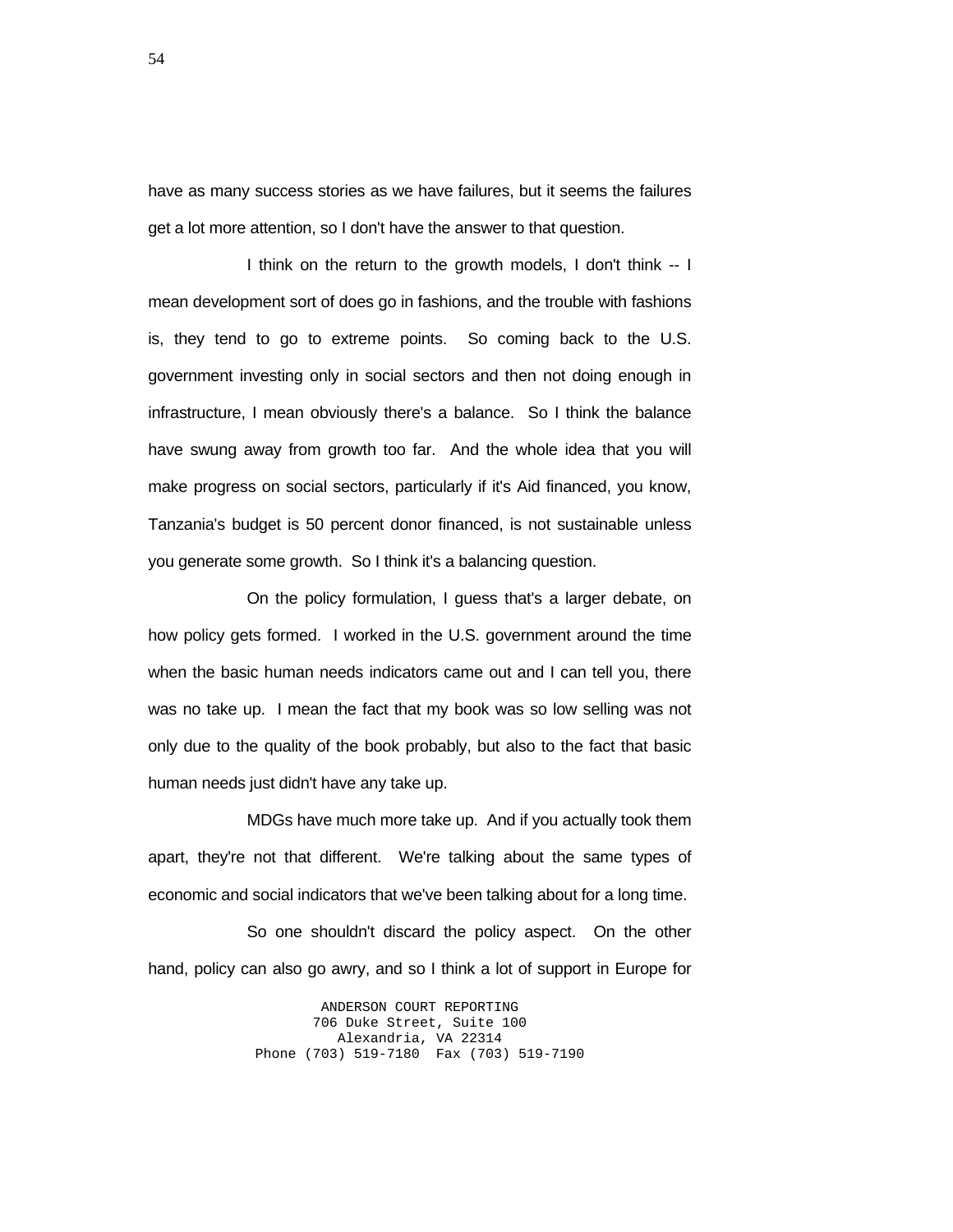development assistance is well intentioned, but perhaps not optimally channeled. So those are the ones I --

 DR. BIRDSALL: Thank you, Danny. Do you want to take up Michael's question, should good -- economists get out of policy; Bill?

 DR. EASTERLY: Well, let me take up this question, is it a good thing that there's more attention to Africa, and you know, that we have Madonna in Africa. Well, you know, I -- and this -- I also want to address your question about the media bias and media stereotypes of Africa.

 You know, I think if the effect of the involvement of people like Madonna and Bono and Angelina is -- I think it tends to reinforce this bias that you're talking about, it portrays Africa as this continent that's so helpless that it needs the aid of Hollywood celebrities to come, you know, adopt babies at random across the continent, and you know, lend their celebrity status to some gigantic international rescue campaign, and I think that's the wrong image of Africa, you know.

 I think Africa has, as Charles said, has made a lot of progress in a lot of dimensions and should be celebrated for those achievements. And it's not the media stereotype of, you know, child soldiers pillaging the country side chasing famine victims, it's, you know, of course, some of that is going on, but that's effecting a very small percentage of the African population, that's not the life of the typical African. And so, you know, I think that plays into the main theme of this paper, that it's not good to present an